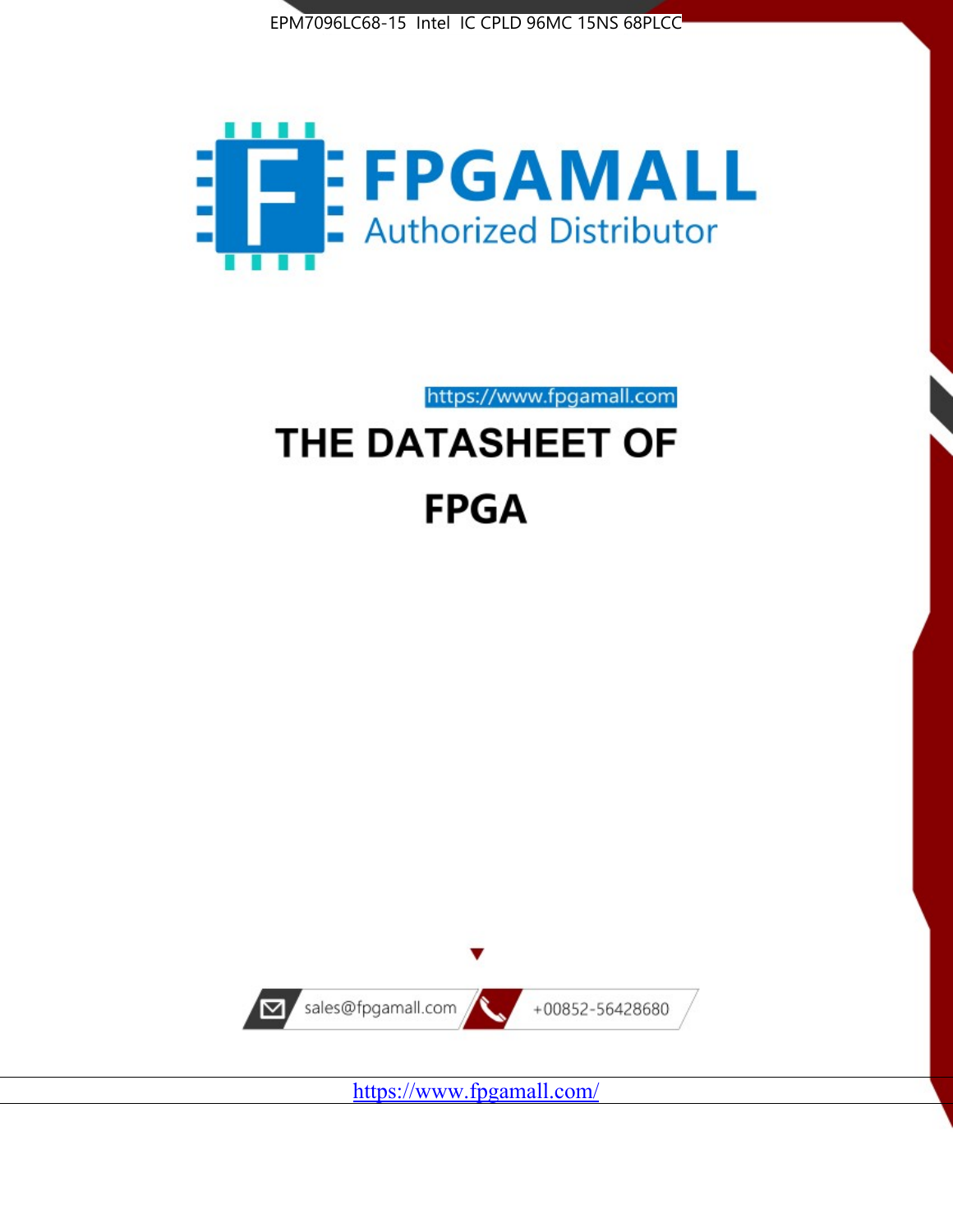

| <b>Table 1. MAX 7000 Device Features</b> |                |                |                |                 |                 |                 |                 |
|------------------------------------------|----------------|----------------|----------------|-----------------|-----------------|-----------------|-----------------|
| <b>Feature</b>                           | <b>EPM7032</b> | <b>EPM7064</b> | <b>EPM7096</b> | <b>EPM7128E</b> | <b>EPM7160E</b> | <b>EPM7192E</b> | <b>EPM7256E</b> |
| Usable<br>gates                          | 600            | 1,250          | 1,800          | 2,500           | 3,200           | 3,750           | 5,000           |
| Macrocells                               | 32             | 64             | 96             | 128             | 160             | 192             | 256             |
| Logic array<br>blocks                    | 2              | 4              | 6              | 8               | 10              | 12              | 16              |
| Maximum<br>user I/O pins                 | 36             | 68             | 76             | 100             | 104             | 124             | 164             |
| $t_{PD}$ (ns)                            | 6              | 6              | 7.5            | 7.5             | 10              | 12              | 12              |
| $t_{\text{SU}}$ (ns)                     | 5              | 5              | 6              | 6               | 7               | 7               | 7               |
| $t_{FSU}$ (ns)                           | 2.5            | 2.5            | 3              | 3               | 3               | 3               | 3               |
| $t_{CO1}$ (ns)                           | 4              | 4              | 4.5            | 4.5             | 5               | 6               | 6               |
| $f_{CNT}$ (MHz)                          | 151.5          | 151.5          | 125.0          | 125.0           | 100.0           | 90.9            | 90.9            |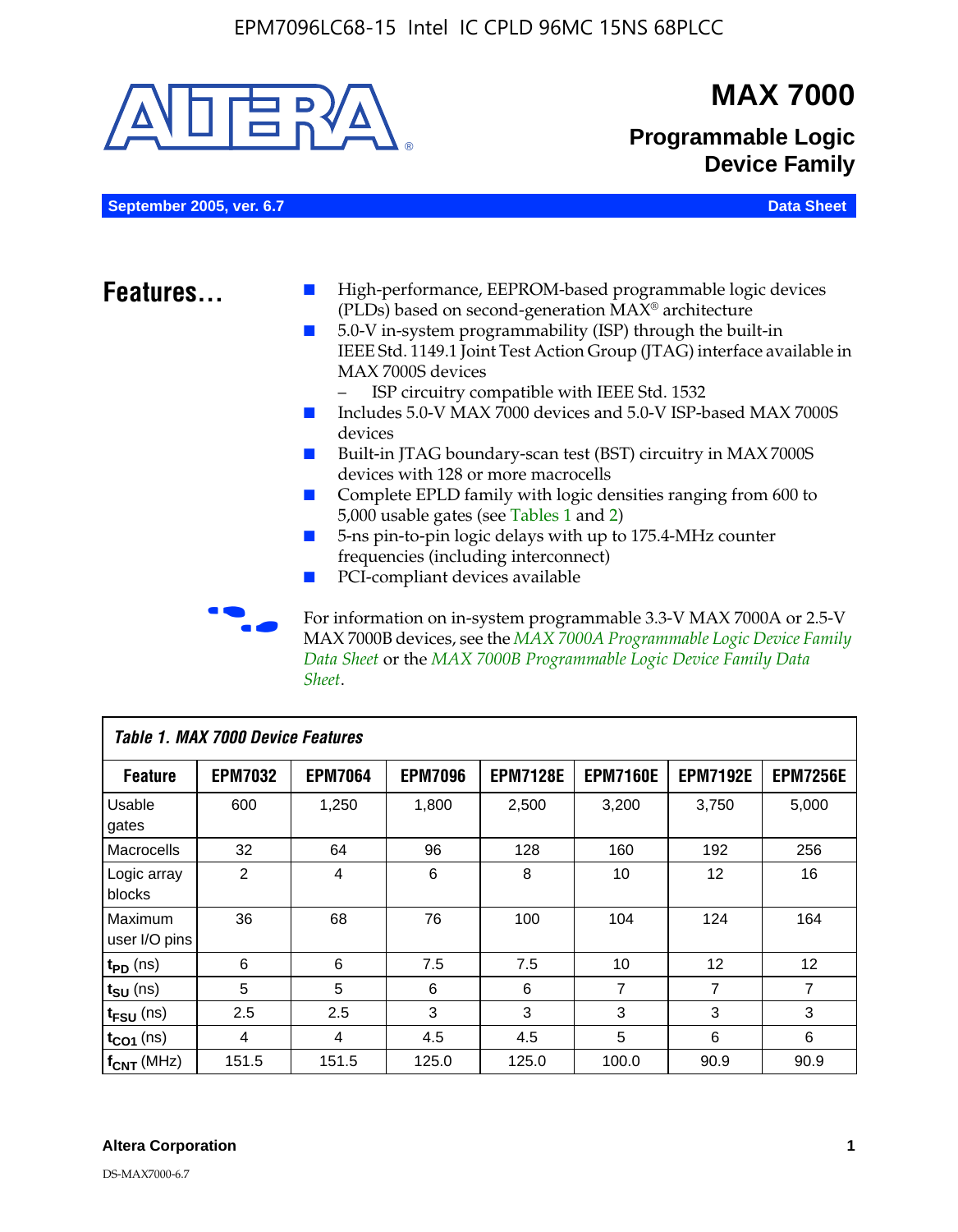| Table 2. MAX 7000S Device Features |                 |                 |                 |                 |                   |                 |  |  |
|------------------------------------|-----------------|-----------------|-----------------|-----------------|-------------------|-----------------|--|--|
| <b>Feature</b>                     | <b>EPM7032S</b> | <b>EPM7064S</b> | <b>EPM7128S</b> | <b>EPM7160S</b> | <b>EPM7192S</b>   | <b>EPM7256S</b> |  |  |
| Usable gates                       | 600             | 1,250           | 2,500           | 3,200           | 3,750             | 5,000           |  |  |
| Macrocells                         | 32              | 64              | 128             | 160             | 192               | 256             |  |  |
| Logic array<br>blocks              | $\overline{2}$  | $\overline{4}$  | 8               | 10              | $12 \overline{ }$ | 16              |  |  |
| Maximum<br>user I/O pins           | 36              | 68              | 100             | 104             | 124               | 164             |  |  |
| $t_{PD}$ (ns)                      | 5               | 5               | 6               | 6               | 7.5               | 7.5             |  |  |
| $t_{SU}$ (ns)                      | 2.9             | 2.9             | 3.4             | 3.4             | 4.1               | 3.9             |  |  |
| $t_{\text{FSU}}$ (ns)              | 2.5             | 2.5             | 2.5             | 2.5             | 3                 | 3               |  |  |
| $t_{CO1}$ (ns)                     | 3.2             | 3.2             | 4               | 3.9             | 4.7               | 4.7             |  |  |
| $f_{\text{CNT}}$ (MHz)             | 175.4           | 175.4           | 147.1           | 149.3           | 125.0             | 128.2           |  |  |

# **...and More Features**

- Open-drain output option in MAX 7000S devices
- Programmable macrocell flipflops with individual clear, preset, clock, and clock enable controls
- Programmable power-saving mode for a reduction of over 50% in each macrocell
- Configurable expander product-term distribution, allowing up to 32 product terms per macrocell
- 44 to 208 pins available in plastic J-lead chip carrier (PLCC), ceramic pin-grid array (PGA), plastic quad flat pack (PQFP), power quad flat pack (RQFP), and 1.0-mm thin quad flat pack (TQFP) packages
- Programmable security bit for protection of proprietary designs
- 3.3-V or 5.0-V operation
	- MultiVolt<sup>TM</sup> I/O interface operation, allowing devices to interface with 3.3-V or 5.0-V devices (MultiVolt I/O operation is not available in 44-pin packages)
	- Pin compatible with low-voltage MAX 7000A and MAX 7000B devices
- Enhanced features available in MAX 7000E and MAX 7000S devices
	- Six pin- or logic-driven output enable signals
	- Two global clock signals with optional inversion
	- Enhanced interconnect resources for improved routability
	- Fast input setup times provided by a dedicated path from I/O pin to macrocell registers
	- Programmable output slew-rate control
- Software design support and automatic place-and-route provided by Altera's development system for Windows-based PCs and Sun SPARCstation, and HP 9000 Series 700/800 workstations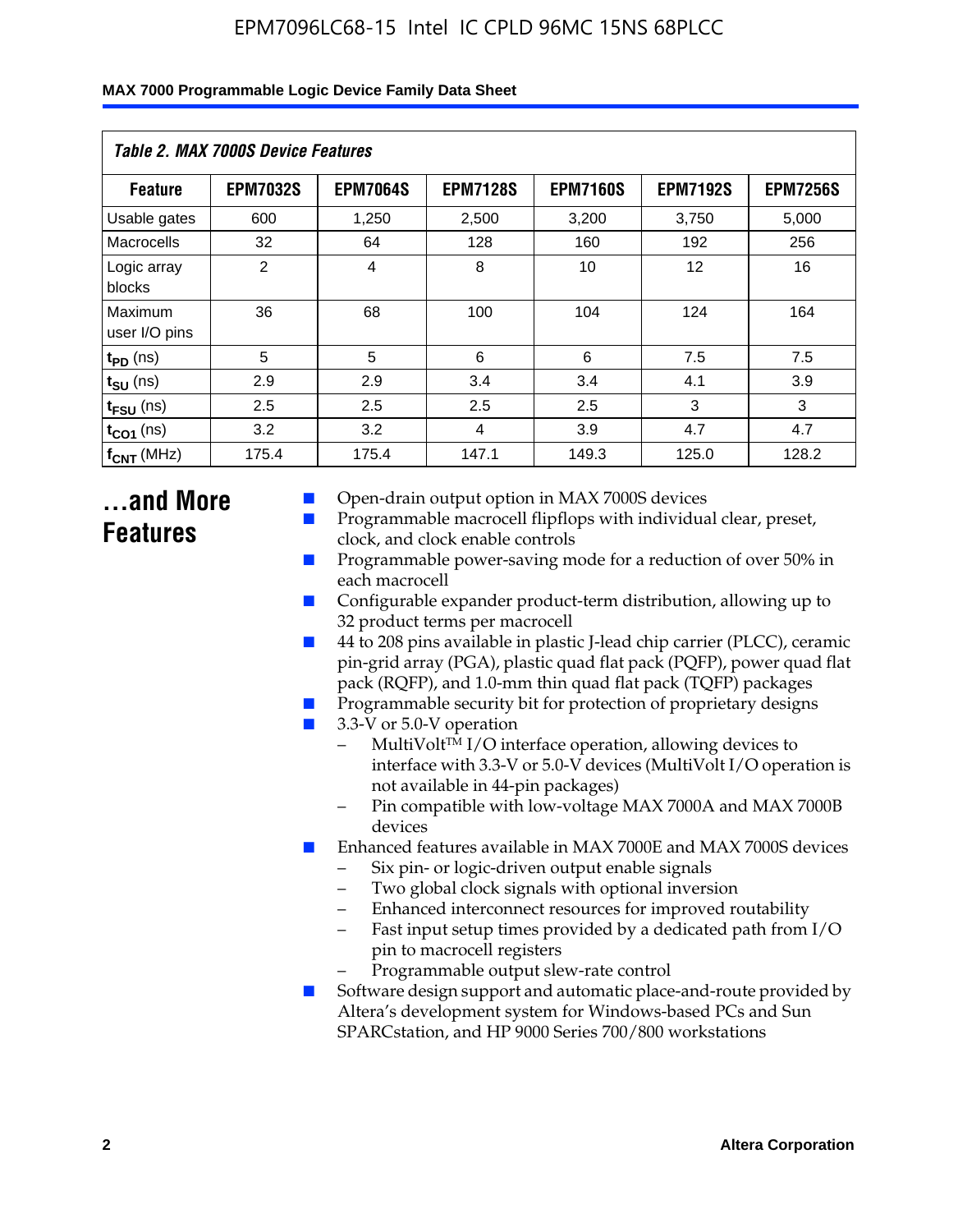|                               | MAX 7000 Programmable Logic Device Family Data Sheet                                                                                                                                                                                                                                                                                                                                                                                                                                                                                                                                                                                                                                                 |
|-------------------------------|------------------------------------------------------------------------------------------------------------------------------------------------------------------------------------------------------------------------------------------------------------------------------------------------------------------------------------------------------------------------------------------------------------------------------------------------------------------------------------------------------------------------------------------------------------------------------------------------------------------------------------------------------------------------------------------------------|
|                               | Additional design entry and simulation support provided by EDIF<br>200 and 300 netlist files, library of parameterized modules (LPM),<br>Verilog HDL, VHDL, and other interfaces to popular EDA tools from<br>manufacturers such as Cadence, Exemplar Logic, Mentor Graphics,<br>OrCAD, Synopsys, and VeriBest<br>Programming support<br>Altera's Master Programming Unit (MPU) and programming<br>hardware from third-party manufacturers program all<br>MAX 7000 devices<br>The BitBlaster™ serial download cable, ByteBlasterMV™<br>$\overline{\phantom{a}}$<br>parallel port download cable, and MasterBlaster™<br>serial/universal serial bus (USB) download cable program MAX<br>7000S devices |
| General<br><b>Description</b> | The MAX 7000 family of high-density, high-performance PLDs is based<br>on Altera's second-generation MAX architecture. Fabricated with<br>advanced CMOS technology, the EEPROM-based MAX 7000 family<br>provides 600 to 5,000 usable gates, ISP, pin-to-pin delays as fast as 5 ns,<br>and counter speeds of up to 175.4 MHz. MAX 7000S devices in the -5, -6,<br>-7, and -10 speed grades as well as MAX 7000 and MAX 7000E devices in<br>-5, -6, -7, -10P, and -12P speed grades comply with the PCI Special Interest<br>Group (PCI SIG) PCI Local Bus Specification, Revision 2.2. See Table 3                                                                                                    |

| Table 3. MAX 7000 Speed Grades |              |              |              |              |              |                    |              |              |              |              |
|--------------------------------|--------------|--------------|--------------|--------------|--------------|--------------------|--------------|--------------|--------------|--------------|
| <b>Device</b>                  |              |              |              |              |              | <b>Speed Grade</b> |              |              |              |              |
|                                | -5           | -6           | $-7$         | $-10P$       | $-10$        | $-12P$             | $-12$        | $-15$        | $-15T$       | $-20$        |
| EPM7032                        |              | $\checkmark$ | $\checkmark$ |              | $\checkmark$ |                    | $\checkmark$ | $\checkmark$ | $\checkmark$ |              |
| EPM7032S                       | $\checkmark$ | $\checkmark$ | $\checkmark$ |              | $\checkmark$ |                    |              |              |              |              |
| <b>EPM7064</b>                 |              |              | $\checkmark$ |              | $\checkmark$ |                    | $\checkmark$ | $\checkmark$ |              |              |
| <b>EPM7064S</b>                | $\checkmark$ | $\checkmark$ | $\checkmark$ |              | $\checkmark$ |                    |              |              |              |              |
| EPM7096                        |              |              | $\checkmark$ |              | $\checkmark$ |                    | $\checkmark$ | $\checkmark$ |              |              |
| <b>EPM7128E</b>                |              |              | $\checkmark$ | $\checkmark$ | $\checkmark$ |                    | $\checkmark$ | $\checkmark$ |              | $\checkmark$ |
| <b>EPM7128S</b>                |              | $\checkmark$ | $\checkmark$ |              | $\checkmark$ |                    |              | $\checkmark$ |              |              |
| <b>EPM7160E</b>                |              |              |              | $\checkmark$ | $\checkmark$ |                    | $\checkmark$ | $\checkmark$ |              | $\checkmark$ |
| <b>EPM7160S</b>                |              | $\checkmark$ | $\checkmark$ |              | $\checkmark$ |                    |              | $\checkmark$ |              |              |
| <b>EPM7192E</b>                |              |              |              |              |              | $\checkmark$       | $\checkmark$ | $\checkmark$ |              |              |
| <b>EPM7192S</b>                |              |              | $\checkmark$ |              | $\checkmark$ |                    |              | $\checkmark$ |              |              |
| <b>EPM7256E</b>                |              |              |              |              |              | $\checkmark$       | $\checkmark$ | $\checkmark$ |              | $\checkmark$ |
| <b>EPM7256S</b>                |              |              | $\checkmark$ |              | $\checkmark$ |                    |              | $\checkmark$ |              |              |

for available speed grades.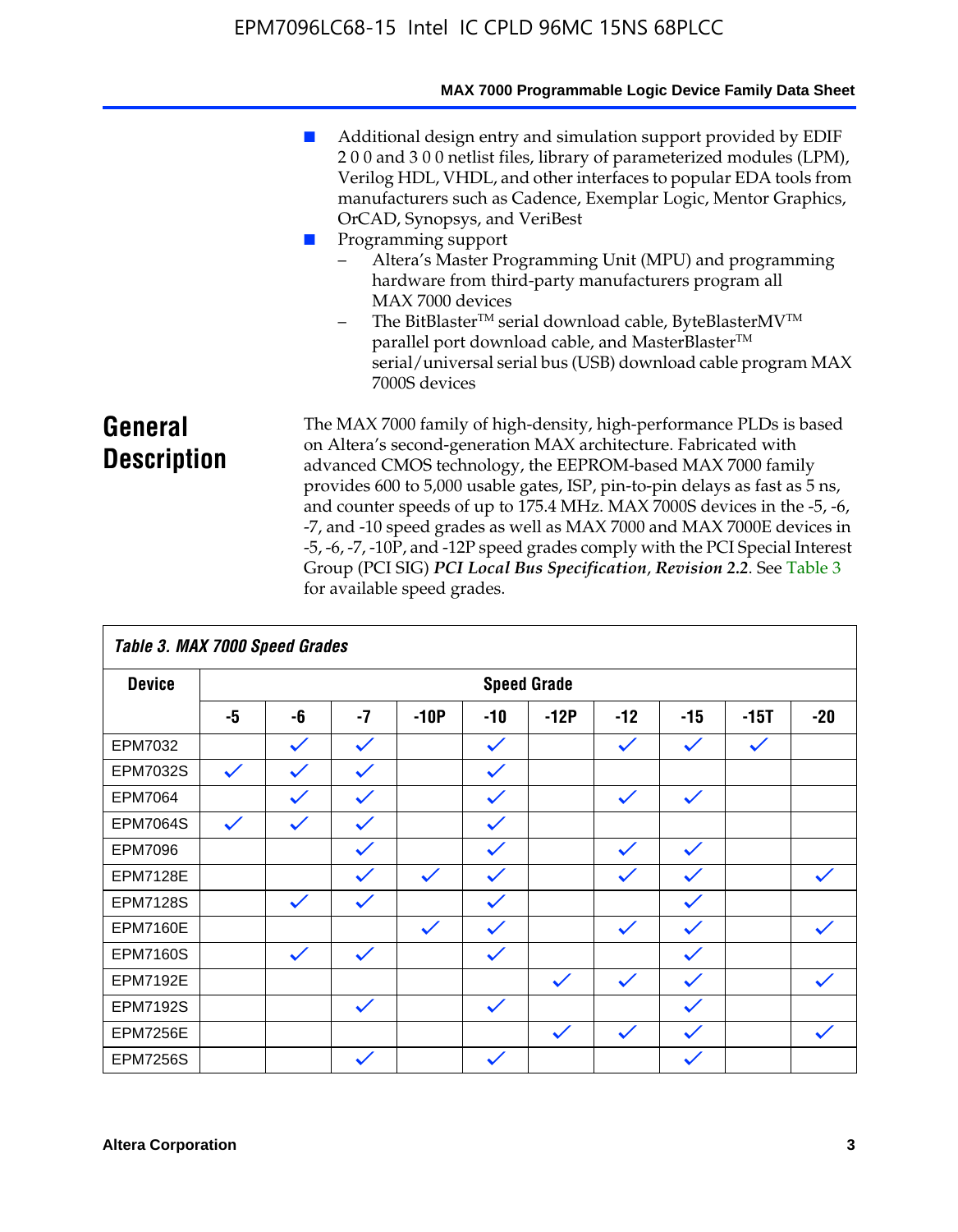#### **MAX 7000 Programmable Logic Device Family Data Sheet**

The MAX 7000E devices—including the EPM7128E, EPM7160E, EPM7192E, and EPM7256E devices—have several enhanced features: additional global clocking, additional output enable controls, enhanced interconnect resources, fast input registers, and a programmable slew rate.

In-system programmable MAX 7000 devices—called MAX 7000S devices—include the EPM7032S, EPM7064S, EPM7128S, EPM7160S, EPM7192S, and EPM7256S devices. MAX 7000S devices have the enhanced features of MAX 7000E devices as well as JTAG BST circuitry in devices with 128 or more macrocells, ISP, and an open-drain output option. See Table 4.

| Table 4. MAX 7000 Device Features |                                                    |                                           |                                           |  |  |  |
|-----------------------------------|----------------------------------------------------|-------------------------------------------|-------------------------------------------|--|--|--|
| <b>Feature</b>                    | <b>EPM7032</b><br><b>EPM7064</b><br><b>EPM7096</b> | All<br><b>MAX 7000E</b><br><b>Devices</b> | All<br><b>MAX 7000S</b><br><b>Devices</b> |  |  |  |
| ISP via JTAG interface            |                                                    |                                           |                                           |  |  |  |
| <b>JTAG BST circuitry</b>         |                                                    |                                           | $\checkmark$ (1)                          |  |  |  |
| Open-drain output option          |                                                    |                                           |                                           |  |  |  |
| Fast input registers              |                                                    |                                           |                                           |  |  |  |
| Six global output enables         |                                                    |                                           |                                           |  |  |  |
| Two global clocks                 |                                                    |                                           |                                           |  |  |  |
| Slew-rate control                 |                                                    |                                           |                                           |  |  |  |
| MultiVolt interface (2)           |                                                    |                                           |                                           |  |  |  |
| Programmable register             |                                                    |                                           |                                           |  |  |  |
| Parallel expanders                |                                                    |                                           |                                           |  |  |  |
| Shared expanders                  |                                                    |                                           |                                           |  |  |  |
| Power-saving mode                 |                                                    |                                           |                                           |  |  |  |
| Security bit                      |                                                    |                                           |                                           |  |  |  |
| PCI-compliant devices available   |                                                    |                                           |                                           |  |  |  |

*Notes:*

(1) Available only in EPM7128S, EPM7160S, EPM7192S, and EPM7256S devices only.

(2) The MultiVolt I/O interface is not available in 44-pin packages.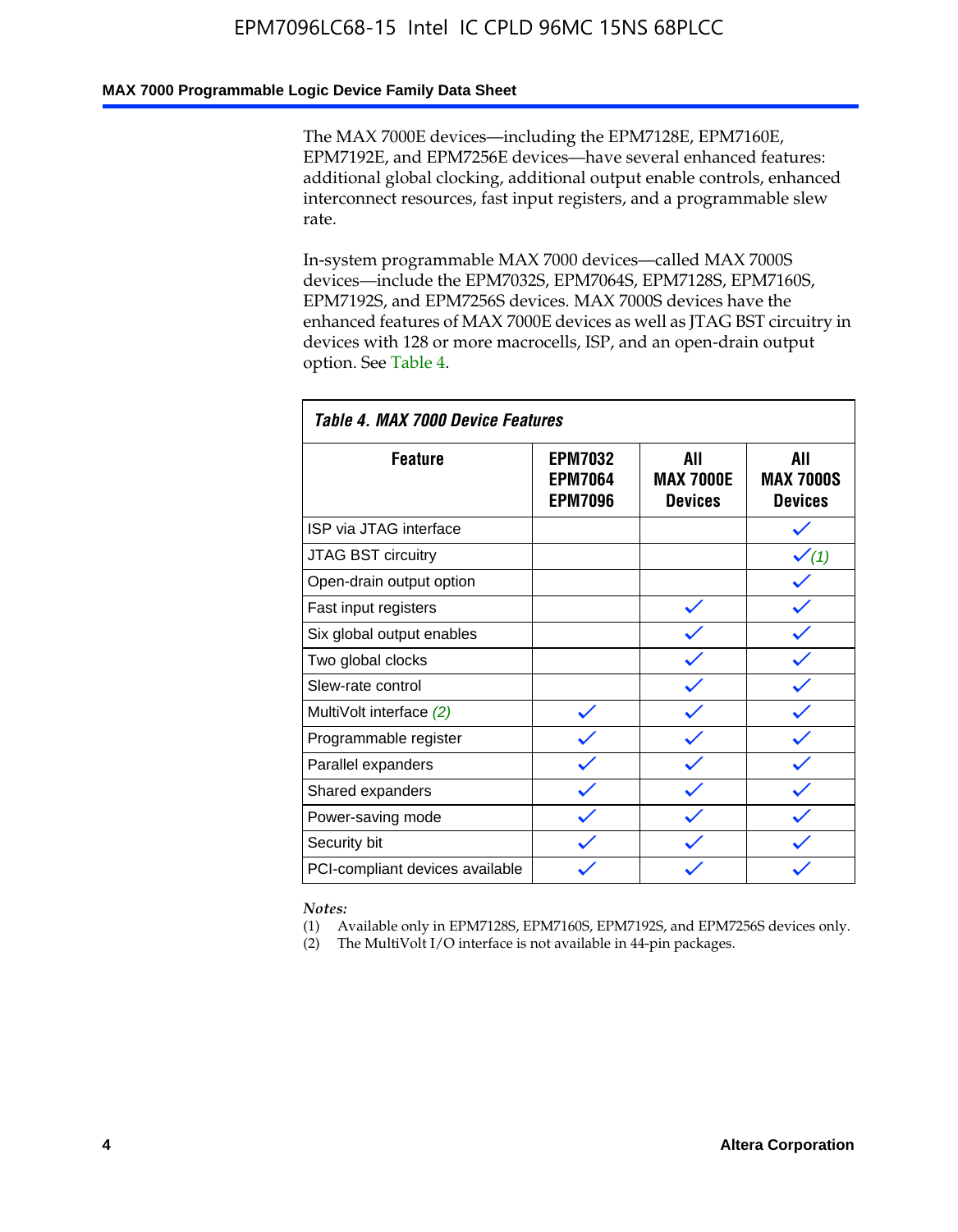#### **MAX 7000 Programmable Logic Device Family Data Sheet**

The MAX 7000 architecture supports 100% TTL emulation and high-density integration of SSI, MSI, and LSI logic functions. The MAX 7000 architecture easily integrates multiple devices ranging from PALs, GALs, and 22V10s to MACH and pLSI devices. MAX 7000 devices are available in a wide range of packages, including PLCC, PGA, PQFP, RQFP, and TQFP packages. See Table 5.

| Table 5. MAX 7000 Maximum User I/O Pins<br><i>Note</i> $(1)$ |                           |                           |                    |                           |                           |                               |                        |                            |                       |                              |                               |                               |
|--------------------------------------------------------------|---------------------------|---------------------------|--------------------|---------------------------|---------------------------|-------------------------------|------------------------|----------------------------|-----------------------|------------------------------|-------------------------------|-------------------------------|
| <b>Device</b>                                                | 44-<br>Pin<br><b>PLCC</b> | 44-<br>Pin<br><b>PQFP</b> | 44-<br>Pin<br>TQFP | 68-<br>Pin<br><b>PLCC</b> | 84-<br>Pin<br><b>PLCC</b> | $100 -$<br>Pin<br><b>PQFP</b> | $100 -$<br>Pin<br>TQFP | 160-<br>Pin<br><b>PQFP</b> | $160 -$<br>Pin<br>PGA | $192 -$<br><b>Pin</b><br>PGA | $208 -$<br>Pin<br><b>PQFP</b> | $208 -$<br>Pin<br><b>RQFP</b> |
| EPM7032                                                      | 36                        | 36                        | 36                 |                           |                           |                               |                        |                            |                       |                              |                               |                               |
| <b>EPM7032S</b>                                              | 36                        |                           | 36                 |                           |                           |                               |                        |                            |                       |                              |                               |                               |
| <b>EPM7064</b>                                               | 36                        |                           | 36                 | 52                        | 68                        | 68                            |                        |                            |                       |                              |                               |                               |
| <b>EPM7064S</b>                                              | 36                        |                           | 36                 |                           | 68                        |                               | 68                     |                            |                       |                              |                               |                               |
| <b>EPM7096</b>                                               |                           |                           |                    | 52                        | 64                        | 76                            |                        |                            |                       |                              |                               |                               |
| <b>EPM7128E</b>                                              |                           |                           |                    |                           | 68                        | 84                            |                        | 100                        |                       |                              |                               |                               |
| <b>EPM7128S</b>                                              |                           |                           |                    |                           | 68                        | 84                            | 84(2)                  | 100                        |                       |                              |                               |                               |
| EPM7160E                                                     |                           |                           |                    |                           | 64                        | 84                            |                        | 104                        |                       |                              |                               |                               |
| EPM7160S                                                     |                           |                           |                    |                           | 64                        |                               | 84(2)                  | 104                        |                       |                              |                               |                               |
| <b>EPM7192E</b>                                              |                           |                           |                    |                           |                           |                               |                        | 124                        | 124                   |                              |                               |                               |
| <b>EPM7192S</b>                                              |                           |                           |                    |                           |                           |                               |                        | 124                        |                       |                              |                               |                               |
| <b>EPM7256E</b>                                              |                           |                           |                    |                           |                           |                               |                        | 132 $(2)$                  |                       | 164                          |                               | 164                           |
| EPM7256S                                                     |                           |                           |                    |                           |                           |                               |                        |                            |                       |                              | 164 $(2)$                     | 164                           |

#### *Notes:*

(1) When the JTAG interface in MAX 7000S devices is used for either boundary-scan testing or for ISP, four I/O pins become JTAG pins.

(2) Perform a complete thermal analysis before committing a design to this device package. For more information, see the *Operating Requirements for Altera Devices Data Sheet*.

> MAX 7000 devices use CMOS EEPROM cells to implement logic functions. The user-configurable MAX 7000 architecture accommodates a variety of independent combinatorial and sequential logic functions. The devices can be reprogrammed for quick and efficient iterations during design development and debug cycles, and can be programmed and erased up to 100 times.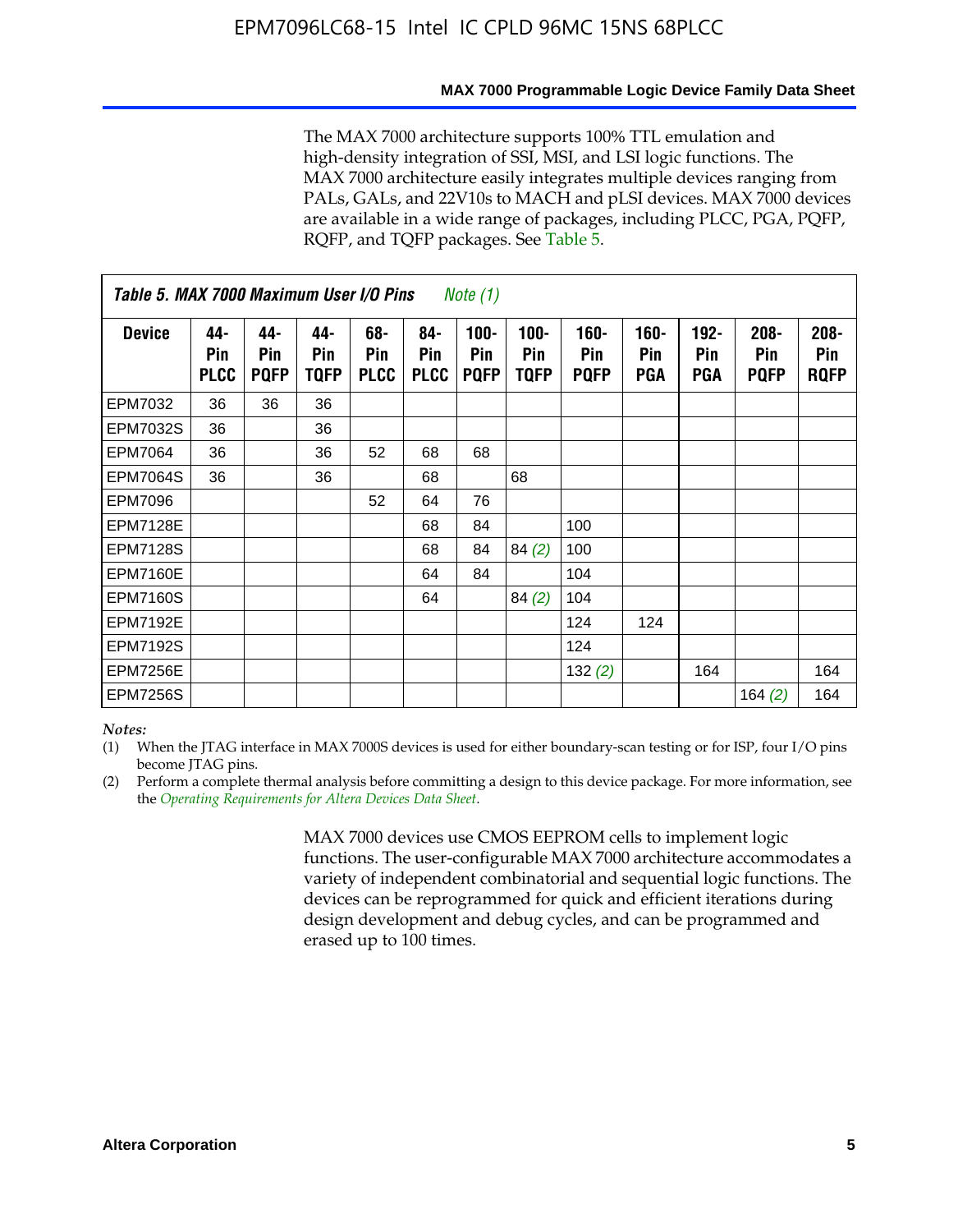#### **MAX 7000 Programmable Logic Device Family Data Sheet**

MAX 7000 devices contain from 32 to 256 macrocells that are combined into groups of 16 macrocells, called logic array blocks (LABs). Each macrocell has a programmable-AND/fixed-OR array and a configurable register with independently programmable clock, clock enable, clear, and preset functions. To build complex logic functions, each macrocell can be supplemented with both shareable expander product terms and highspeed parallel expander product terms to provide up to 32 product terms per macrocell.

The MAX 7000 family provides programmable speed/power optimization. Speed-critical portions of a design can run at high speed/full power, while the remaining portions run at reduced speed/low power. This speed/power optimization feature enables the designer to configure one or more macrocells to operate at 50% or lower power while adding only a nominal timing delay. MAX 7000E and MAX 7000S devices also provide an option that reduces the slew rate of the output buffers, minimizing noise transients when non-speed-critical signals are switching. The output drivers of all MAX 7000 devices (except 44-pin devices) can be set for either 3.3-V or 5.0-V operation, allowing MAX 7000 devices to be used in mixed-voltage systems.

The MAX 7000 family is supported byAltera development systems, which are integrated packages that offer schematic, text—including VHDL, Verilog HDL, and the Altera Hardware Description Language (AHDL) and waveform design entry, compilation and logic synthesis, simulation and timing analysis, and device programming. The [software provides](http://www.altera.com/literature/ds/dsmii.pdf)  [EDIF 2 0 0 and 3 0 0, LPM, VHDL, Verilog HDL, and other in](http://www.altera.com/literature/ds/dsmii.pdf)terfaces for [additional design entry and simulation support from other industry](http://www.altera.com/literature/ds/quartus.pdf)standard PC- and UNIX-workstation-based EDA tools. The software runs on Windows-based PCs, as well as Sun SPARCstation, and HP 9000 Series 700/800 workstations.

For more information on development tools, see the **MAX+PLUS II** *Programmable Logic Development System & Software Data Sheet* and the *Quartus Programmable Logic Development System & Software Data Sheet*.

The MAX 7000 architecture includes the following elements:

# **Functional Description**

- Logic array blocks
- **Macrocells**
- Expander product terms (shareable and parallel)
- Programmable interconnect array
- I/O control blocks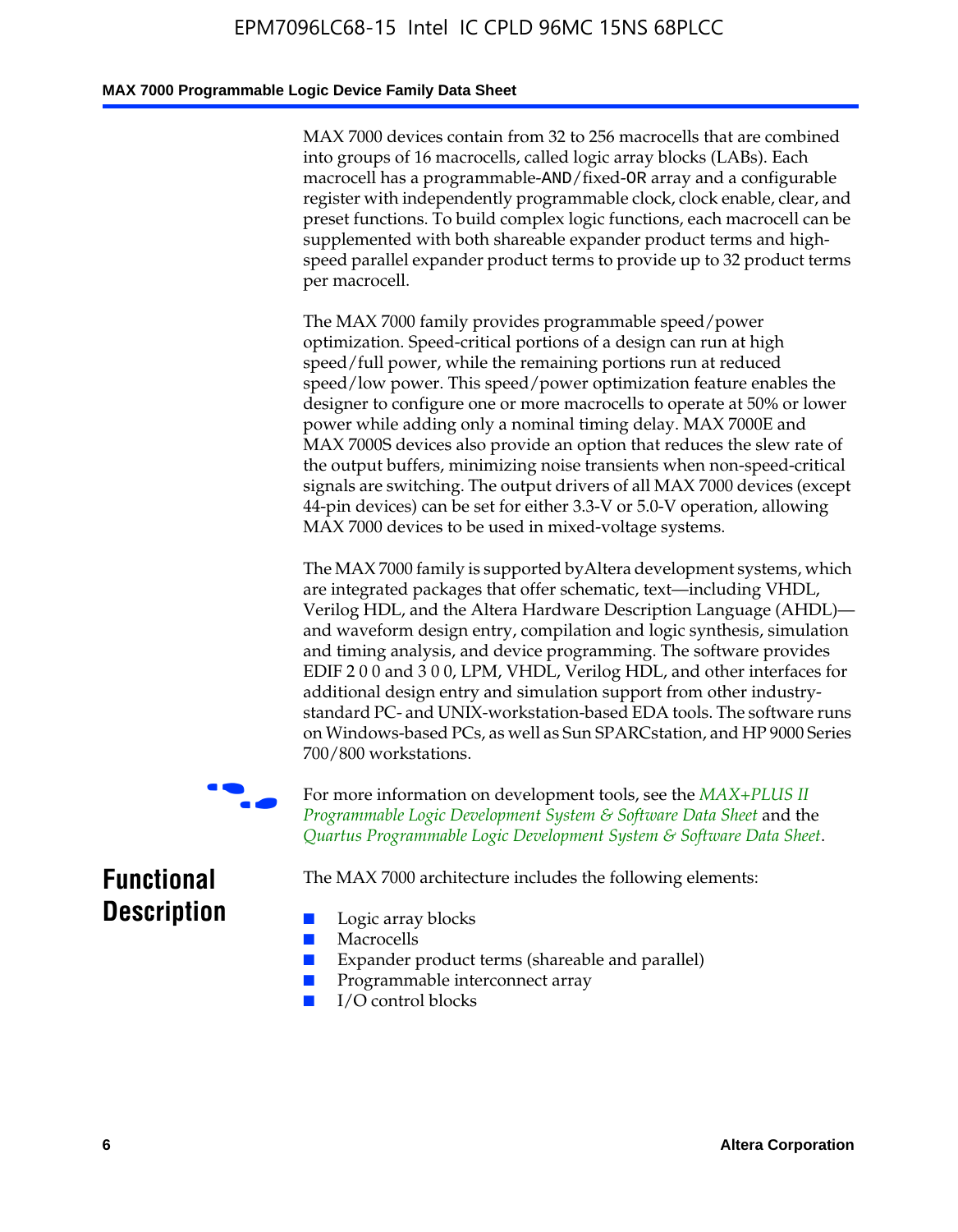#### **MAX 7000 Programmable Logic Device Family Data Sheet**

The MAX 7000 architecture includes four dedicated inputs that can be used as general-purpose inputs or as high-speed, global control signals (clock, clear, and two output enable signals) for each macrocell and I/O pin. Figure 1 shows the architecture of EPM7032, EPM7064, and EPM7096 devices.



*Figure 1. EPM7032, EPM7064 & EPM7096 Device Block Diagram*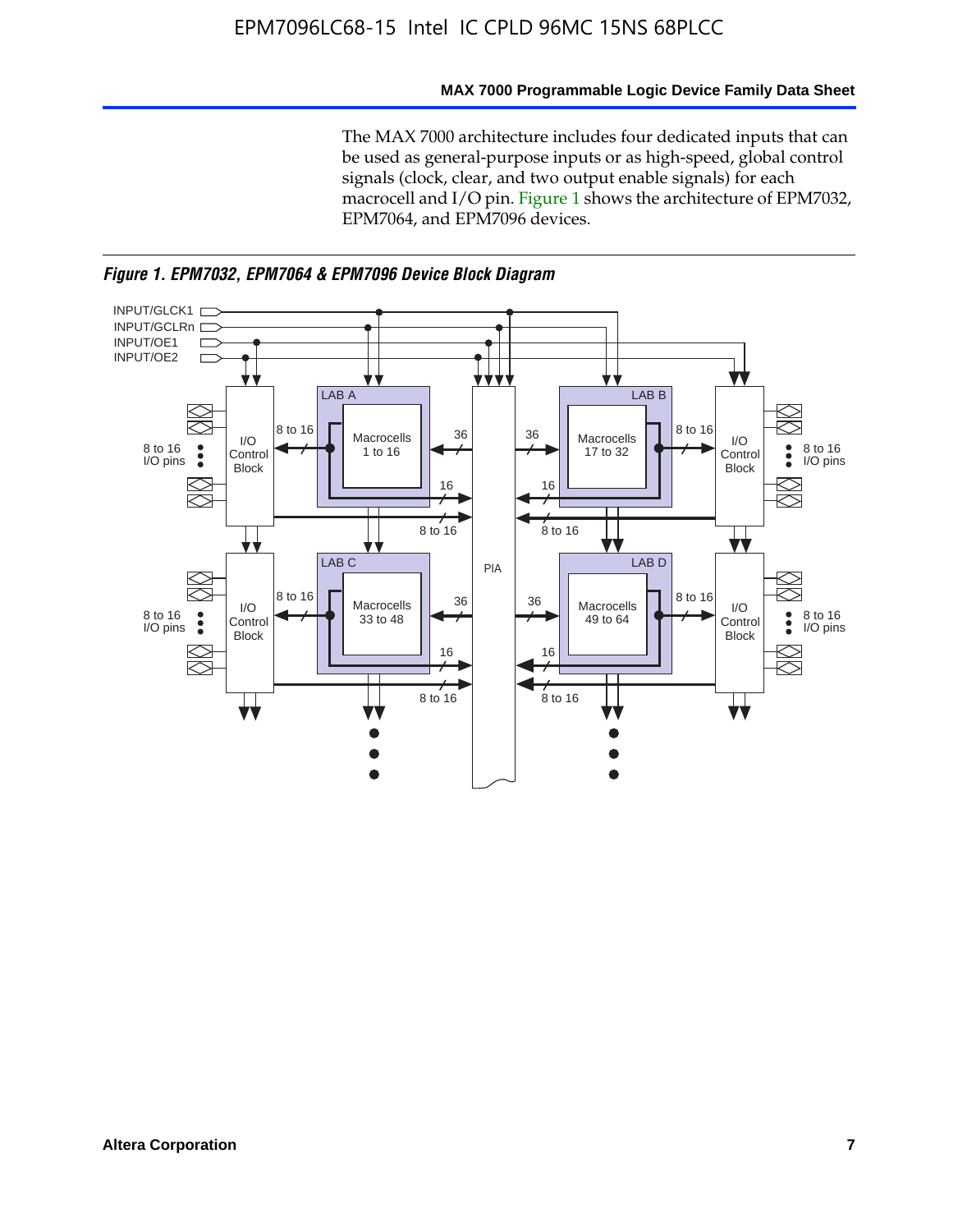Figure 2 shows the architecture of MAX 7000E and MAX 7000S devices.

#### **MAX 7000 Programmable Logic Device Family Data Sheet**





*Figure 2. MAX 7000E & MAX 7000S Device Block Diagram*

# **Logic Array Blocks**

The MAX 7000 device architecture is based on the linking of highperformance, flexible, logic array modules called logic array blocks (LABs). LABs consist of 16-macrocell arrays, as shown in Figures 1 and 2. Multiple LABs are linked together via the programmable interconnect array (PIA), a global bus that is fed by all dedicated inputs, I/O pins, and macrocells.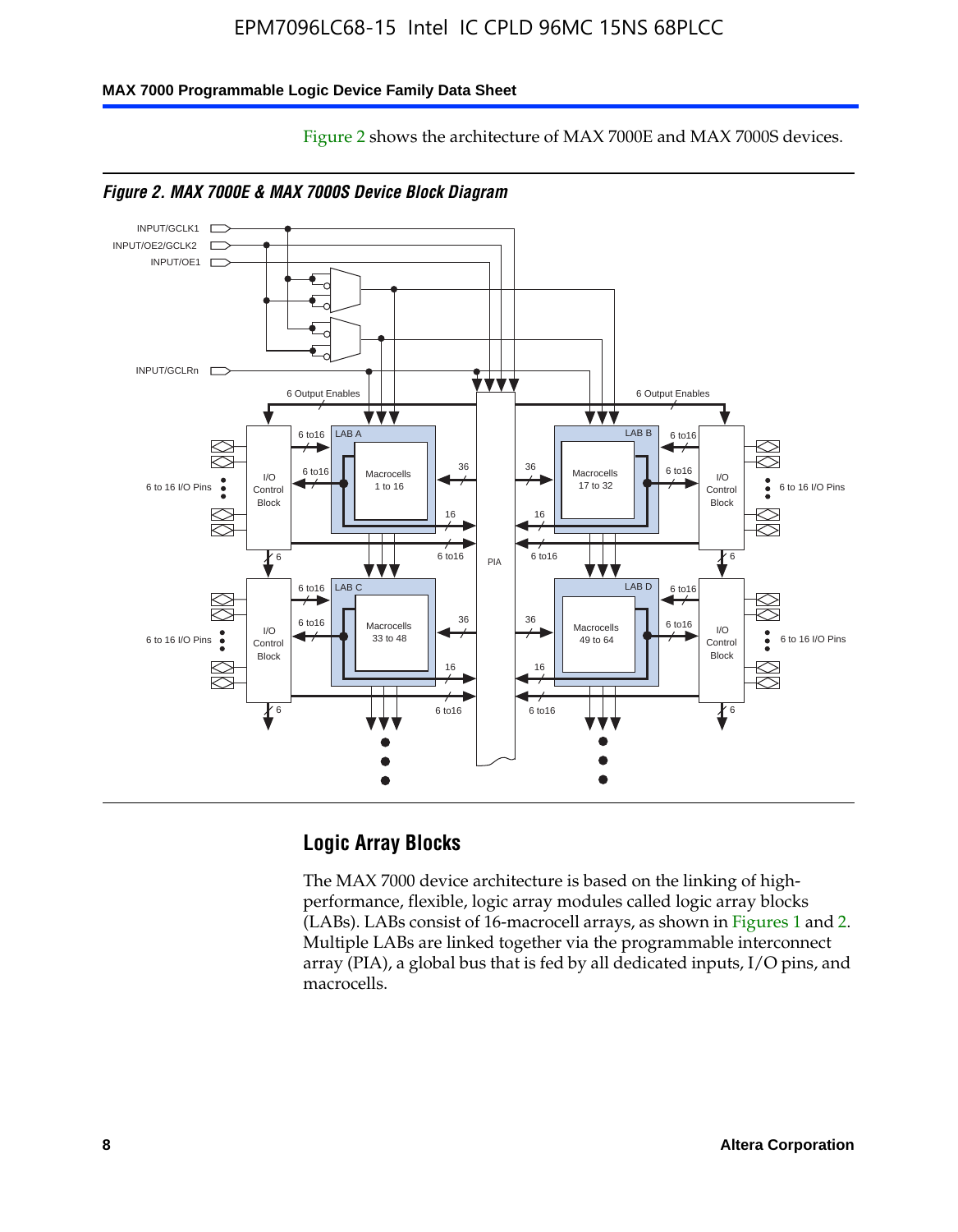#### **MAX 7000 Programmable Logic Device Family Data Sheet**

Each LAB is fed by the following signals:

- 36 signals from the PIA that are used for general logic inputs
- Global controls that are used for secondary register functions
- Direct input paths from I/O pins to the registers that are used for fast setup times for MAX 7000E and MAX 7000S devices

# **Macrocells**

The MAX 7000 macrocell can be individually configured for either sequential or combinatorial logic operation. The macrocell consists of three functional blocks: the logic array, the product-term select matrix, and the programmable register. The macrocell of EPM7032, EPM7064, and EPM7096 devices is shown in Figure 3.

*Figure 3. EPM7032, EPM7064 & EPM7096 Device Macrocell*

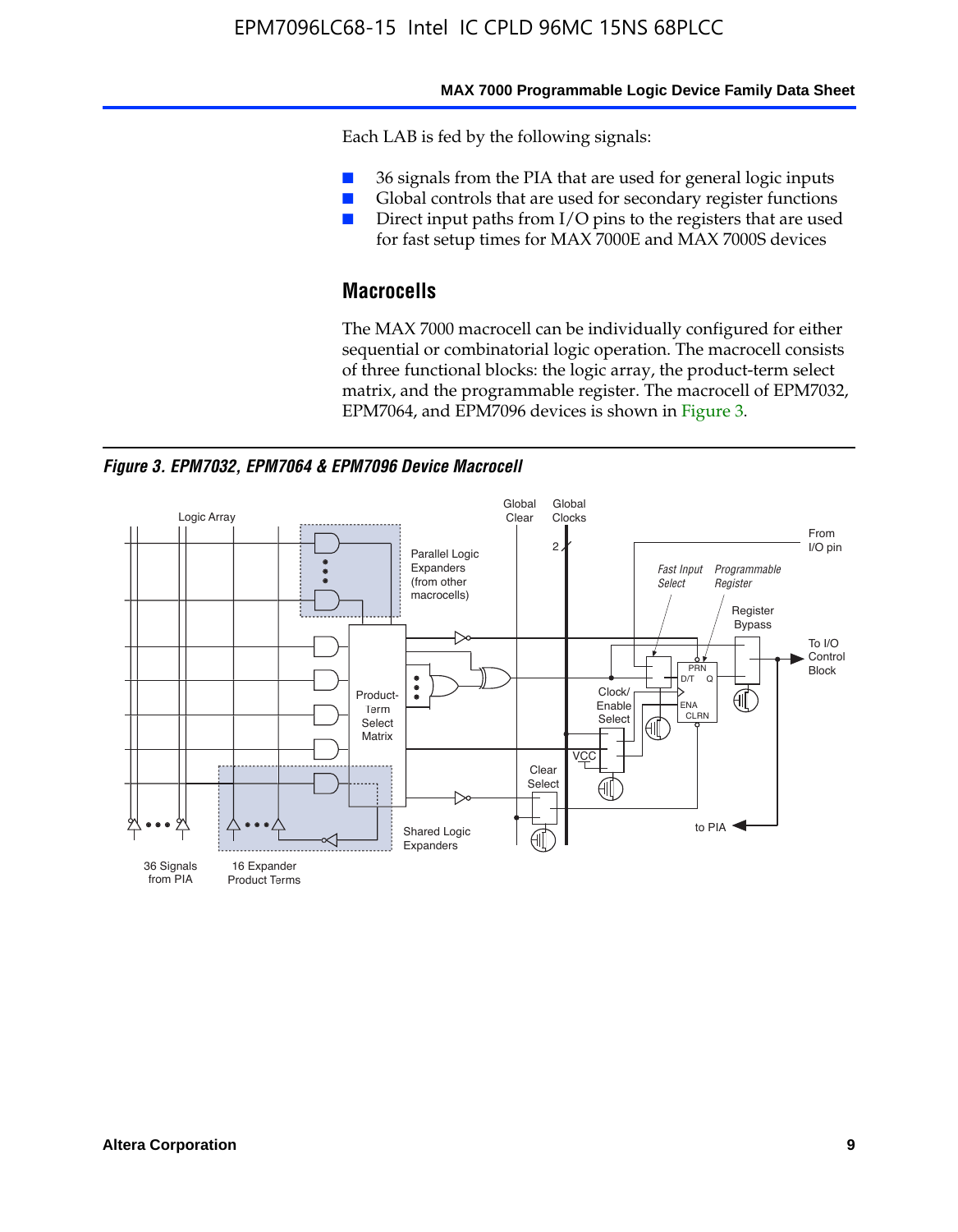#### **MAX 7000 Programmable Logic Device Family Data Sheet**



Figure 4 shows a MAX 7000E and MAX 7000S device macrocell.

*Figure 4. MAX 7000E & MAX 7000S Device Macrocell*

Combinatorial logic is implemented in the logic array, which provides five product terms per macrocell. The product-term select matrix allocates these product terms for use as either primary logic inputs (to the OR and XOR gates) to implement combinatorial functions, or as secondary inputs to the macrocell's register clear, preset, clock, and clock enable control functions. Two kinds of expander product terms ("expanders") are available to supplement macrocell logic resources:

- Shareable expanders, which are inverted product terms that are fed back into the logic array
- Parallel expanders, which are product terms borrowed from adjacent macrocells

The Altera development system automatically optimizes product-term allocation according to the logic requirements of the design.

For registered functions, each macrocell flipflop can be individually programmed to implement D, T, JK, or SR operation with programmable clock control. The flipflop can be bypassed for combinatorial operation. During design entry, the designer specifies the desired flipflop type; the Altera development software then selects the most efficient flipflop operation for each registered function to optimize resource utilization.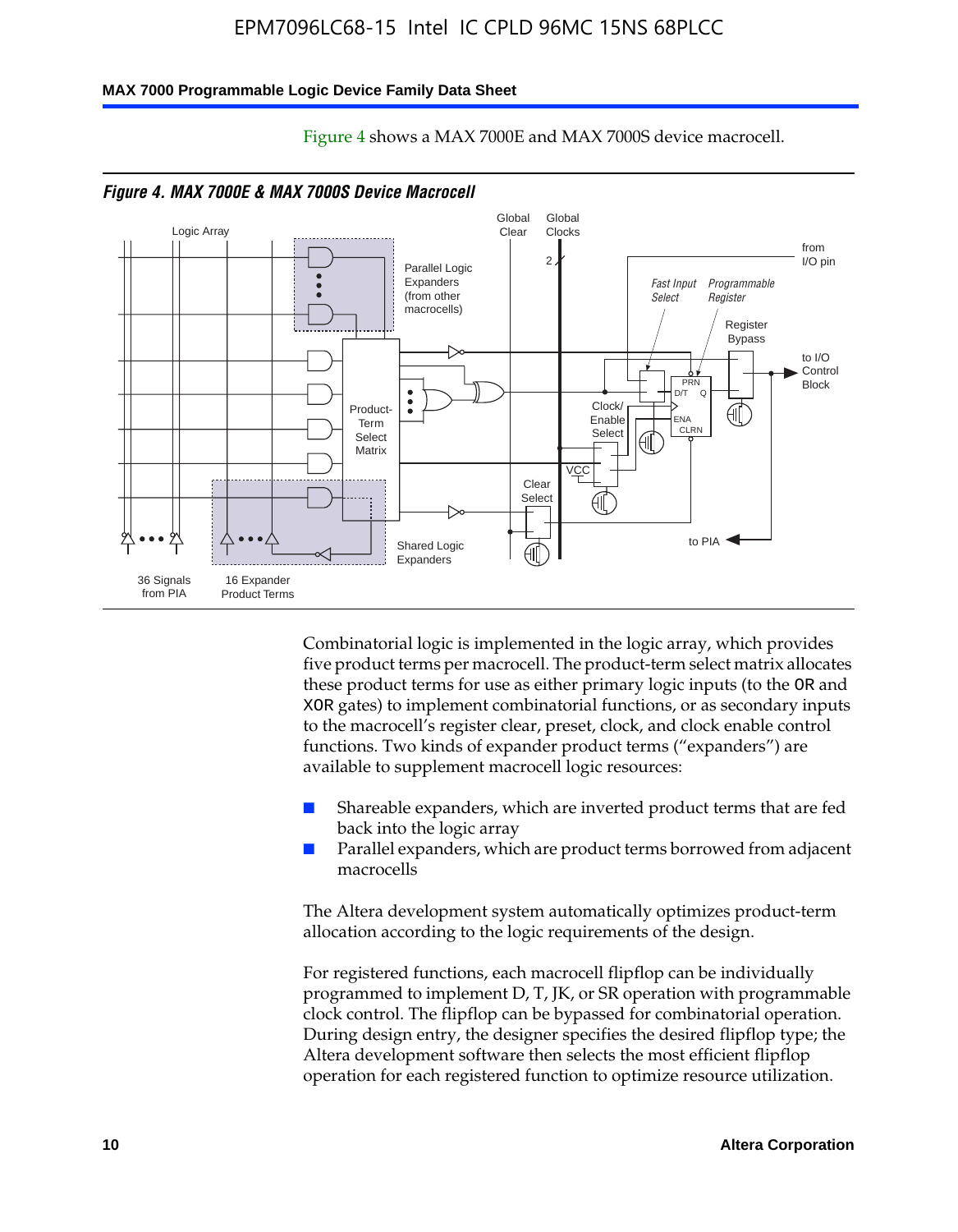#### **MAX 7000 Programmable Logic Device Family Data Sheet**

Each programmable register can be clocked in three different modes:

- By a global clock signal. This mode achieves the fastest clock-tooutput performance.
- By a global clock signal and enabled by an active-high clock enable. This mode provides an enable on each flipflop while still achieving the fast clock-to-output performance of the global clock.
- By an array clock implemented with a product term. In this mode, the flipflop can be clocked by signals from buried macrocells or I/O pins.

In EPM7032, EPM7064, and EPM7096 devices, the global clock signal is available from a dedicated clock pin, GCLK1, as shown in Figure 1. In MAX 7000E and MAX 7000S devices, two global clock signals are available. As shown in Figure 2, these global clock signals can be the true or the complement of either of the global clock pins, GCLK1 or GCLK2.

Each register also supports asynchronous preset and clear functions. As shown in Figures 3 and 4, the product-term select matrix allocates product terms to control these operations. Although the product-term-driven preset and clear of the register are active high, active-low control can be obtained by inverting the signal within the logic array. In addition, each register clear function can be individually driven by the active-low dedicated global clear pin (GCLRn). Upon power-up, each register in the device will be set to a low state.

All MAX 7000E and MAX 7000S I/O pins have a fast input path to a macrocell register. This dedicated path allows a signal to bypass the PIA and combinatorial logic and be driven to an input D flipflop with an extremely fast (2.5 ns) input setup time.

#### **Expander Product Terms**

Although most logic functions can be implemented with the five product terms available in each macrocell, the more complex logic functions require additional product terms. Another macrocell can be used to supply the required logic resources; however, the MAX 7000 architecture also allows both shareable and parallel expander product terms ("expanders") that provide additional product terms directly to any macrocell in the same LAB. These expanders help ensure that logic is synthesized with the fewest possible logic resources to obtain the fastest possible speed.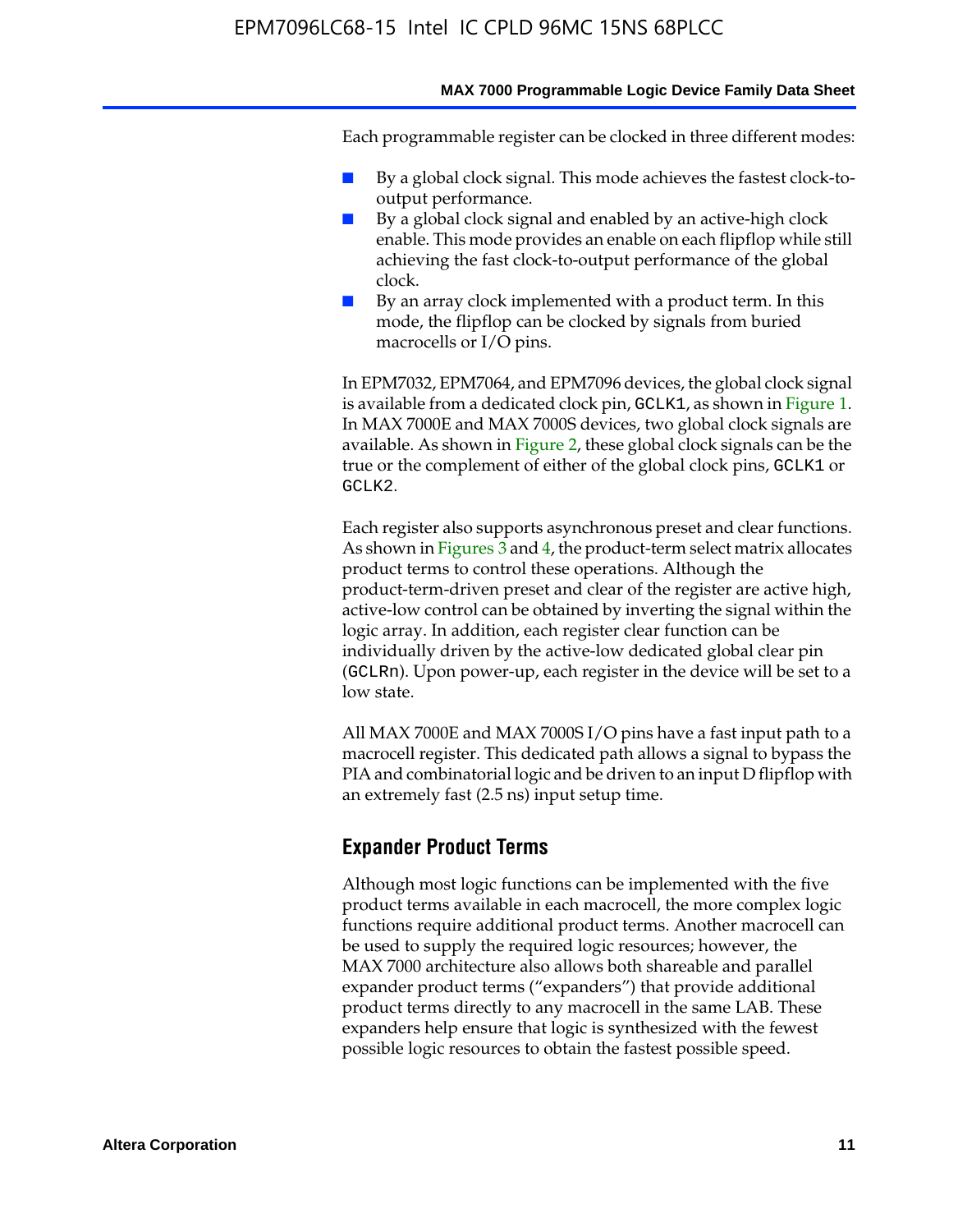#### **MAX 7000 Programmable Logic Device Family Data Sheet**

#### *Shareable Expanders*

Each LAB has 16 shareable expanders that can be viewed as a pool of uncommitted single product terms (one from each macrocell) with inverted outputs that feed back into the logic array. Each shareable expander can be used and shared by any or all macrocells in the LAB to build complex logic functions. A small delay ( $t_{SEXP}$ ) is incurred when shareable expanders are used. Figure 5 shows how shareable expanders can feed multiple macrocells.

#### *Figure 5. Shareable Expanders*



*Shareable expanders can be shared by any or all macrocells in an LAB.*

### *Parallel Expanders*

Parallel expanders are unused product terms that can be allocated to a neighboring macrocell to implement fast, complex logic functions. Parallel expanders allow up to 20 product terms to directly feed the macrocell OR logic, with five product terms provided by the macrocell and 15 parallel expanders provided by neighboring macrocells in the LAB.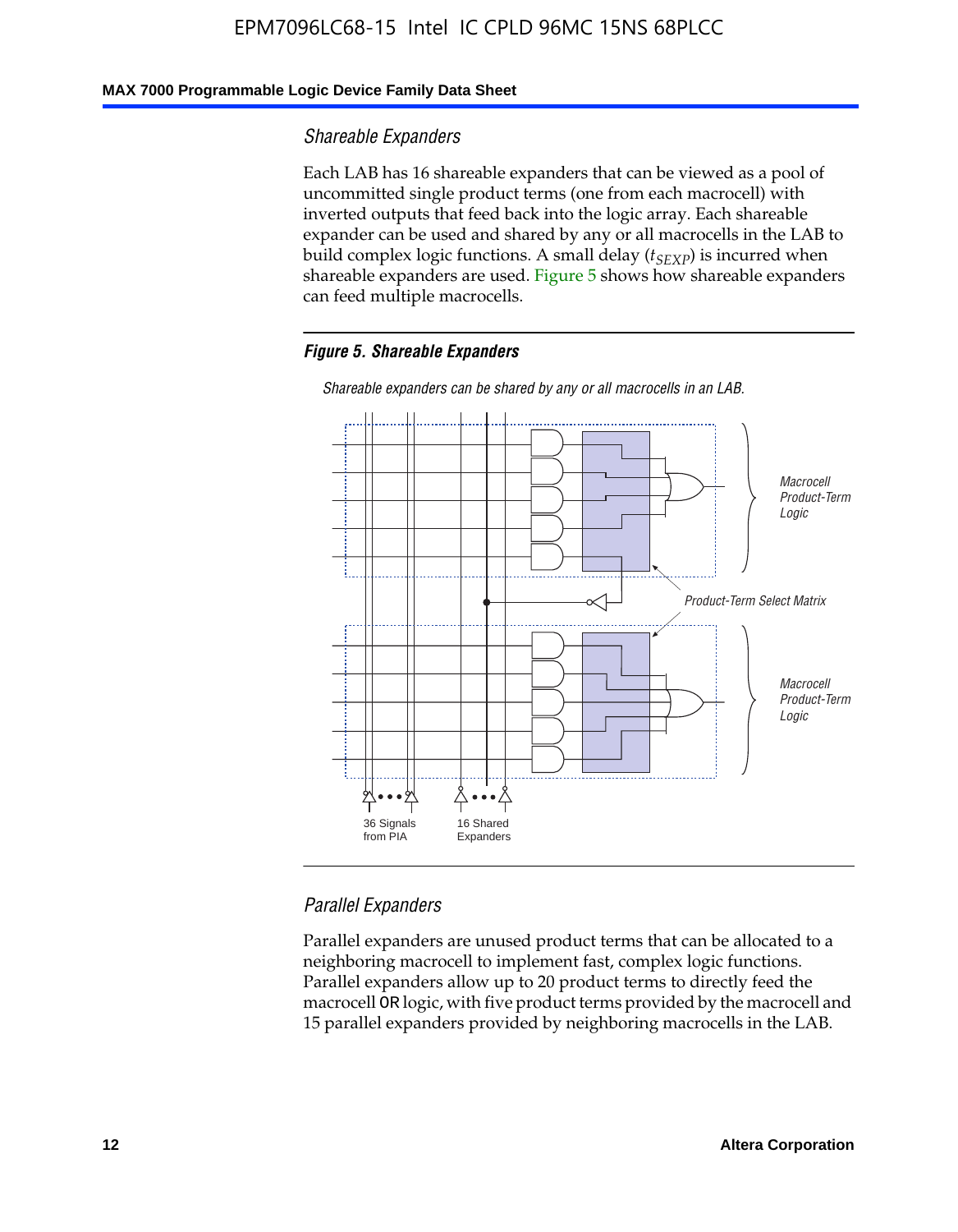#### **MAX 7000 Programmable Logic Device Family Data Sheet**

The compiler can allocate up to three sets of up to five parallel expanders automatically to the macrocells that require additional product terms. Each set of five parallel expanders incurs a small, incremental timing delay (*t<sub>PEXP</sub>*). For example, if a macrocell requires 14 product terms, the Compiler uses the five dedicated product terms within the macrocell and allocates two sets of parallel expanders; the first set includes five product terms and the second set includes four product terms, increasing the total delay by  $2 \times t_{PFXP}$ .

Two groups of 8 macrocells within each LAB (e.g., macrocells 1 through 8 and 9 through 16) form two chains to lend or borrow parallel expanders. A macrocell borrows parallel expanders from lowernumbered macrocells. For example, macrocell 8 can borrow parallel expanders from macrocell 7, from macrocells 7 and 6, or from macrocells 7, 6, and 5. Within each group of 8, the lowest-numbered macrocell can only lend parallel expanders and the highest-numbered macrocell can only borrow them. Figure 6 shows how parallel expanders can be borrowed from a neighboring macrocell.

#### *Figure 6. Parallel Expanders*

*Unused product terms in a macrocell can be allocated to a neighboring macrocell.*

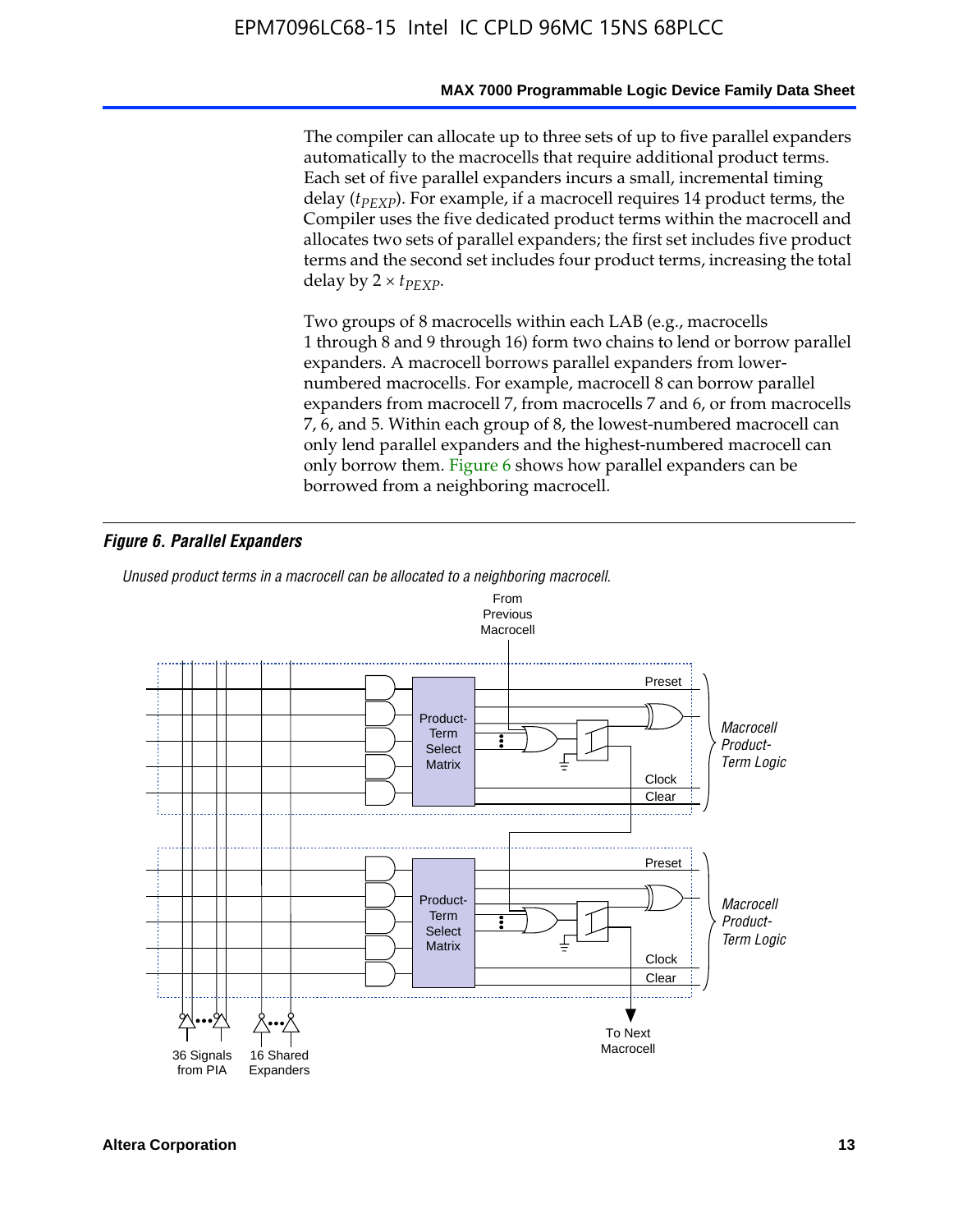#### **MAX 7000 Programmable Logic Device Family Data Sheet**

#### **Programmable Interconnect Array**

Logic is routed between LABs via the programmable interconnect array (PIA). This global bus is a programmable path that connects any signal source to any destination on the device. All MAX 7000 dedicated inputs, I/O pins, and macrocell outputs feed the PIA, which makes the signals available throughout the entire device. Only the signals required by each LAB are actually routed from the PIA into the LAB. Figure 7 shows how the PIA signals are routed into the LAB. An EEPROM cell controls one input to a 2-input AND gate, which selects a PIA signal to drive into the LAB.





While the routing delays of channel-based routing schemes in masked or FPGAs are cumulative, variable, and path-dependent, the MAX 7000 PIA has a fixed delay. The PIA thus eliminates skew between signals and makes timing performance easy to predict.

### **I/O Control Blocks**

The I/O control block allows each I/O pin to be individually configured for input, output, or bidirectional operation. All I/O pins have a tri-state buffer that is individually controlled by one of the global output enable signals or directly connected to ground or  $V_{CC}$ . Figure 8 shows the I/O control block for the MAX 7000 family. The I/O control block of EPM7032, EPM7064, and EPM7096 devices has two global output enable signals that are driven by two dedicated active-low output enable pins (OE1 and OE2). The I/O control block of MAX 7000E and MAX 7000S devices has six global output enable signals that are driven by the true or complement of two output enable signals, a subset of the I/O pins, or a subset of the I/O macrocells.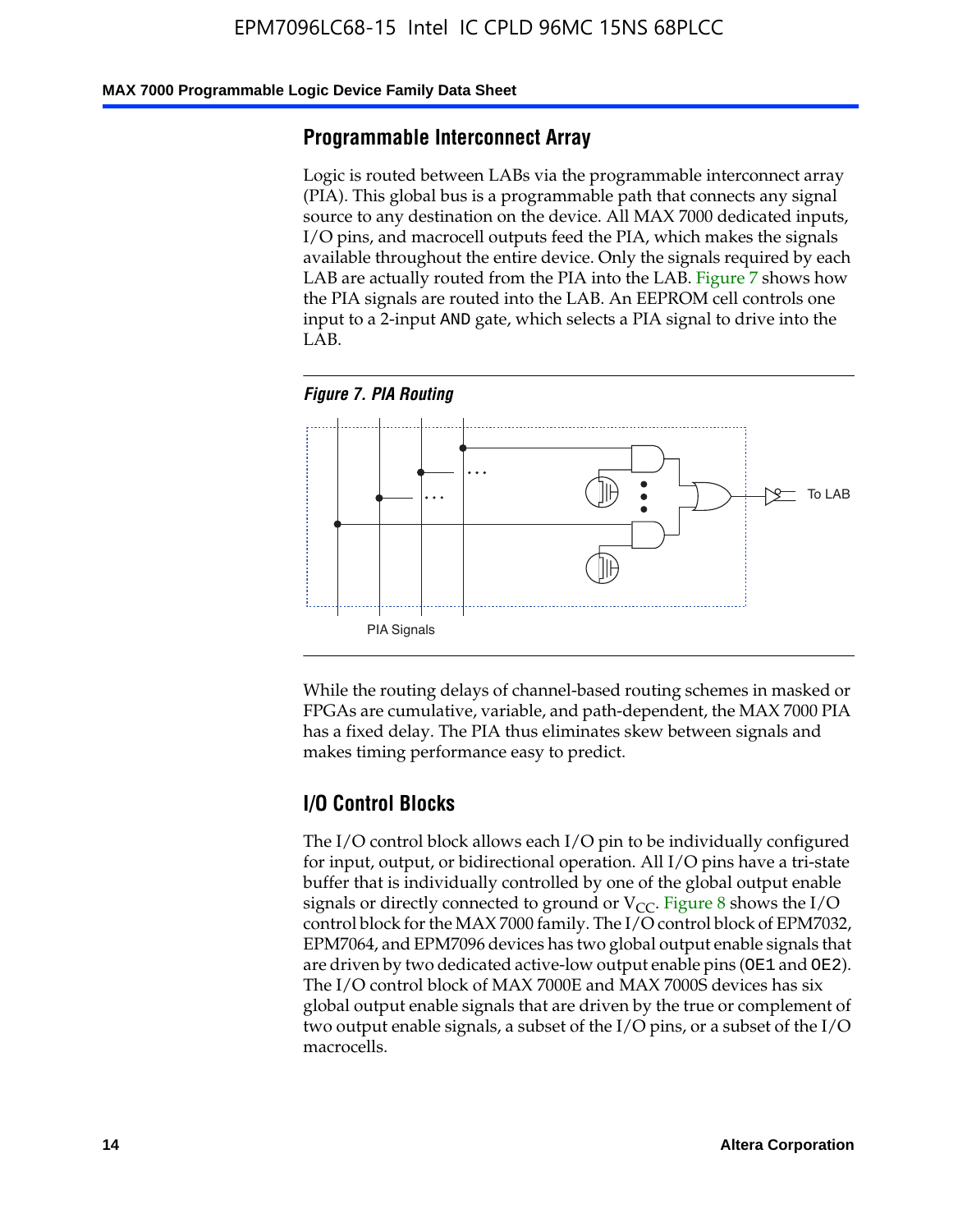

#### **EPM7032, EPM7064 & EPM7096 Devices**



**MAX 7000E & MAX 7000S Devices**



#### *Note:*

(1) The open-drain output option is available only in MAX 7000S devices.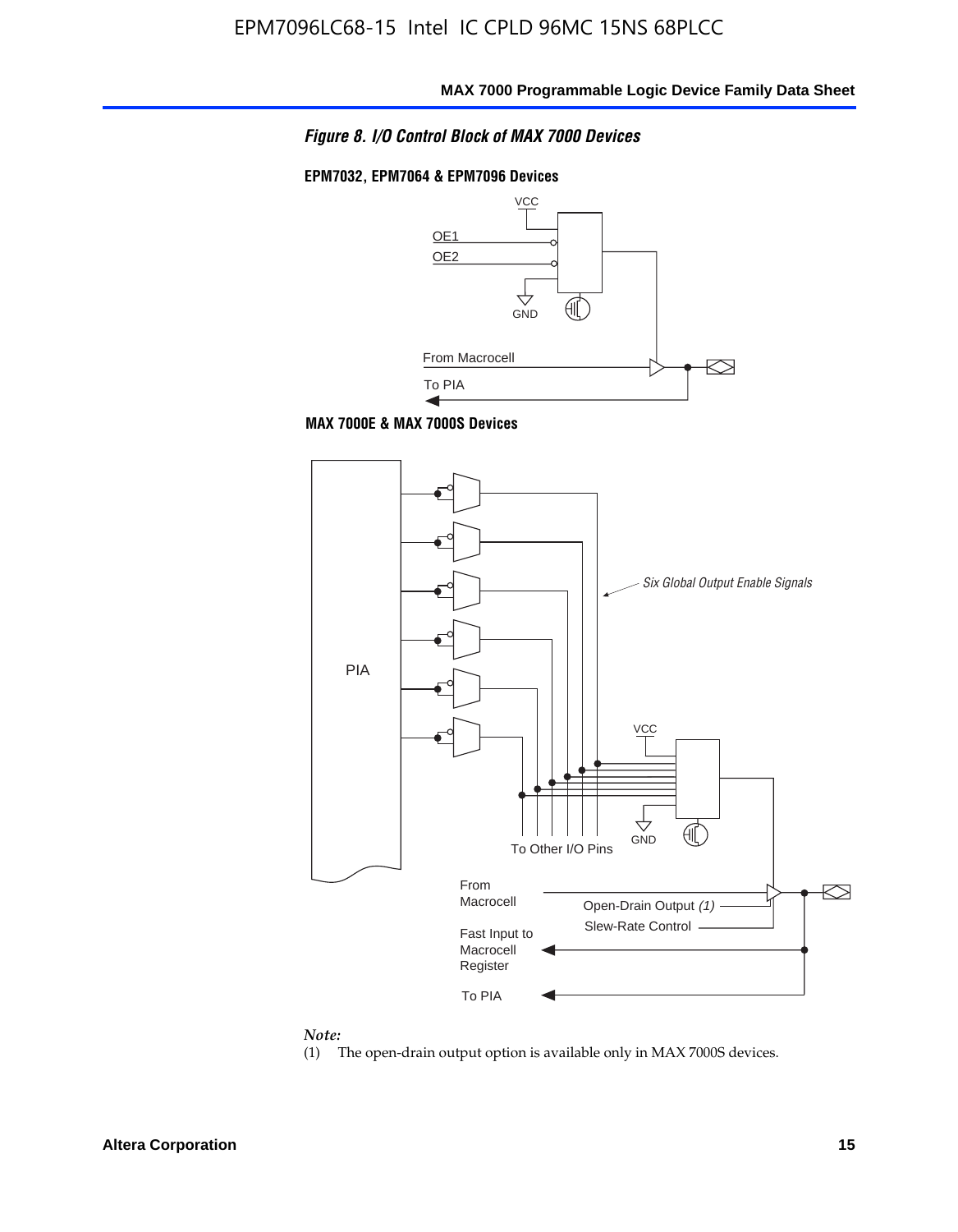When the tri-state buffer control is connected to ground, the output is tri-stated (high impedance) and the I/O pin can be used as a dedicated input. When the tri-state buffer control is connected to  $V_{CC}$ , the output is enabled.

The MAX 7000 architecture provides dual I/O feedback, in which macrocell and pin feedbacks are independent. When an I/O pin is configured as an input, the associated macrocell can be used for buried logic.

# **In-System Programmability (ISP)**

MAX 7000S devices are in-system programmable via an industry-standard 4-pin Joint Test Action Group (JTAG) interface (IEEE Std. 1149.1-1990). ISP allows quick, efficient iterations during design development and debugging cycles. The MAX 7000S architecture internally generates the high programming voltage required to program EEPROM cells, allowing in-system programming with only a single 5.0 V power supply. During in-system programming, the I/O pins are tri-stated and pulled-up to eliminate board conflicts. The pull-up value is nominally 50 k¾.

ISP simplifies the manufacturing flow by allowing devices to be mounted on a printed circuit board with standard in-circuit test equipment before they are programmed. MAX 7000S devices can be programmed by downloading the information via in-circuit testers (ICT), embedded processors, or the Altera MasterBlaster, ByteBlasterMV, ByteBlaster, BitBlaster download cables. (The ByteBlaster cable is obsolete and is replaced by the ByteBlasterMV cable, which can program and configure 2.5-V, 3.3-V, and 5.0-V devices.) Programming the devices after they are placed on the board eliminates lead damage on high-pin-count packages (e.g., QFP packages) due to device handling and allows devices to be reprogrammed after a system has already shipped to the field. For example, product upgrades can be performed in the field via software or modem.

In-system programming can be accomplished with either an adaptive or constant algorithm. An adaptive algorithm reads information from the unit and adapts subsequent programming steps to achieve the fastest possible programming time for that unit. Because some in-circuit testers cannot support an adaptive algorithm, Altera offers devices tested with a constant algorithm. Devices tested to the constant algorithm have an "F" suffix in the ordering code.

The Jam™ Standard Test and Programming Language (STAPL) can be used to program MAX 7000S devices with in-circuit testers, PCs, or embedded processor.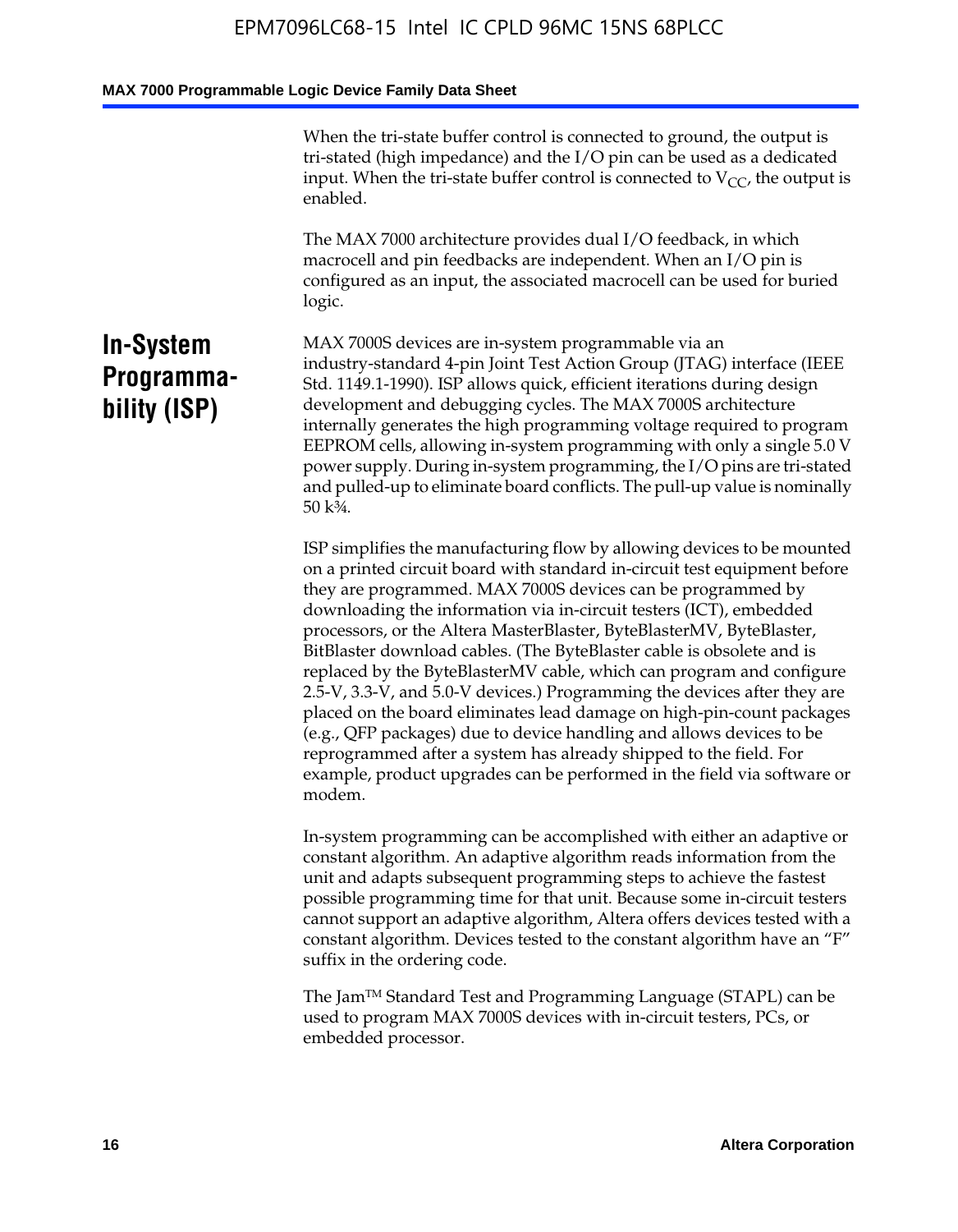For more information on using the Jam language, refer to *AN* 122: Using *Jam STAPL for ISP & ICR via an Embedded Processor*.

The ISP circuitry in MAX 7000S devices is compatible with IEEE Std. 1532 specification. The IEEE Std. 1532 is a standard developed to allow concurrent ISP between multiple PLD vendors.

# **Programming Sequence**

During in-system programming, instructions, addresses, and data are shifted into the MAX 7000S device through the TDI input pin. Data is shifted out through the TDO output pin and compared against the expected data.

Programming a pattern into the device requires the following six ISP stages. A stand-alone verification of a programmed pattern involves only stages 1, 2, 5, and 6.

- 1. *Enter ISP*. The enter ISP stage ensures that the I/O pins transition smoothly from user mode to ISP mode. The enter ISP stage requires 1 ms.
- 2. *Check ID*. Before any program or verify process, the silicon ID is checked. The time required to read this silicon ID is relatively small compared to the overall programming time.
- 3. *Bulk Erase*. Erasing the device in-system involves shifting in the instructions to erase the device and applying one erase pulse of 100 ms.
- 4. *Program*. Programming the device in-system involves shifting in the address and data and then applying the programming pulse to program the EEPROM cells. This process is repeated for each EEPROM address.
- 5. *Verify*. Verifying an Altera device in-system involves shifting in addresses, applying the read pulse to verify the EEPROM cells, and shifting out the data for comparison. This process is repeated for each EEPROM address.
- 6. *Exit ISP*. An exit ISP stage ensures that the I/O pins transition smoothly from ISP mode to user mode. The exit ISP stage requires 1 ms.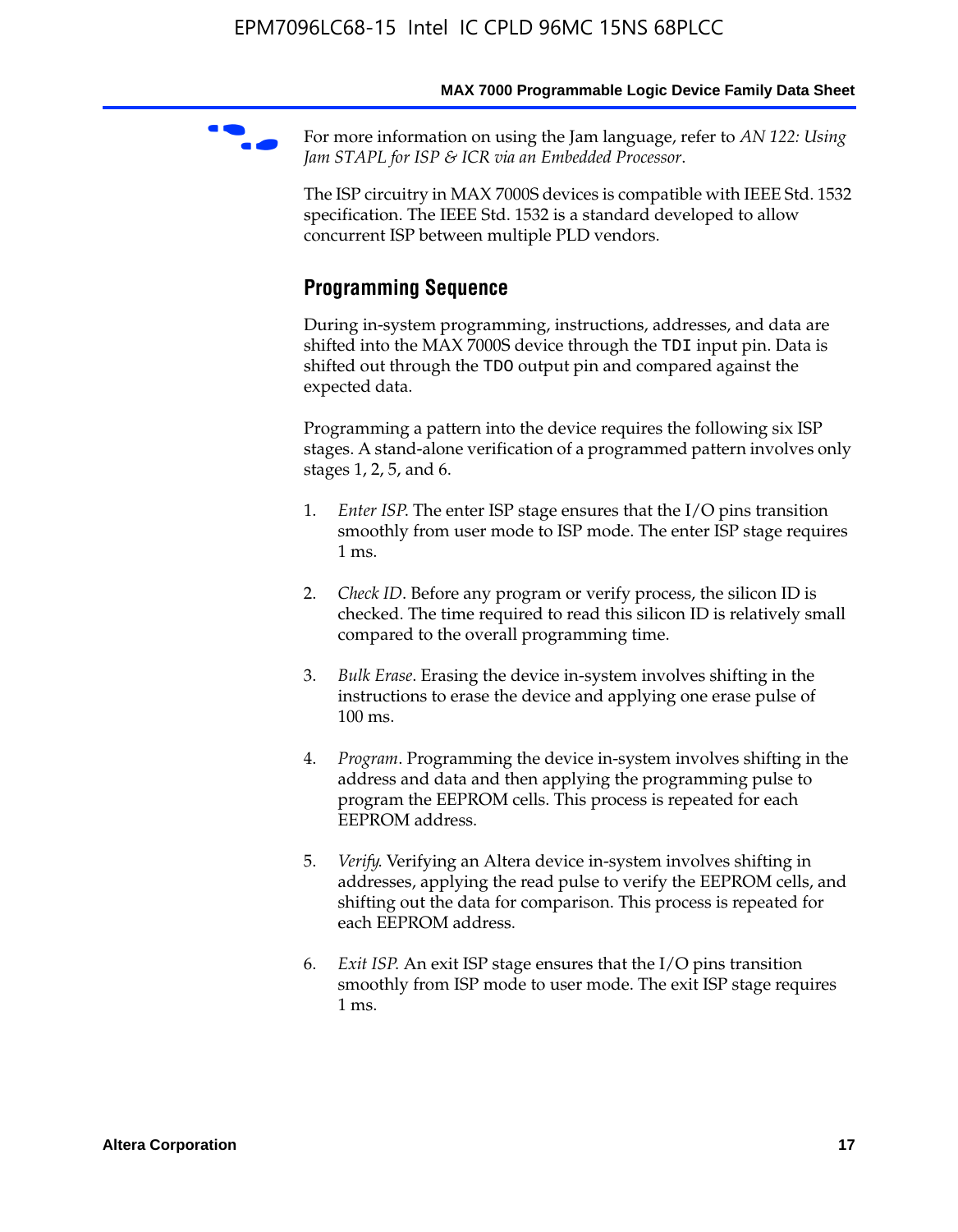# **Programming Times**

The time required to implement each of the six programming stages can be broken into the following two elements:

- A pulse time to erase, program, or read the EEPROM cells.
- A shifting time based on the test clock (TCK) frequency and the number of TCK cycles to shift instructions, address, and data into the device.

By combining the pulse and shift times for each of the programming stages, the program or verify time can be derived as a function of the TCK frequency, the number of devices, and specific target device(s). Because different ISP-capable devices have a different number of EEPROM cells, both the total fixed and total variable times are unique for a single device.

### *Programming a Single MAX 7000S Device*

The time required to program a single MAX 7000S device in-system can be calculated from the following formula:

$$
t_{PROG} = t_{PPULSE} + \frac{C_{ycle_{PTCK}}}{f_{TCK}}
$$
  
where:  $t_{PROG}$  = Programming time  
 $t_{PPULSE}$  = Sum of the fixed times to erase, program, and  
verify the EEPROM cells  
 $C_{ycle_{PTCK}}$  = Number of TCK cycles to program a device  
 $f_{TCK}$  = TCK frequency

The ISP times for a stand-alone verification of a single MAX 7000S device can be calculated from the following formula:

|                  | $t_{VER} = t_{VPULSE} + \frac{Cycle_{VTCK}}{f_{TCK}}$ |                                                                                                                                 |
|------------------|-------------------------------------------------------|---------------------------------------------------------------------------------------------------------------------------------|
| where: $t_{VFR}$ | $t_{VPULSE}$                                          | = Verify time<br>$=$ Sum of the fixed times to verify the EEPROM cells<br>$CycleVTCK$ = Number of TCK cycles to verify a device |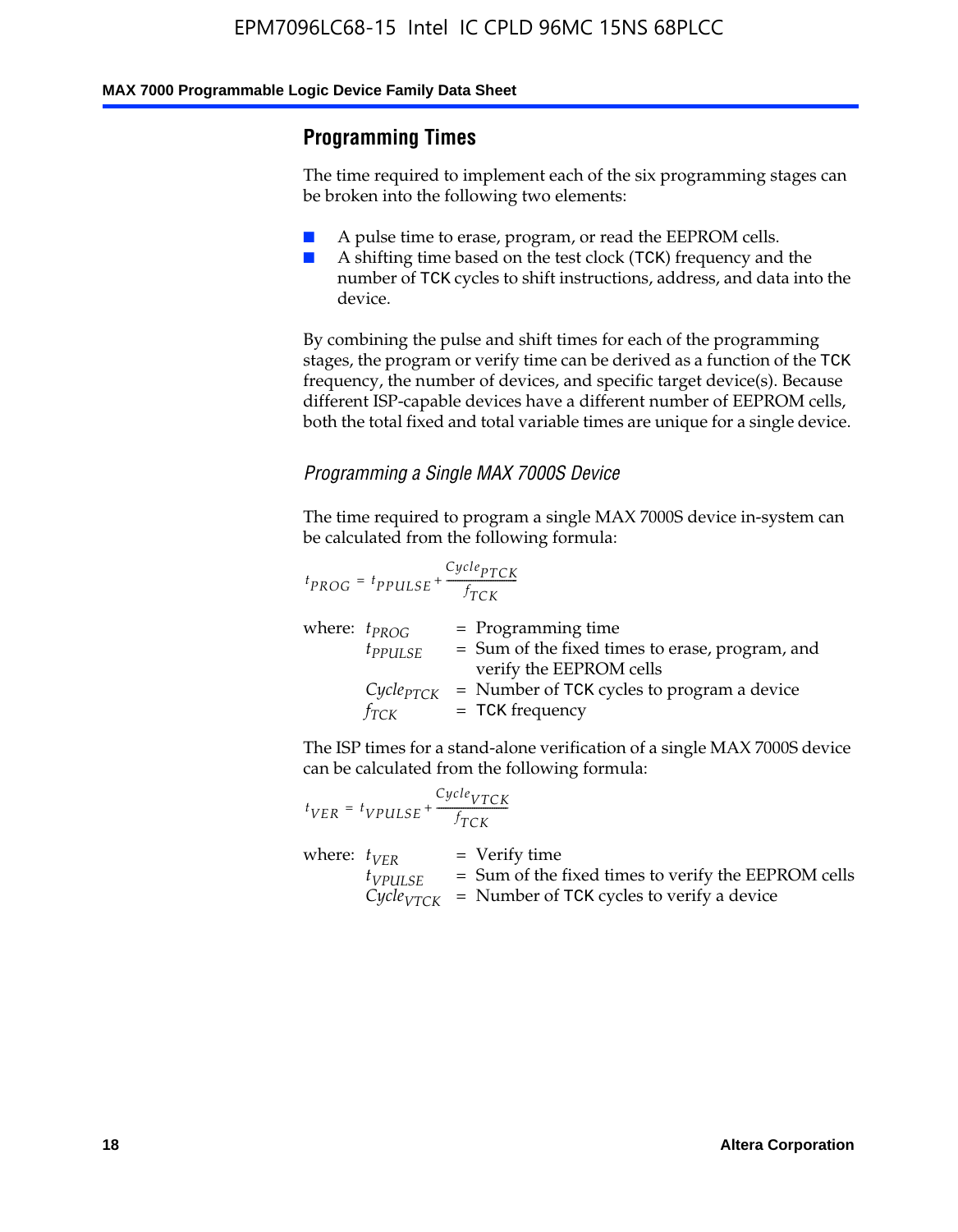### **MAX 7000 Programmable Logic Device Family Data Sheet**

The programming times described in Tables 6 through 8 are associated with the worst-case method using the enhanced ISP algorithm.

| Table 6. MAX 7000S t <sub>PULSE</sub> & Cycle <sub>TCK</sub> Values |                               |                       |                 |                                 |  |  |  |
|---------------------------------------------------------------------|-------------------------------|-----------------------|-----------------|---------------------------------|--|--|--|
| <b>Device</b>                                                       | <b>Programming</b>            |                       |                 | <b>Stand-Alone Verification</b> |  |  |  |
|                                                                     | <i>t<sub>PPULSE</sub></i> (S) | Cycle <sub>PTCK</sub> | $t_{VPULSE}(s)$ | Cycle <sub>VTCK</sub>           |  |  |  |
| EPM7032S                                                            | 4.02                          | 342,000               | 0.03            | 200,000                         |  |  |  |
| <b>EPM7064S</b>                                                     | 4.50                          | 504.000               | 0.03            | 308,000                         |  |  |  |
| <b>EPM7128S</b>                                                     | 5.11                          | 832,000               | 0.03            | 528,000                         |  |  |  |
| <b>EPM7160S</b>                                                     | 5.35                          | 1,001,000             | 0.03            | 640,000                         |  |  |  |
| <b>EPM7192S</b>                                                     | 5.71                          | 1,192,000             | 0.03            | 764,000                         |  |  |  |
| <b>EPM7256S</b>                                                     | 6.43                          | 1,603,000             | 0.03            | 1,024,000                       |  |  |  |

Tables 7 and 8 show the in-system programming and stand alone verification times for several common test clock frequencies.

| Table 7. MAX 7000S In-System Programming Times for Different Test Clock Frequencies |                  |       |       |       |                |                |                |               |              |
|-------------------------------------------------------------------------------------|------------------|-------|-------|-------|----------------|----------------|----------------|---------------|--------------|
| <b>Device</b>                                                                       | † <sub>TCK</sub> |       |       |       |                |                |                |               | <b>Units</b> |
|                                                                                     | <b>10 MHz</b>    | 5 MHz | 2 MHz | 1 MHz | <b>500 kHz</b> | <b>200 kHz</b> | <b>100 kHz</b> | <b>50 kHz</b> |              |
| <b>EPM7032S</b>                                                                     | 4.06             | 4.09  | 4.19  | 4.36  | 4.71           | 5.73           | 7.44           | 10.86         | s            |
| <b>EPM7064S</b>                                                                     | 4.55             | 4.60  | 4.76  | 5.01  | 5.51           | 7.02           | 9.54           | 14.58         | s            |
| <b>EPM7128S</b>                                                                     | 5.19             | 5.27  | 5.52  | 5.94  | 6.77           | 9.27           | 13.43          | 21.75         | s            |
| <b>EPM7160S</b>                                                                     | 5.45             | 5.55  | 5.85  | 6.35  | 7.35           | 10.35          | 15.36          | 25.37         | s            |
| <b>EPM7192S</b>                                                                     | 5.83             | 5.95  | 6.30  | 6.90  | 8.09           | 11.67          | 17.63          | 29.55         | s            |
| <b>EPM7256S</b>                                                                     | 6.59             | 6.75  | 7.23  | 8.03  | 9.64           | 14.45          | 22.46          | 38.49         | s            |

| Table 8. MAX 7000S Stand-Alone Verification Times for Different Test Clock Frequencies |               |                  |       |       |                |                |                |               |              |
|----------------------------------------------------------------------------------------|---------------|------------------|-------|-------|----------------|----------------|----------------|---------------|--------------|
| <b>Device</b>                                                                          |               | † <sub>TCK</sub> |       |       |                |                |                |               | <b>Units</b> |
|                                                                                        | <b>10 MHz</b> | 5 MHz            | 2 MHz | 1 MHz | <b>500 kHz</b> | <b>200 kHz</b> | <b>100 kHz</b> | <b>50 kHz</b> |              |
| <b>EPM7032S</b>                                                                        | 0.05          | 0.07             | 0.13  | 0.23  | 0.43           | 1.03           | 2.03           | 4.03          | s            |
| <b>EPM7064S</b>                                                                        | 0.06          | 0.09             | 0.18  | 0.34  | 0.64           | 1.57           | 3.11           | 6.19          | s            |
| <b>EPM7128S</b>                                                                        | 0.08          | 0.14             | 0.29  | 0.56  | 1.09           | 2.67           | 5.31           | 10.59         | s            |
| <b>EPM7160S</b>                                                                        | 0.09          | 0.16             | 0.35  | 0.67  | 1.31           | 3.23           | 6.43           | 12.83         | s            |
| <b>EPM7192S</b>                                                                        | 0.11          | 0.18             | 0.41  | 0.79  | 1.56           | 3.85           | 7.67           | 15.31         | s            |
| <b>EPM7256S</b>                                                                        | 0.13          | 0.24             | 0.54  | 1.06  | 2.08           | 5.15           | 10.27          | 20.51         | s            |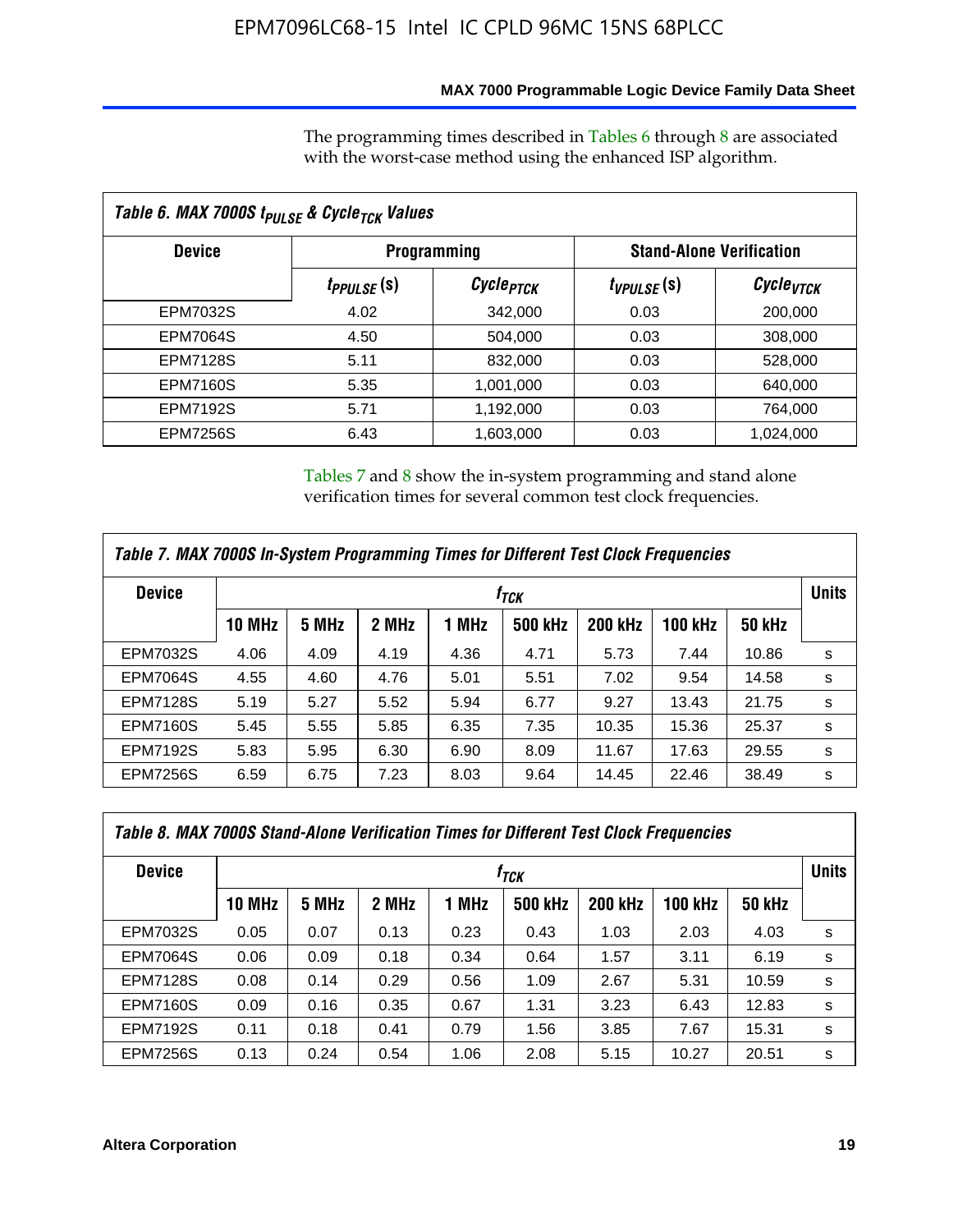# **Programmable Speed/Power Control**

MAX 7000 devices offer a power-saving mode that supports low-power operation across user-defined signal paths or the entire device. This feature allows total power dissipation to be reduced by 50% or more, because most logic applications require only a small fraction of all gates to operate at maximum frequency.

The designer can program each individual macrocell in a MAX 7000 device for either high-speed (i.e., with the Turbo  $Bit^{TM}$  option turned on) or low-power (i.e., with the Turbo Bit option turned off) operation. As a result, speed-critical paths in the design can run at high speed, while the remaining paths can operate at reduced power. Macrocells that run at low power incur a nominal timing delay adder  $(t_{LPA})$  for the  $t_{LAD}$ ,  $t_{LAC}$ ,  $t_{IC}$ ,  $t_{EN}$ , and  $t_{SEXP}$ ,  $t_{ACL}$ , and  $t_{CPPW}$  parameters.

# **Output Configuration**

MAX 7000 device outputs can be programmed to meet a variety of system-level requirements.

# **MultiVolt I/O Interface**

MAX 7000 devices—except 44-pin devices—support the MultiVolt I/O interface feature, which allows MAX 7000 devices to interface with systems that have differing supply voltages. The 5.0-V devices in all packages can be set for 3.3-V or 5.0-V I/O pin operation. These devices have one set of VCC pins for internal operation and input buffers (VCCINT), and another set for I/O output drivers (VCCIO).

The VCCINT pins must always be connected to a 5.0-V power supply. With a 5.0-V  $V_{\text{CCINT}}$  level, input voltage thresholds are at TTL levels, and are therefore compatible with both 3.3-V and 5.0-V inputs.

The VCCIO pins can be connected to either a 3.3-V or a 5.0-V power supply, depending on the output requirements. When the VCCIO pins are connected to a 5.0-V supply, the output levels are compatible with 5.0-V systems. When  $V_{\text{CGO}}$  is connected to a 3.3-V supply, the output high is 3.3 V and is therefore compatible with 3.3-V or 5.0-V systems. Devices operating with  $V_{\text{CCIO}}$  levels lower than 4.75 V incur a nominally greater timing delay of  $t_{OD2}$  instead of  $t_{OD1}$ .

# **Open-Drain Output Option (MAX 7000S Devices Only)**

MAX 7000S devices provide an optional open-drain (functionally equivalent to open-collector) output for each I/O pin. This open-drain output enables the device to provide system-level control signals (e.g., interrupt and write enable signals) that can be asserted by any of several devices. It can also provide an additional wired-OR plane.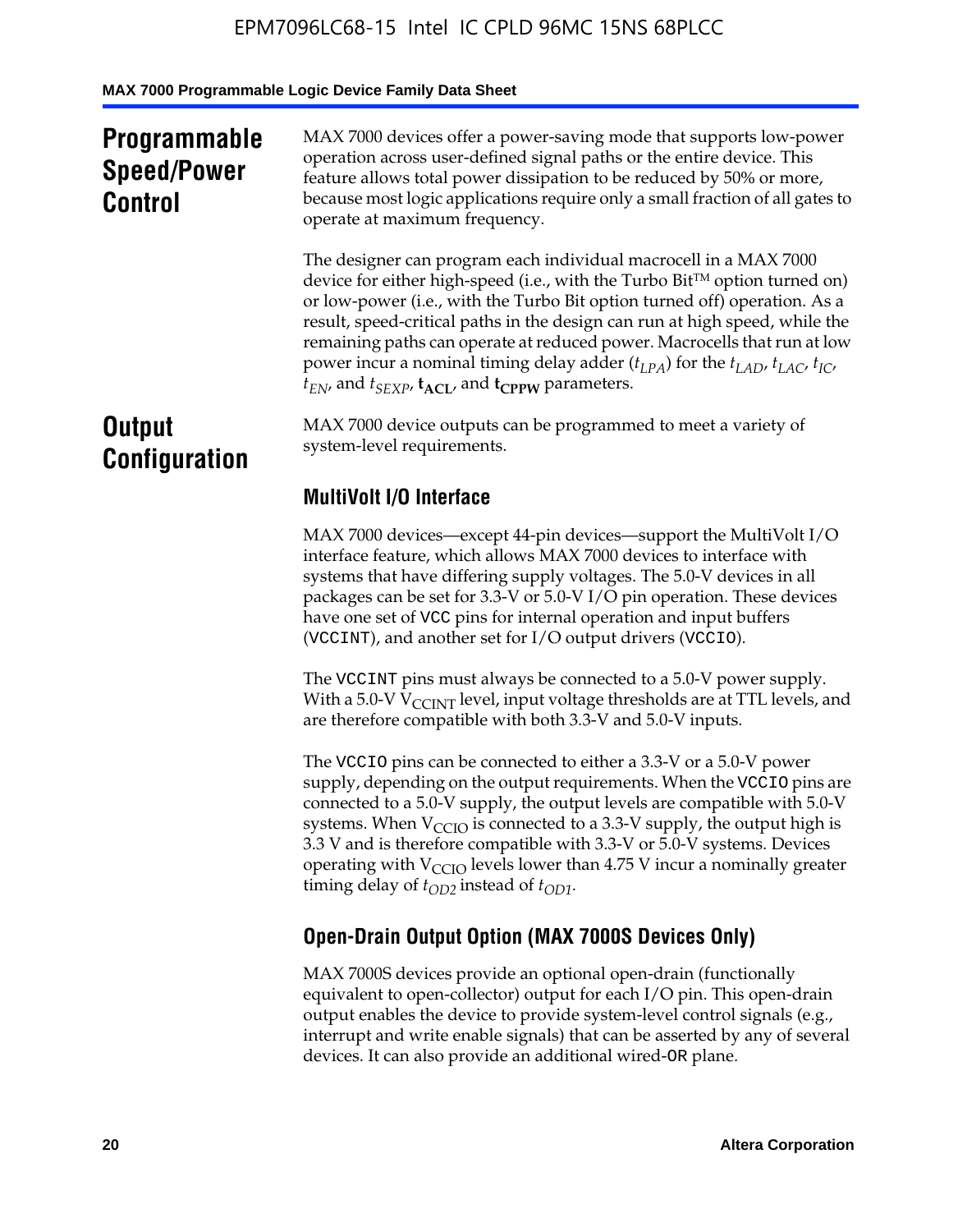By using an external 5.0-V pull-up resistor, output pins on MAX 7000S devices can be set to meet 5.0-V CMOS input voltages. When  $V<sub>CCIO</sub>$  is 3.3 V, setting the open drain option will turn off the output pull-up transistor, allowing the external pull-up resistor to pull the output high enough to meet 5.0-V CMOS input voltages. When  $V_{\text{CCIO}}$  is 5.0 V, setting the output drain option is not necessary because the pull-up transistor will already turn off when the pin exceeds approximately 3.8 V, allowing the external pull-up resistor to pull the output high enough to meet 5.0-V CMOS input voltages.

# **Slew-Rate Control**

The output buffer for each MAX 7000E and MAX 7000S I/O pin has an adjustable output slew rate that can be configured for low-noise or high-speed performance. A faster slew rate provides high-speed transitions for high-performance systems. However, these fast transitions may introduce noise transients into the system. A slow slew rate reduces system noise, but adds a nominal delay of 4 to 5 ns. In MAX 7000E devices, when the Turbo Bit is turned off, the slew rate is set for low noise performance. For MAX 7000S devices, each I/O pin has an individual EEPROM bit that controls the slew rate, allowing designers to specify the slew rate on a pin-by-pin basis.

# **Programming with External Hardware**

[MAX](http://www.altera.com/literature/ds/dspghd.pdf) 7000 devices can be prog[rammed on Windows-based PCs with](http://www.altera.com/literature/ds/dspghd.pdf)  the Altera Logic Programmer card, the Master Programming Unit (MPU), and the appropriate device adapter. The MPU performs a continuity check to ensure adequate electrical contact between the adapter and the device.



For more information, see the *Altera Programming Hardware Data Sheet*.

The Altera development system can use text- or waveform-format test vectors created with the Text Editor or Waveform Editor to test the programmed device. For added design verification, designers can perform functional testing to compare the functional behavior of a MAX 7000 device with the results of simulation. Moreover, Data I/O, BP Microsystems, and other programming hardware manufacturers also provide programming support for Altera devices.



For more information, see the *Programming Hardware Manufacturers*.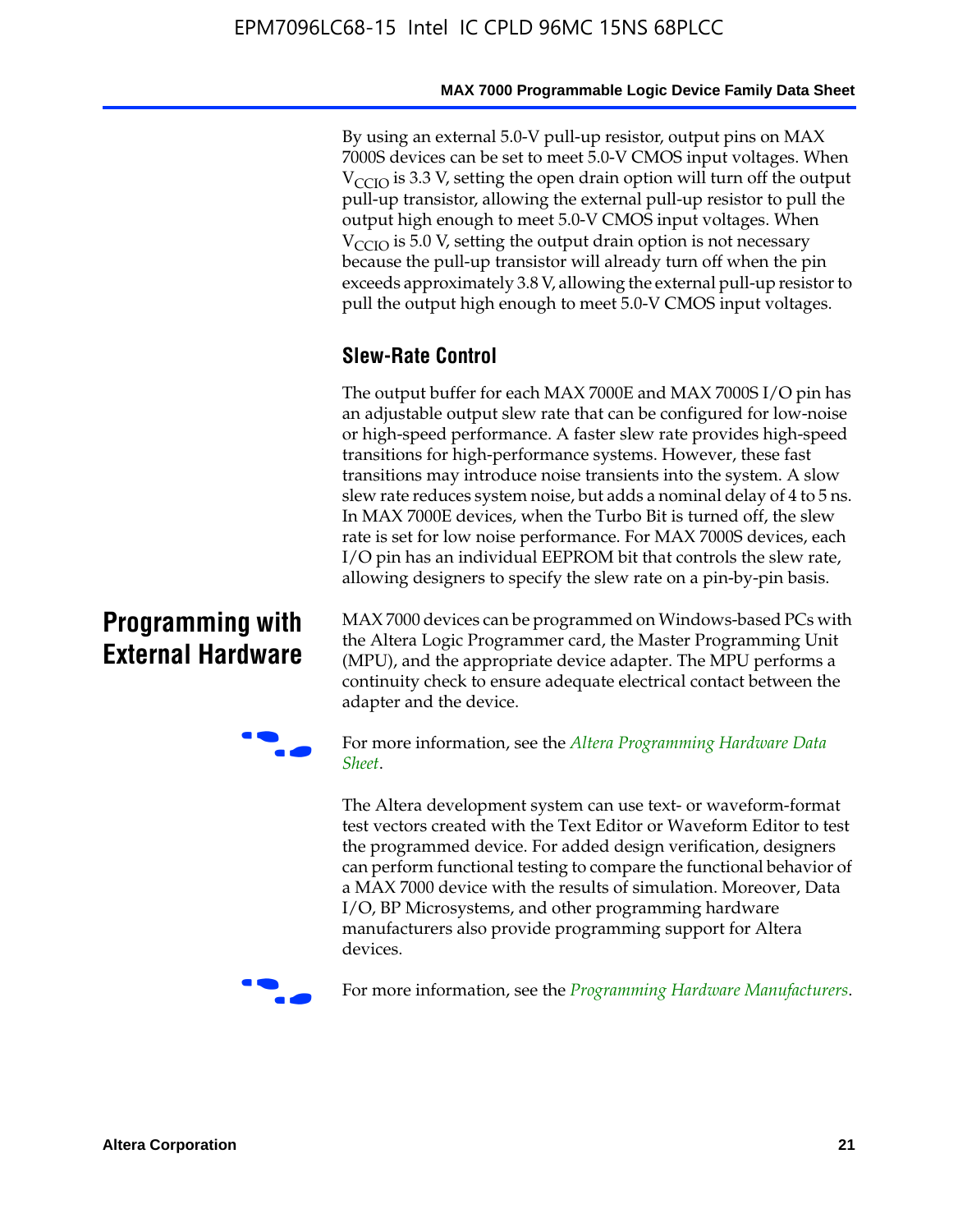# **MAX 7000 Programmable Logic Device Family Data Sheet**

# **IEEE Std. 1149.1 (JTAG) Boundary-Scan Support**

 $\mathsf{r}$ 

MAX 7000 devices support JTAG BST circuitry as specified by IEEE Std. 1149.1-1990. Table 9 describes the JTAG instructions supported by the MAX 7000 family. The pin-out tables (see the Altera web site (**http://www.altera.com**) or the *Altera Digital Library* for pin-out information) show the location of the JTAG control pins for each device. If the JTAG interface is not required, the JTAG pins are available as user I/O pins.

| Table 9. MAX 7000 JTAG Instructions |                                                                                                                |                                                                                                                                                                                                                                                                                                         |
|-------------------------------------|----------------------------------------------------------------------------------------------------------------|---------------------------------------------------------------------------------------------------------------------------------------------------------------------------------------------------------------------------------------------------------------------------------------------------------|
| <b>JTAG Instruction</b>             | <b>Devices</b>                                                                                                 | <b>Description</b>                                                                                                                                                                                                                                                                                      |
| SAMPLE/PRELOAD                      | <b>EPM7128S</b><br><b>EPM7160S</b><br><b>EPM7192S</b><br><b>EPM7256S</b>                                       | Allows a snapshot of signals at the device pins to be captured and<br>examined during normal device operation, and permits an initial data<br>pattern output at the device pins.                                                                                                                        |
| <b>EXTEST</b>                       | <b>EPM7128S</b><br><b>EPM7160S</b><br><b>EPM7192S</b><br><b>EPM7256S</b>                                       | Allows the external circuitry and board-level interconnections to be<br>tested by forcing a test pattern at the output pins and capturing test<br>results at the input pins.                                                                                                                            |
| <b>BYPASS</b>                       | EPM7032S<br><b>EPM7064S</b><br><b>EPM7128S</b><br><b>EPM7160S</b><br><b>EPM7192S</b><br><b>EPM7256S</b>        | Places the 1-bit bypass register between the TDI and TDO pins, which<br>allows the BST data to pass synchronously through a selected device<br>to adjacent devices during normal device operation.                                                                                                      |
| <b>IDCODE</b>                       | EPM7032S<br><b>EPM7064S</b><br><b>EPM7128S</b><br><b>EPM7160S</b><br><b>EPM7192S</b><br><b>EPM7256S</b>        | Selects the IDCODE register and places it between TDI and TDO,<br>allowing the IDCODE to be serially shifted out of TDO.                                                                                                                                                                                |
| <b>ISP</b> Instructions             | <b>EPM7032S</b><br><b>EPM7064S</b><br><b>EPM7128S</b><br><b>EPM7160S</b><br><b>EPM7192S</b><br><b>EPM7256S</b> | These instructions are used when programming MAX 7000S devices<br>via the JTAG ports with the MasterBlaster, ByteBlasterMV, BitBlaster<br>download cable, or using a Jam File (.jam), Jam Byte-Code file (.jbc),<br>or Serial Vector Format file (.svf) via an embedded processor or test<br>equipment. |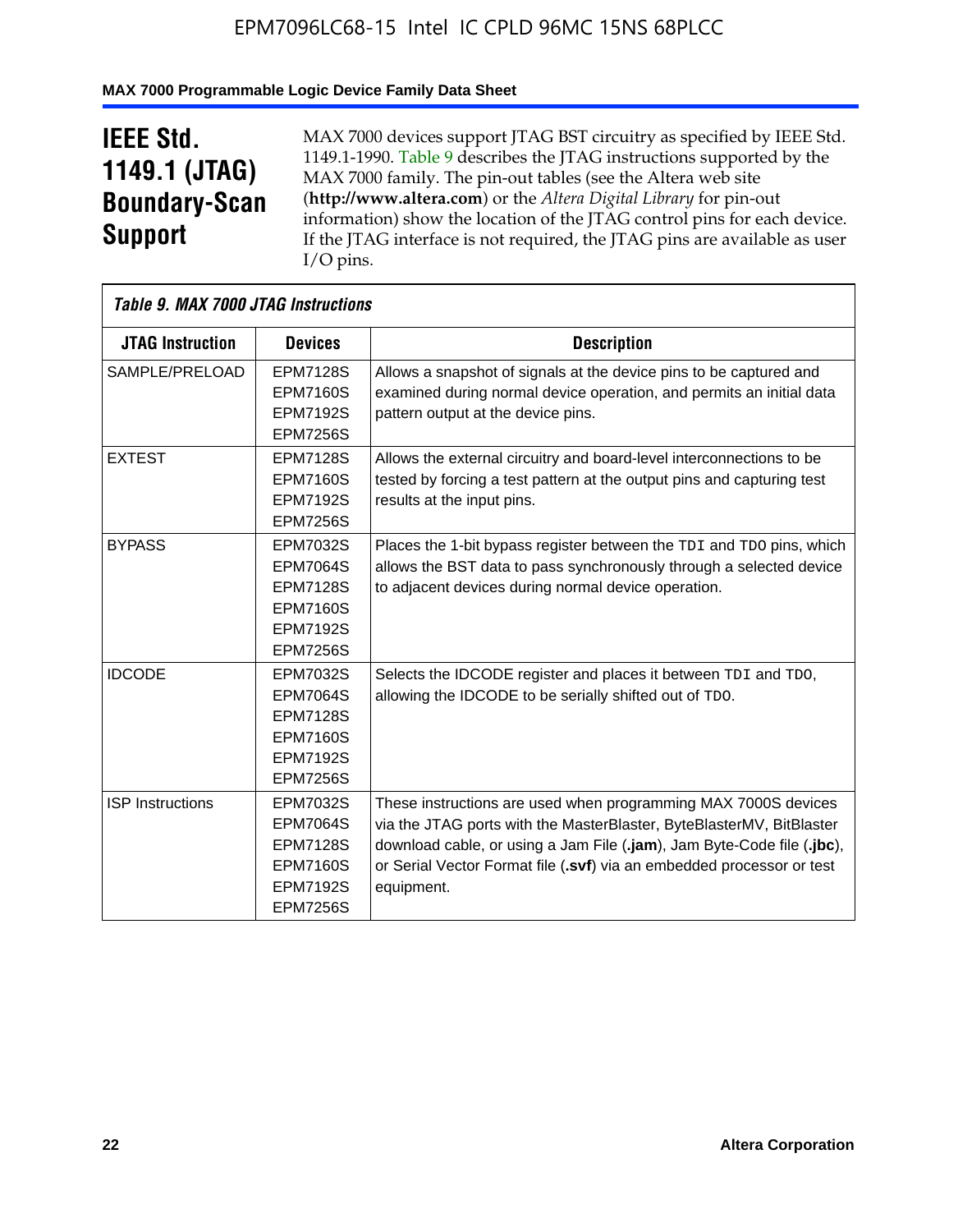The instruction register length of MAX 7000S devices is 10 bits. Tables 10 and 11 show the boundary-scan register length and device IDCODE information for MAX 7000S devices.

| Table 10. MAX 7000S Boundary-Scan Register Length |                                      |  |  |  |  |  |
|---------------------------------------------------|--------------------------------------|--|--|--|--|--|
| <b>Device</b>                                     | <b>Boundary-Scan Register Length</b> |  |  |  |  |  |
| EPM7032S                                          | 1 $(1)$                              |  |  |  |  |  |
| <b>EPM7064S</b>                                   | 1 $(1)$                              |  |  |  |  |  |
| <b>EPM7128S</b>                                   | 288                                  |  |  |  |  |  |
| <b>EPM7160S</b>                                   | 312                                  |  |  |  |  |  |
| <b>EPM7192S</b>                                   | 360                                  |  |  |  |  |  |
| <b>EPM7256S</b>                                   | 480                                  |  |  |  |  |  |

*Note:*

(1) This device does not support JTAG boundary-scan testing. Selecting either the EXTEST or SAMPLE/PRELOAD instruction will select the one-bit bypass register.

| Table 11, 32-Bit MAX 7000 Device IDCODE<br>Note (1) |                            |                              |                                                    |                  |  |  |  |
|-----------------------------------------------------|----------------------------|------------------------------|----------------------------------------------------|------------------|--|--|--|
| <b>Device</b>                                       |                            | <b>IDCODE (32 Bits)</b>      |                                                    |                  |  |  |  |
|                                                     | <b>Version</b><br>(4 Bits) | Part Number (16 Bits)        | <b>Manufacturer's</b><br><b>Identity (11 Bits)</b> | 1 (1 Bit)<br>(2) |  |  |  |
| EPM7032S                                            | 0000                       | 0010<br>0111<br>0000<br>0011 | 00001101110                                        | 1                |  |  |  |
| <b>EPM7064S</b>                                     | 0000                       | 0000<br>0110<br>0100<br>0111 | 00001101110                                        | 1                |  |  |  |
| <b>EPM7128S</b>                                     | 0000                       | 0001 0010<br>1000<br>0111    | 00001101110                                        | 1                |  |  |  |
| <b>EPM7160S</b>                                     | 0000                       | 0001<br>0110<br>0000<br>0111 | 00001101110                                        | $\mathbf{1}$     |  |  |  |
| <b>EPM7192S</b>                                     | 0000                       | 1001<br>0010<br>0111<br>0001 | 00001101110                                        | 1                |  |  |  |
| EPM7256S                                            | 0000                       | 0111<br>0010<br>0101<br>0110 | 00001101110                                        | 1                |  |  |  |

*Notes:*

(1) The most significant bit (MSB) is on the left.

(2) The least significant bit (LSB) for all JTAG IDCODEs is 1.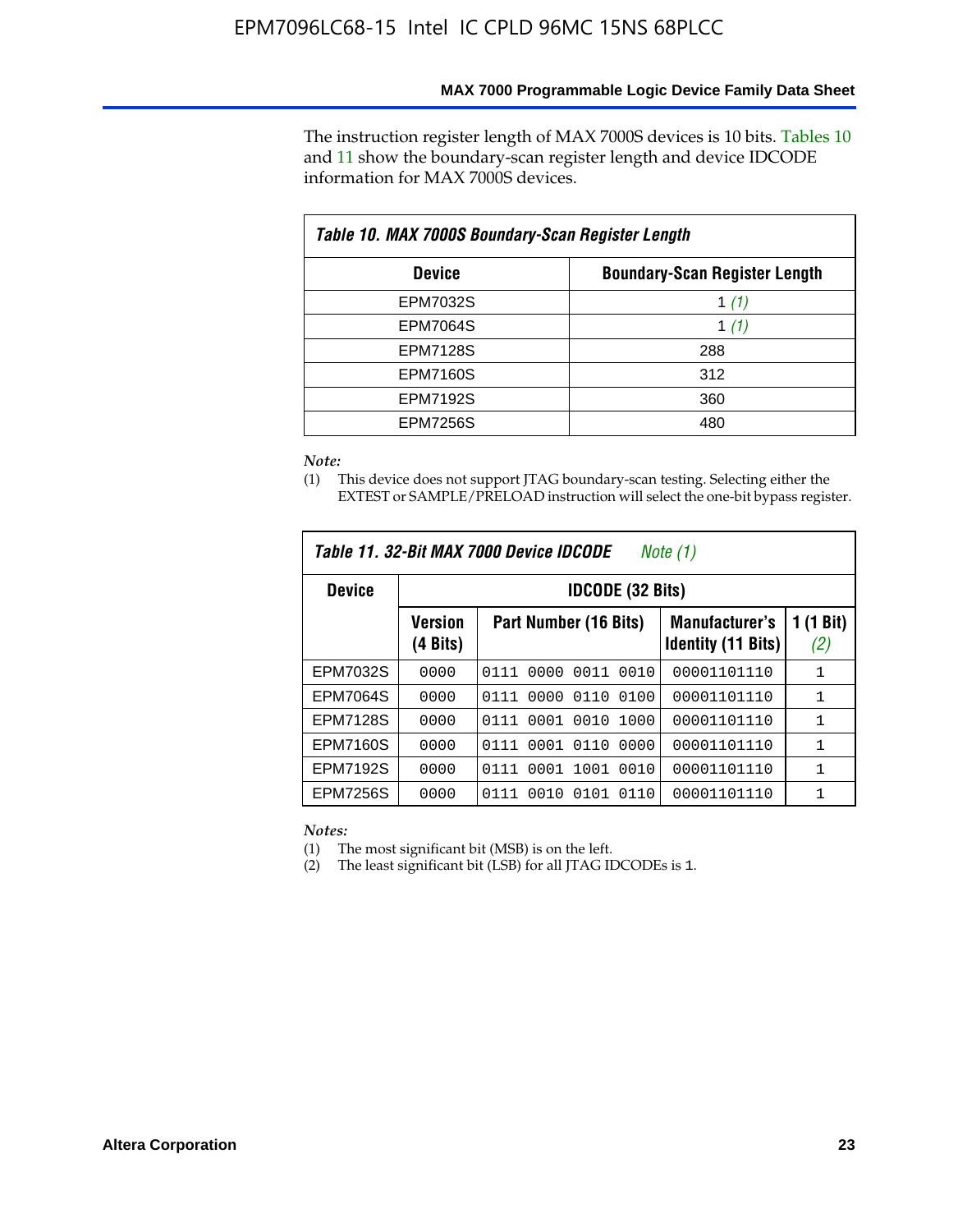#### **MAX 7000 Programmable Logic Device Family Data Sheet**

Figure 9 shows the timing requirements for the JTAG signals.



Table 12 shows the JTAG timing parameters and values for MAX 7000S devices.

|                    | Table 12. JTAG Timing Parameters & Values for MAX 7000S Devices |     |     |      |  |  |  |
|--------------------|-----------------------------------------------------------------|-----|-----|------|--|--|--|
| <b>Symbol</b>      | Parameter                                                       | Min | Max | Unit |  |  |  |
| t <sub>JCP</sub>   | <b>TCK clock period</b>                                         | 100 |     | ns   |  |  |  |
| t <sub>JCH</sub>   | TCK clock high time                                             | 50  |     | ns   |  |  |  |
| $t_{JCL}$          | TCK clock low time                                              | 50  |     | ns   |  |  |  |
| t <sub>JPSU</sub>  | JTAG port setup time                                            | 20  |     | ns   |  |  |  |
| t <sub>JPH</sub>   | JTAG port hold time                                             | 45  |     | ns   |  |  |  |
| <sup>t</sup> JPCO  | JTAG port clock to output                                       |     | 25  | ns   |  |  |  |
| t <sub>JPZX</sub>  | JTAG port high impedance to valid output                        |     | 25  | ns   |  |  |  |
| t <sub>JPXZ</sub>  | JTAG port valid output to high impedance                        |     | 25  | ns   |  |  |  |
| tjssu              | Capture register setup time                                     | 20  |     | ns   |  |  |  |
| $t_{\mathsf{JSH}}$ | Capture register hold time                                      | 45  |     | ns   |  |  |  |
| tjsco              | Update register clock to output                                 |     | 25  | ns   |  |  |  |
| t <sub>JSZX</sub>  | Update register high impedance to valid output                  |     | 25  | ns   |  |  |  |
| t <sub>JSXZ</sub>  | Update register valid output to high impedance                  |     | 25  | ns   |  |  |  |



For more information, see *Application Note 39* (IEEE 1149.1 (JTAG) *Boundary-Scan Testing in Altera Devices)*.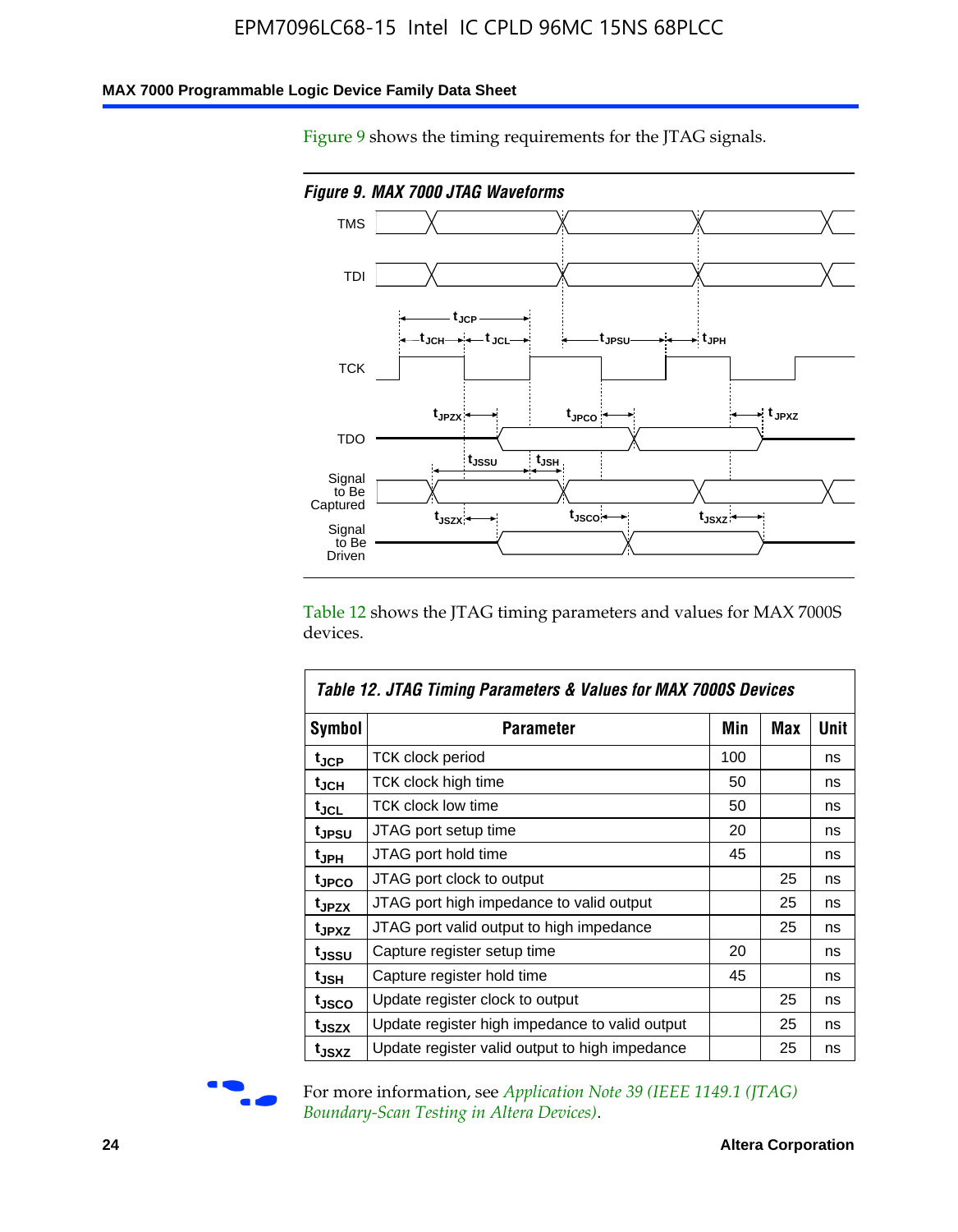#### **MAX 7000 Programmable Logic Device Family Data Sheet**

**Design Security** All MAX 7000 devices contain a programmable security bit that controls access to the data programmed into the device. When this bit is programmed, a proprietary design implemented in the device cannot be copied or retrieved. This feature provides a high level of design security because programmed data within EEPROM cells is invisible. The security bit that controls this function, as well as all other programmed data, is reset only when the device is reprogrammed.

#### **Generic Testing** Each MAX 7000 device is functionally tested. Complete testing of each programmable EEPROM bit and all internal logic elements ensures 100% programming yield. AC test measurements are taken under conditions equivalent to those shown in Figure 10. Test patterns can be used and then erased during early stages of the production flow.

#### *Figure 10. MAX 7000 AC Test Conditions*

*Power supply transients can affect AC measurements. Simultaneous transitions of multiple outputs should be avoided for accurate measurement. Threshold tests must not be performed under AC conditions. Large-amplitude, fast ground-current transients normally occur as the device outputs discharge the load capacitances. When these transients flow through the parasitic inductance between the device ground pin and the test system ground, significant reductions in observable noise immunity can result. Numbers in brackets are for 2.5-V devices and outputs. Numbers without brackets are for 3.3-V devices and outputs.*



# **QFP Carrier & Development Socket**

MAX 7000 and MAX 7000E devices in QFP packages with 10[0 or more](http://www.altera.com/literature/ds/dsqfp.pdf)  [pins are shipped in special plas](http://www.altera.com/literature/ds/dsqfp.pdf)tic carriers to protect the QFP leads. The carrier is used with a prototype development socket and special programming hardware available from Altera. This carrier technology makes it possible to program, test, erase, and reprogram a device without exposing the leads to mechanical stress.

For detailed information and carrier dimensions, refer to the *QFP Carrier & Development Socket Data Sheet*.

MAX 7000S devices are not shipped in carriers.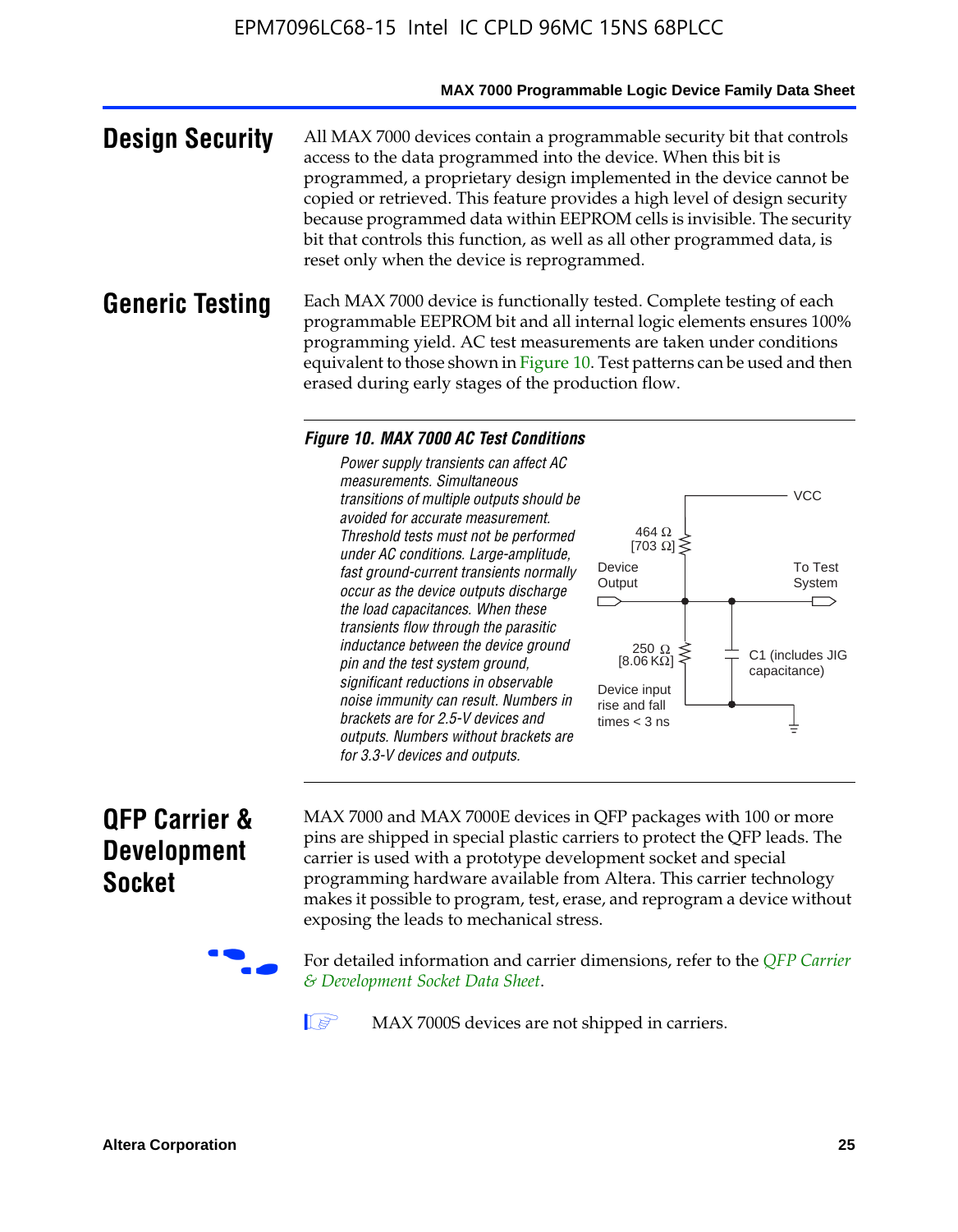### **MAX 7000 Programmable Logic Device Family Data Sheet**

# **Operating Conditions**

Tables 13 through 18 provide information about absolute maximum ratings, recommended operating conditions, operating conditions, and capacitance for 5.0-V MAX 7000 devices.

|                             | Table 13. MAX 7000 5.0-V Device Absolute Maximum Ratings<br>Note (1) |                                    |        |     |                |  |  |  |  |
|-----------------------------|----------------------------------------------------------------------|------------------------------------|--------|-----|----------------|--|--|--|--|
| Symbol                      | <b>Parameter</b>                                                     | <b>Conditions</b>                  | Min    | Max | Unit           |  |  |  |  |
| $V_{\rm CC}$                | Supply voltage                                                       | With respect to ground (2)         | $-2.0$ | 7.0 | V              |  |  |  |  |
| $V_{1}$                     | DC input voltage                                                     |                                    | $-2.0$ | 7.0 | v              |  |  |  |  |
| $I_{OUT}$                   | DC output current, per pin                                           |                                    | $-25$  | 25  | m <sub>A</sub> |  |  |  |  |
| $\mathsf{T}_{\textsf{STG}}$ | Storage temperature                                                  | No bias                            | $-65$  | 150 | ° C            |  |  |  |  |
| $\mathsf{T}_{\mathsf{AMB}}$ | Ambient temperature                                                  | Under bias                         | $-65$  | 135 | ° C            |  |  |  |  |
| $T_{\rm J}$                 | Junction temperature                                                 | Ceramic packages, under bias       |        | 150 | $^{\circ}$ C   |  |  |  |  |
|                             |                                                                      | PQFP and RQFP packages, under bias |        | 135 | ° C            |  |  |  |  |

|                          | <b>Table 14. MAX 7000 5.0-V Device Recommended Operating Conditions</b> |                    |                |                       |              |  |  |  |
|--------------------------|-------------------------------------------------------------------------|--------------------|----------------|-----------------------|--------------|--|--|--|
| Symbol                   | <b>Parameter</b>                                                        | <b>Conditions</b>  | Min            | Max                   | <b>Unit</b>  |  |  |  |
| <b>V<sub>CCINT</sub></b> | Supply voltage for internal logic and<br>input buffers                  | (3), (4), (5)      | 4.75<br>(4.50) | 5.25<br>(5.50)        | $\vee$       |  |  |  |
| V <sub>CCIO</sub>        | Supply voltage for output drivers,<br>5.0-V operation                   | (3), (4)           | 4.75<br>(4.50) | 5.25<br>(5.50)        | $\vee$       |  |  |  |
|                          | Supply voltage for output drivers,<br>3.3-V operation                   | (3), (4), (6)      | 3.00<br>(3.00) | 3.60<br>(3.60)        | $\vee$       |  |  |  |
| V <sub>CCISP</sub>       | Supply voltage during ISP                                               | (7)                | 4.75           | 5.25                  | V            |  |  |  |
| $V_{1}$                  | Input voltage                                                           |                    | $-0.5(8)$      | $V_{\rm CCINT}$ + 0.5 | V            |  |  |  |
| $V_{\rm O}$              | Output voltage                                                          |                    | 0              | V <sub>CCIO</sub>     | V            |  |  |  |
| T <sub>A</sub>           | Ambient temperature                                                     | For commercial use | $\Omega$       | 70                    | $^{\circ}$ C |  |  |  |
|                          |                                                                         | For industrial use | $-40$          | 85                    | $^{\circ}$ C |  |  |  |
| $T_{\rm J}$              | Junction temperature                                                    | For commercial use | $\Omega$       | 90                    | ° C          |  |  |  |
|                          |                                                                         | For industrial use | $-40$          | 105                   | ° C          |  |  |  |
| $t_{\mathsf{R}}$         | Input rise time                                                         |                    |                | 40                    | ns           |  |  |  |
| $t_F$                    | Input fall time                                                         |                    |                | 40                    | ns           |  |  |  |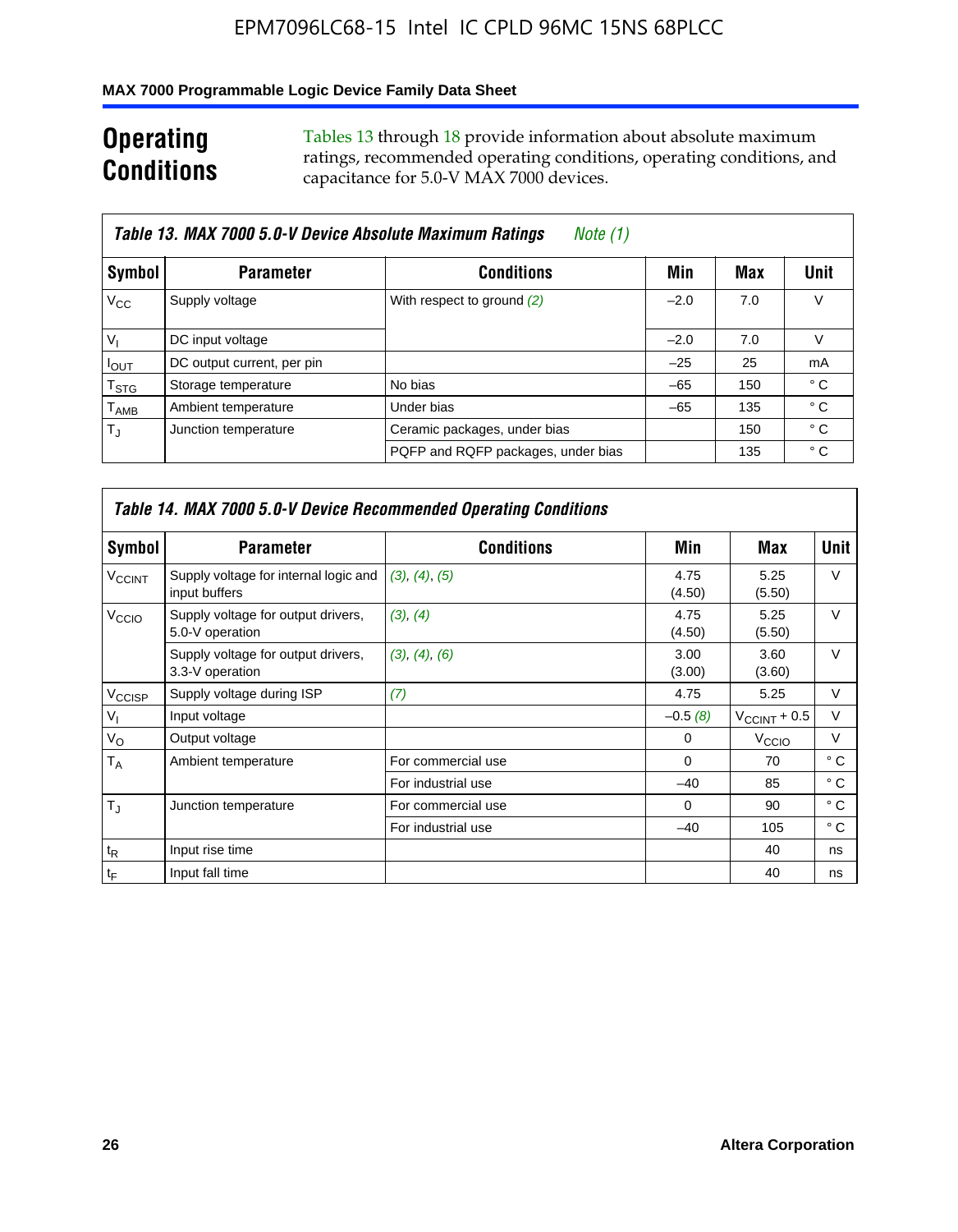|                 | Table 15. MAX 7000 5.0-V Device DC Operating Conditions<br>Note (9) |                                                                           |                 |                       |        |  |  |  |  |
|-----------------|---------------------------------------------------------------------|---------------------------------------------------------------------------|-----------------|-----------------------|--------|--|--|--|--|
| Symbol          | <b>Parameter</b>                                                    | <b>Conditions</b>                                                         | Min             | Max                   | Unit   |  |  |  |  |
| V <sub>IH</sub> | High-level input voltage                                            |                                                                           | 2.0             | $V_{\rm CCINT}$ + 0.5 | V      |  |  |  |  |
| $V_{IL}$        | Low-level input voltage                                             |                                                                           | $-0.5(8)$       | 0.8                   | V      |  |  |  |  |
| $V_{OH}$        | 5.0-V high-level TTL output voltage                                 | $I_{OH} = -4$ mA DC, $V_{CClO} = 4.75$ V (10)                             | 2.4             |                       | V      |  |  |  |  |
|                 | 3.3-V high-level TTL output voltage                                 | $I_{OH} = -4$ mA DC, $V_{CClO} = 3.00$ V (10)                             | 2.4             |                       | V      |  |  |  |  |
|                 | 3.3-V high-level CMOS output<br>voltage                             | $I_{OH} = -0.1$ mA DC, $V_{CClO} = 3.0$ V (10)                            | $V_{CCD}$ – 0.2 |                       | $\vee$ |  |  |  |  |
| $V_{OL}$        | 5.0-V low-level TTL output voltage                                  | $I_{\text{OI}}$ = 12 mA DC, $V_{\text{CCIO}}$ = 4.75 V (11)               |                 | 0.45                  | V      |  |  |  |  |
|                 | 3.3-V low-level TTL output voltage                                  | $I_{OL}$ = 12 mA DC, $V_{CCIO}$ = 3.00 V (11)                             |                 | 0.45                  | $\vee$ |  |  |  |  |
|                 | 3.3-V low-level CMOS output<br>voltage                              | $I_{\text{OI}} = 0.1 \text{ mA DC}, V_{\text{CCIO}} = 3.0 \text{ V} (11)$ |                 | 0.2                   | $\vee$ |  |  |  |  |
| 4               | Leakage current of dedicated input<br>pins                          | $V_1 = -0.5$ to 5.5 V (11)                                                | $-10$           | 10                    | μA     |  |  |  |  |
| $I_{OZ}$        | I/O pin tri-state output off-state<br>current                       | $V_1 = -0.5$ to 5.5 V (11), (12)                                          | $-40$           | 40                    | μA     |  |  |  |  |

| Table 16. MAX 7000 5.0-V Device Capacitance: EPM7032, EPM7064 & EPM7096 Devices |                                              |                                      |  |    | <i>Note (13)</i> |
|---------------------------------------------------------------------------------|----------------------------------------------|--------------------------------------|--|----|------------------|
| Symbol                                                                          | Min<br><b>Conditions</b><br><b>Parameter</b> |                                      |  |    |                  |
| $C_{IN}$                                                                        | Input pin capacitance                        | $V_{IN} = 0 V$ , f = 1.0 MHz         |  | 12 | рF               |
| C <sub>I/O</sub>                                                                | I/O pin capacitance                          | $V_{\text{OUT}} = 0 V$ , f = 1.0 MHz |  | 12 | рF               |

|                  | Table 17. MAX 7000 5.0-V Device Capacitance: MAX 7000E Devices<br><i>Note (13)</i> |                                |     |             |    |
|------------------|------------------------------------------------------------------------------------|--------------------------------|-----|-------------|----|
| Symbol           | <b>Parameter</b>                                                                   | Min                            | Max | <b>Unit</b> |    |
| $C_{\text{IN}}$  | Input pin capacitance                                                              | $V_{IN} = 0 V$ , f = 1.0 MHz   |     | 15          | pF |
| C <sub>I/O</sub> | I/O pin capacitance                                                                | $V_{OIII} = 0 V$ , f = 1.0 MHz |     | 15          | pF |

|                  | Table 18. MAX 7000 5.0-V Device Capacitance: MAX 7000S Devices | <i>Note (13)</i>                    |     |     |        |
|------------------|----------------------------------------------------------------|-------------------------------------|-----|-----|--------|
| Symbol           | <b>Parameter</b>                                               | <b>Conditions</b>                   | Min | Max | Unit I |
| $C_{IN}$         | Dedicated input pin capacitance                                | $V_{IN} = 0 V$ , f = 1.0 MHz        |     | 10  | pF     |
| C <sub>I/O</sub> | I/O pin capacitance                                            | $V_{\text{OUT}} = 0$ V, f = 1.0 MHz |     | 10  | pF     |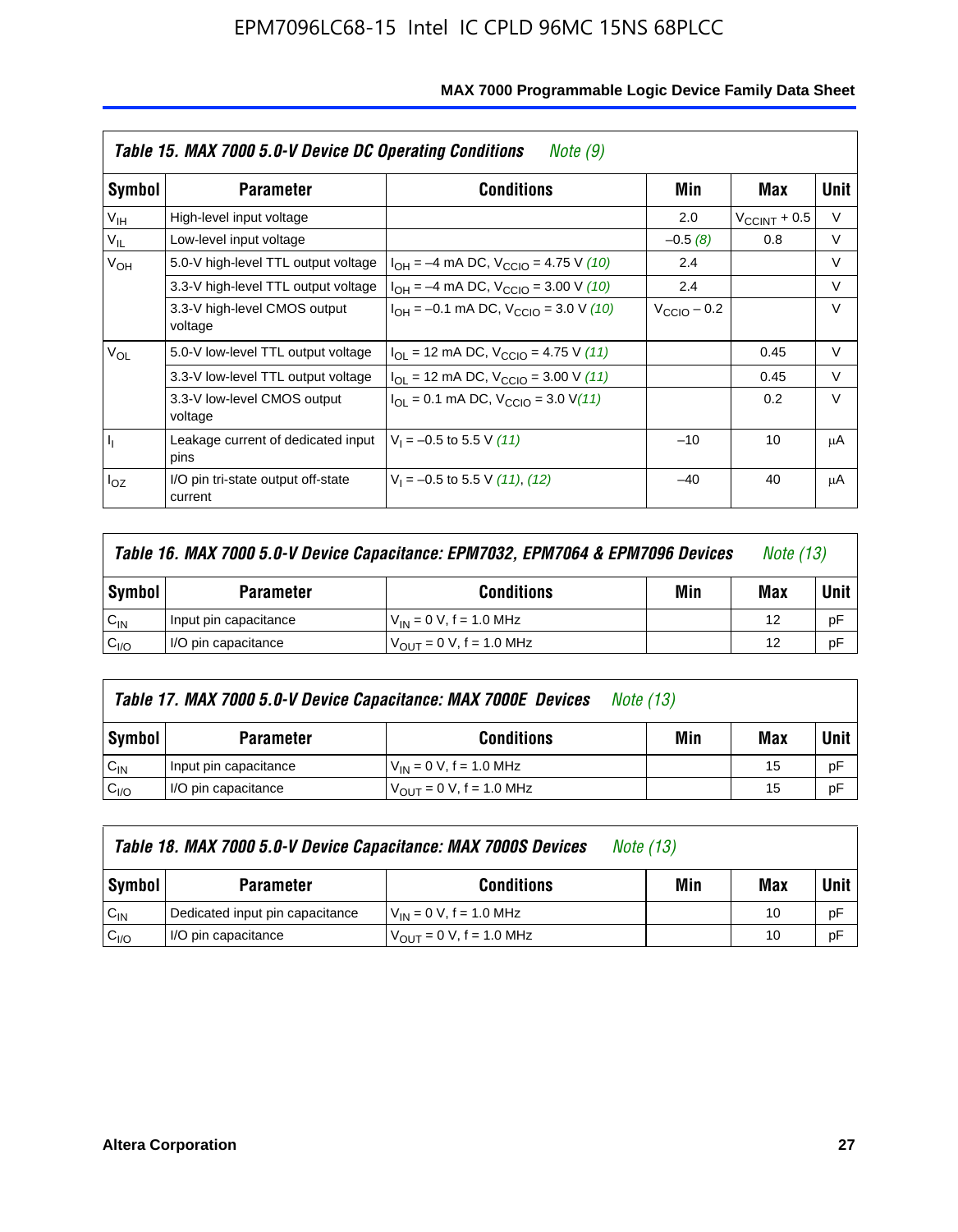#### **MAX 7000 Programmable Logic Device Family Data Sheet**

*Notes to tables:*

- (1) See the *Operating Requirements for Altera Devices Data Sheet*.
- (2) Minimum DC input voltage on I/O pins is –0.5 V and on 4 dedicated input pins is –0.3 V. During transitions, the inputs may undershoot to –2.0 V or overshoot to 7.0 V for input currents less than 100 mA and periods shorter than  $20$  ns.
- (3) Numbers in parentheses are for industrial-temperature-range devices.<br>(4)  $V_{CC}$  must rise monotonically.
- $V_{CC}$  must rise monotonically.
- (5) The POR time for all 7000S devices does not exceed 300 µs. The sufficient V<sub>CCINT</sub> voltage level for POR is 4.5 V. The device is fully initialized within the POR time after  $V_{\text{CCINT}}$  reaches the sufficient POR voltage level.
- (6) 3.3-V I/O operation is not available for 44-pin packages.
- (7) The  $V_{\text{CCISP}}$  parameter applies only to MAX 7000S devices.
- (8) During in-system programming, the minimum DC input voltage is –0.3 V.
- (9) These values are specified under the MAX 7000 recommended operating conditions in Table 14 on page 26.
- (10) The parameter is measured with 50% of the outputs each sourcing the specified current. The  $I_{OH}$  parameter refers to high-level TTL or CMOS output current.
- (11) The parameter is measured with 50% of the outputs each sinking the specified current. The  $I_{OL}$  parameter refers to low-level TTL, PCI, or CMOS output current.
- (12) When the JTAG interface is enabled in MAX 7000S devices, the input leakage current on the JTAG pins is typically –60 μA.
- (13) Capacitance is measured at 25° C and is sample-tested only. The OE1 pin has a maximum capacitance of 20 pF.

Figure 11 shows the typical output drive characteristics of MAX 7000 devices.

#### *Figure 11. Output Drive Characteristics of 5.0-V MAX 7000 Devices*



**Timing Model** MAX 7000 device timing can be analyzed with the Altera software, with a variety of popular industry-standard EDA simulators and timing analyzers, or with the timing model shown in Figure 12. MAX 7000 devices have fixed internal delays that enable the designer to determine the worst-case timing of any design. The Altera software provides timing simulation, point-to-point delay prediction, and detailed timing analysis for a device-wide performance evaluation.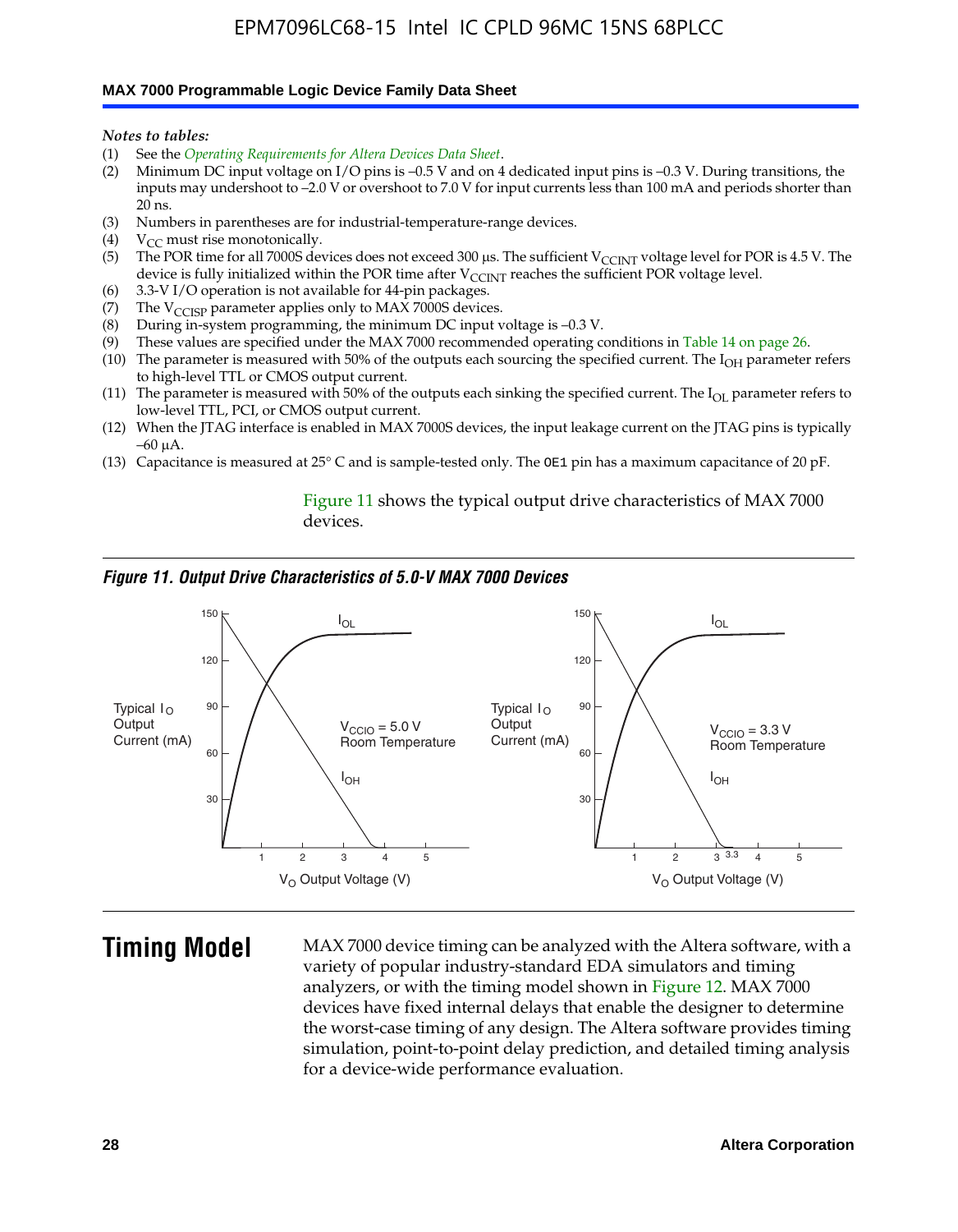

#### **MAX 7000 Programmable Logic Device Family Data Sheet**

#### *Notes:*

- (1) Only available in MAX 7000E and MAX 7000S devices.
- (2) Not available in 44-pin devices.

[The tim](http://www.altera.com/literature/an/an094.pdf)ing characteristics [of any signal path can be derived from the](http://www.altera.com/literature/an/an094.pdf)  timing model and parameters of a particular device. External timing parameters, which represent pin-to-pin timing delays, can be calculated as the sum of internal parameters. Figure 13 shows the internal timing relationship of internal and external delay parameters.



For more infomration, see *Application Note 94 (Understanding MAX 7000 Timing)*.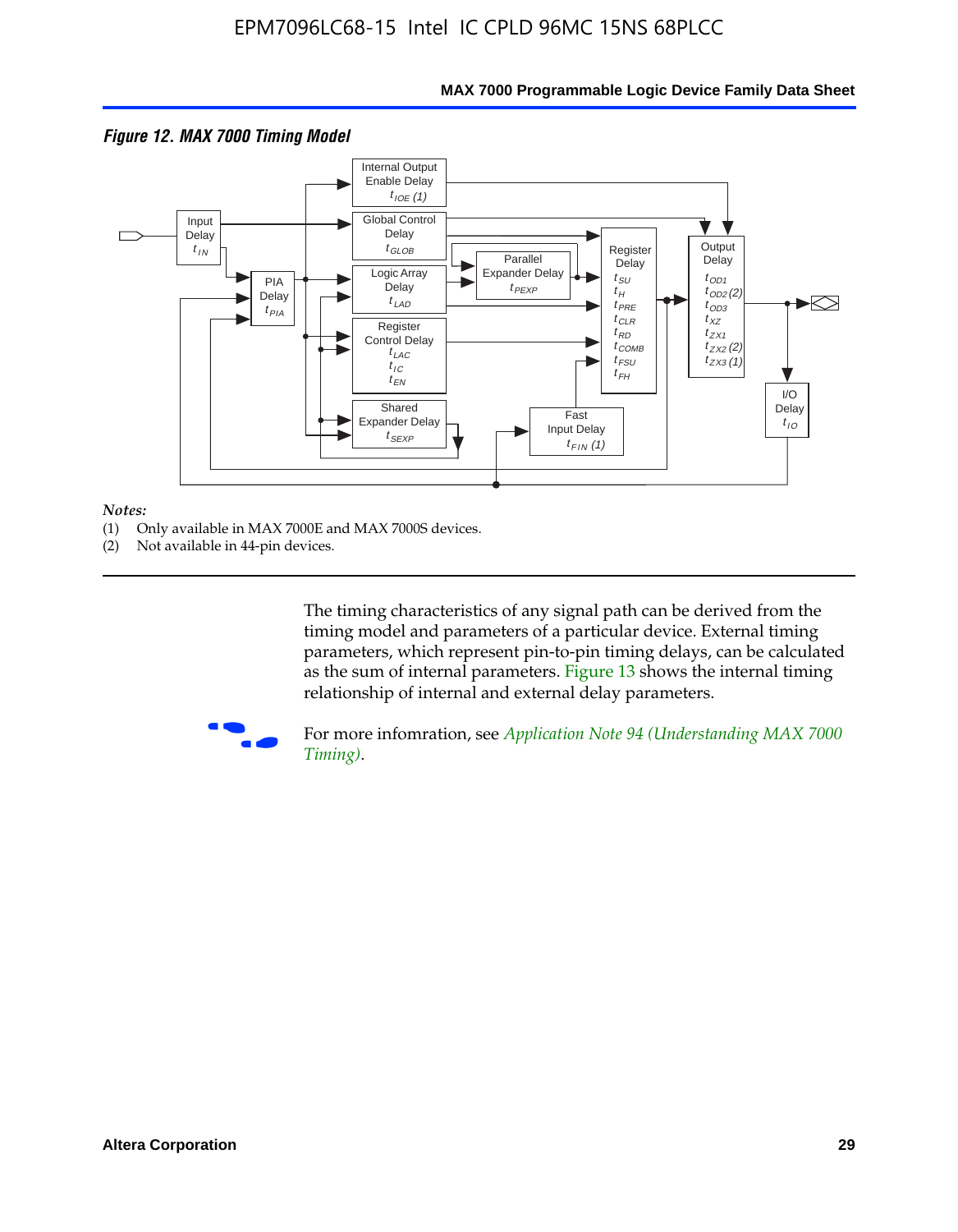#### *Figure 13. Switching Waveforms*

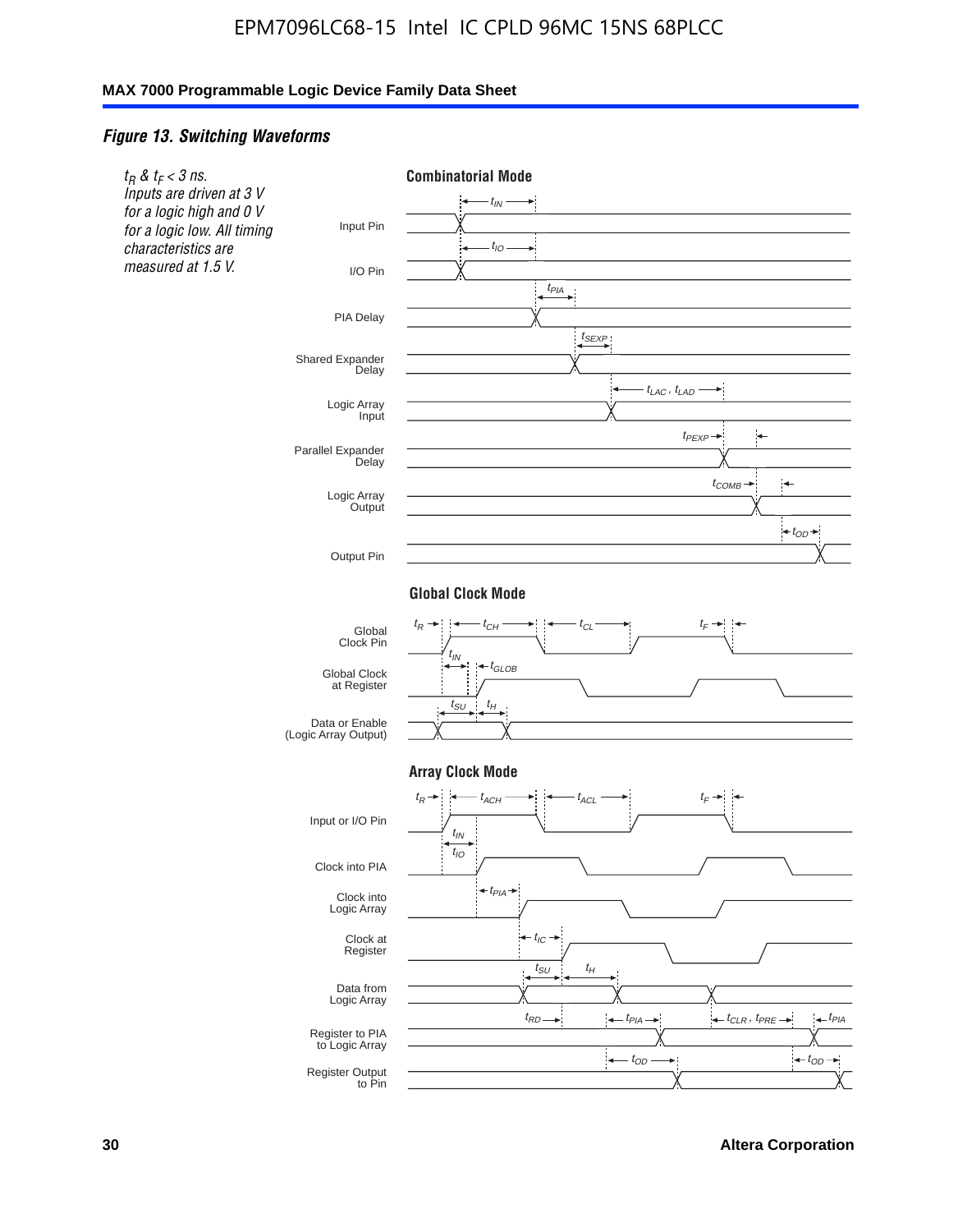operating conditions.

|                         | Table 19. MAX 7000 & MAX 7000E External Timing Parameters<br>Note $(1)$ |                    |                |     |                |     |             |  |
|-------------------------|-------------------------------------------------------------------------|--------------------|----------------|-----|----------------|-----|-------------|--|
| Symbol                  | <b>Parameter</b>                                                        | <b>Conditions</b>  | -6 Speed Grade |     | -7 Speed Grade |     | <b>Unit</b> |  |
|                         |                                                                         |                    | Min            | Max | Min            | Max |             |  |
| t <sub>PD1</sub>        | Input to non-registered output                                          | $C1 = 35 pF$       |                | 6.0 |                | 7.5 | ns          |  |
| t <sub>PD2</sub>        | I/O input to non-registered output                                      | $C1 = 35 pF$       |                | 6.0 |                | 7.5 | ns          |  |
| t <sub>su</sub>         | Global clock setup time                                                 |                    | 5.0            |     | 6.0            |     | ns          |  |
| tμ                      | Global clock hold time                                                  |                    | 0.0            |     | 0.0            |     | ns          |  |
| t <sub>FSU</sub>        | Global clock setup time of fast input                                   | (2)                | 2.5            |     | 3.0            |     | ns          |  |
| t <sub>FH</sub>         | Global clock hold time of fast input                                    | (2)                | 0.5            |     | 0.5            |     | ns          |  |
| t <sub>CO1</sub>        | Global clock to output delay                                            | $C1 = 35 pF$       |                | 4.0 |                | 4.5 | ns          |  |
| t <sub>СН</sub>         | Global clock high time                                                  |                    | 2.5            |     | 3.0            |     | ns          |  |
| $t_{CL}$                | Global clock low time                                                   |                    | 2.5            |     | 3.0            |     | ns          |  |
| t <sub>ASU</sub>        | Array clock setup time                                                  |                    | 2.5            |     | 3.0            |     | ns          |  |
| t <sub>АН</sub>         | Array clock hold time                                                   |                    | 2.0            |     | 2.0            |     | ns          |  |
| $t_{ACO1}$              | Array clock to output delay                                             | $C1 = 35 pF$       |                | 6.5 |                | 7.5 | ns          |  |
| t <sub>ACH</sub>        | Array clock high time                                                   |                    | 3.0            |     | 3.0            |     | ns          |  |
| $t_{\sf ACL}$           | Array clock low time                                                    |                    | 3.0            |     | 3.0            |     | ns          |  |
| t <sub>CPPW</sub>       | Minimum pulse width for clear and<br>preset                             | (3)                | 3.0            |     | 3.0            |     | ns          |  |
| t <sub>ODH</sub>        | Output data hold time after clock                                       | $C1 = 35$ pF $(4)$ | 1.0            |     | 1.0            |     | ns          |  |
| t <sub>CNT</sub>        | Minimum global clock period                                             |                    |                | 6.6 |                | 8.0 | ns          |  |
| $f_{\mathsf{CNT}}$      | Maximum internal global clock<br>frequency                              | (5)                | 151.5          |     | 125.0          |     | <b>MHz</b>  |  |
| <b>t<sub>ACNT</sub></b> | Minimum array clock period                                              |                    |                | 6.6 |                | 8.0 | ns          |  |
| f <sub>ACNT</sub>       | Maximum internal array clock<br>frequency                               | (5)                | 151.5          |     | 125.0          |     | <b>MHz</b>  |  |
| $f_{MAX}$               | Maximum clock frequency                                                 | (6)                | 200            |     | 166.7          |     | <b>MHz</b>  |  |

# **MAX 7000 Programmable Logic Device Family Data Sheet**

Tables 19 through 26 show the MAX 7000 and MAX 7000E AC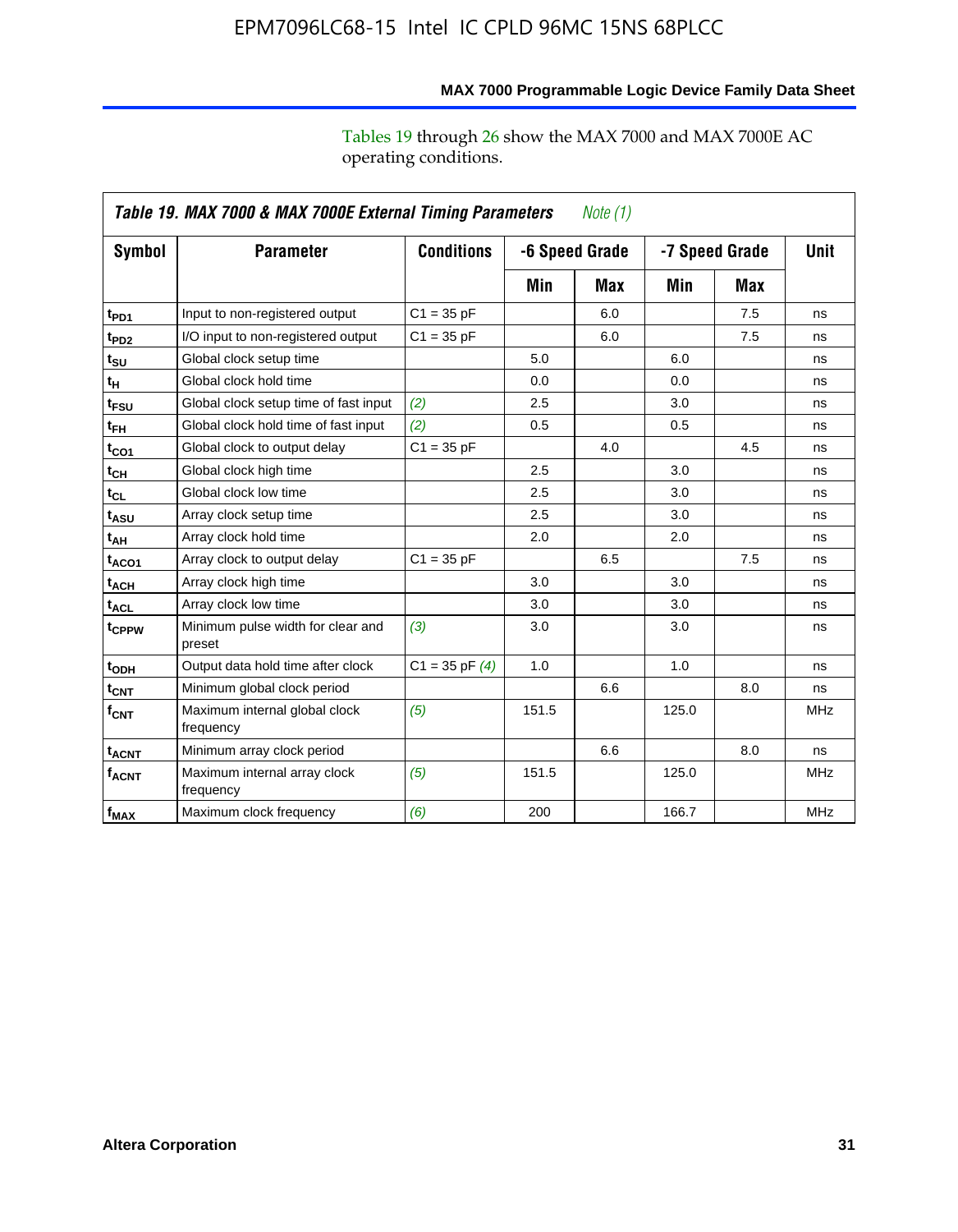| <b>Symbol</b>               | <b>Parameter</b>                                                                                             | <b>Conditions</b>  |     | Speed Grade -6 |     | Speed Grade -7 | Unit |
|-----------------------------|--------------------------------------------------------------------------------------------------------------|--------------------|-----|----------------|-----|----------------|------|
|                             |                                                                                                              |                    | Min | Max            | Min | Max            |      |
| $t_{IN}$                    | Input pad and buffer delay                                                                                   |                    |     | 0.4            |     | 0.5            | ns   |
| $t_{IO}$                    | I/O input pad and buffer delay                                                                               |                    |     | 0.4            |     | 0.5            | ns   |
| $t_{\sf FIN}$               | Fast input delay                                                                                             | (2)                |     | 0.8            |     | 1.0            | ns   |
| <sup>t</sup> SEXP           | Shared expander delay                                                                                        |                    |     | 3.5            |     | 4.0            | ns   |
| t <sub>PEXP</sub>           | Parallel expander delay                                                                                      |                    |     | 0.8            |     | 0.8            | ns   |
| t <sub>LAD</sub>            | Logic array delay                                                                                            |                    |     | 2.0            |     | 3.0            | ns   |
| $t_{LAC}$                   | Logic control array delay                                                                                    |                    |     | 2.0            |     | 3.0            | ns   |
| $t_{IOE}$                   | Internal output enable delay                                                                                 | (2)                |     |                |     | 2.0            | ns   |
| $t_{OD1}$                   | Output buffer and pad delay<br>Slow slew rate = off, $V_{\text{CCIO}} = 5.0 V$                               | $C1 = 35 pF$       |     | 2.0            |     | 2.0            | ns   |
| $t_{OD2}$                   | Output buffer and pad delay<br>Slow slew rate = off, $V_{\text{CCIO}} = 3.3$ V                               | $C1 = 35$ pF $(7)$ |     | 2.5            |     | 2.5            | ns   |
| $t_{OD3}$                   | Output buffer and pad delay<br>Slow slew rate $=$ on,<br>$V_{\text{CCIO}} = 5.0 \text{ V or } 3.3 \text{ V}$ | $C1 = 35$ pF $(2)$ |     | 7.0            |     | 7.0            | ns   |
| $t_{ZX1}$                   | Output buffer enable delay<br>Slow slew rate = off, $V_{\text{CCIO}} = 5.0 V$                                | $C1 = 35 pF$       |     | 4.0            |     | 4.0            | ns   |
| t <sub>ZX2</sub>            | Output buffer enable delay<br>Slow slew rate = off, $V_{\text{CCIO}} = 3.3 \text{ V}$                        | $C1 = 35$ pF $(7)$ |     | 4.5            |     | 4.5            | ns   |
| tzx3                        | Output buffer enable delay<br>Slow slew rate $=$ on<br>$V_{\text{CCIO}} = 5.0 \text{ V}$ or 3.3 V            | $C1 = 35$ pF $(2)$ |     | 9.0            |     | 9.0            | ns   |
| $t_{\mathsf{XZ}}$           | Output buffer disable delay                                                                                  | $C1 = 5pF$         |     | 4.0            |     | 4.0            | ns   |
| $t_{\scriptstyle\text{SU}}$ | Register setup time                                                                                          |                    | 3.0 |                | 3.0 |                | ns   |
| $t_H$                       | Register hold time                                                                                           |                    | 1.5 |                | 2.0 |                | ns   |
| t <sub>FSU</sub>            | Register setup time of fast input                                                                            | (2)                | 2.5 |                | 3.0 |                | ns   |
| $t_{FH}$                    | Register hold time of fast input                                                                             | (2)                | 0.5 |                | 0.5 |                | ns   |
| t <sub>RD</sub>             | Register delay                                                                                               |                    |     | 0.8            |     | 1.0            | ns   |
| $t_{\mathsf{COMB}}$         | Combinatorial delay                                                                                          |                    |     | 0.8            |     | 1.0            | ns   |
| $t_{IC}$                    | Array clock delay                                                                                            |                    |     | 2.5            |     | 3.0            | ns   |
| $t_{EN}$                    | Register enable time                                                                                         |                    |     | 2.0            |     | 3.0            | ns   |
| t <sub>GLOB</sub>           | Global control delay                                                                                         |                    |     | 0.8            |     | 1.0            | ns   |
| $t_{PRE}$                   | Register preset time                                                                                         |                    |     | 2.0            |     | 2.0            | ns   |
| $t_{\sf CLR}$               | Register clear time                                                                                          |                    |     | 2.0            |     | 2.0            | ns   |
| $t_{PIA}$                   | PIA delay                                                                                                    |                    |     | 0.8            |     | 1.0            | ns   |
| $t_{LPA}$                   | Low-power adder                                                                                              | (8)                |     | 10.0           |     | 10.0           | ns   |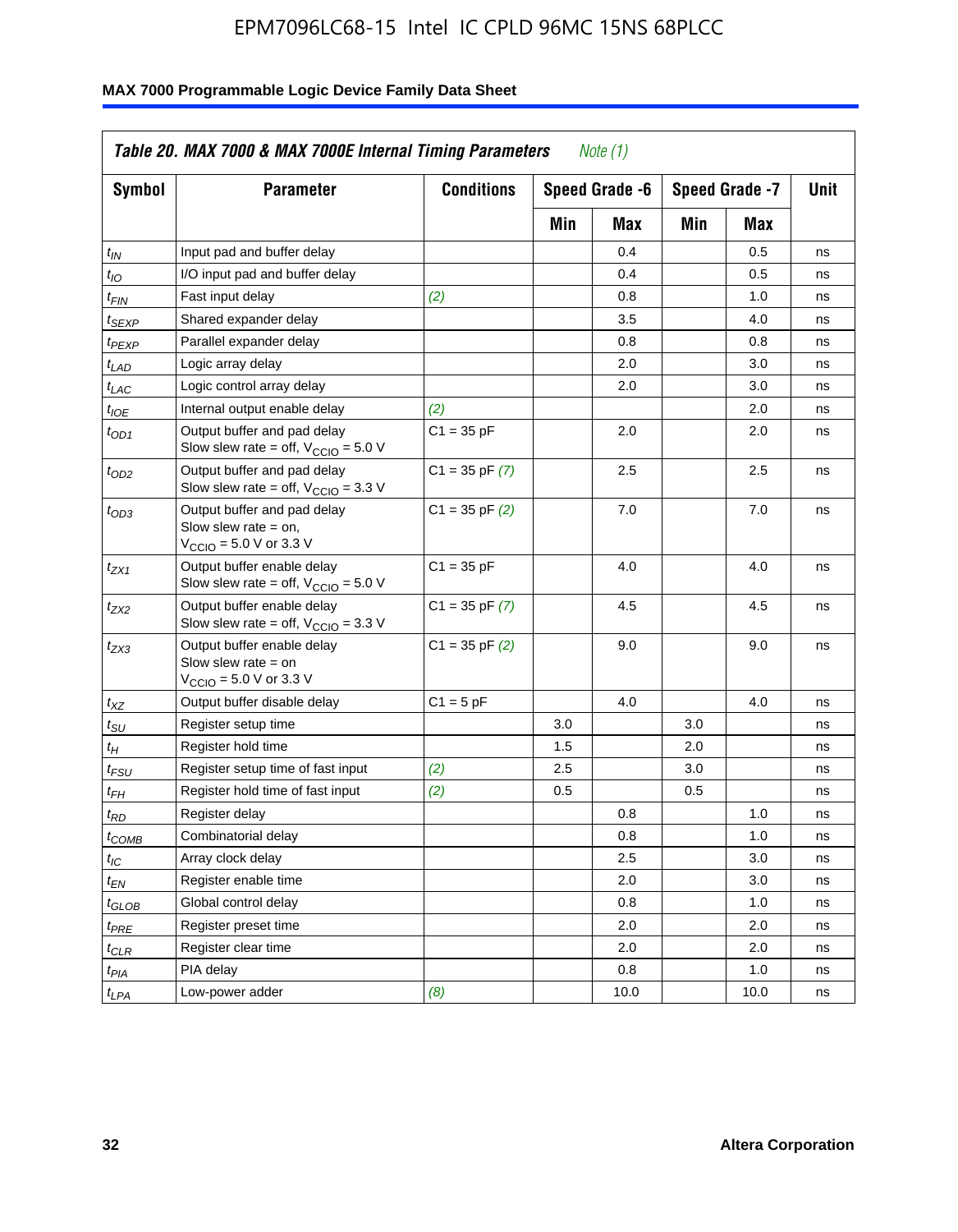|                              | Table 21. MAX 7000 & MAX 7000E External Timing Parameters<br>Note (1) |                    |       |                         |       |                                   |             |  |
|------------------------------|-----------------------------------------------------------------------|--------------------|-------|-------------------------|-------|-----------------------------------|-------------|--|
| Symbol                       | <b>Parameter</b>                                                      | <b>Conditions</b>  |       | <b>Speed Grade</b>      |       |                                   | <b>Unit</b> |  |
|                              |                                                                       |                    |       | <b>MAX 7000E (-10P)</b> |       | MAX 7000 (-10)<br>MAX 7000E (-10) |             |  |
|                              |                                                                       |                    | Min   | Max                     | Min   | Max                               |             |  |
| t <sub>PD1</sub>             | Input to non-registered output                                        | $C1 = 35 pF$       |       | 10.0                    |       | 10.0                              | ns          |  |
| $t_{PD2}$                    | I/O input to non-registered output                                    | $C1 = 35 pF$       |       | 10.0                    |       | 10.0                              | ns          |  |
| t <sub>su</sub>              | Global clock setup time                                               |                    | 7.0   |                         | 8.0   |                                   | ns          |  |
| t <sub>Η</sub>               | Global clock hold time                                                |                    | 0.0   |                         | 0.0   |                                   | ns          |  |
| t <sub>FSU</sub>             | Global clock setup time of fast input (2)                             |                    | 3.0   |                         | 3.0   |                                   | ns          |  |
| $t_{FH}$                     | Global clock hold time of fast input                                  | (2)                | 0.5   |                         | 0.5   |                                   | ns          |  |
| t <sub>CO1</sub>             | Global clock to output delay                                          | $C1 = 35 pF$       |       | 5.0                     |       | 5                                 | ns          |  |
| $\mathfrak{t}_{\textsf{CH}}$ | Global clock high time                                                |                    | 4.0   |                         | 4.0   |                                   | ns          |  |
| t <sub>CL</sub>              | Global clock low time                                                 |                    | 4.0   |                         | 4.0   |                                   | ns          |  |
| t <sub>ASU</sub>             | Array clock setup time                                                |                    | 2.0   |                         | 3.0   |                                   | ns          |  |
| t <sub>АН</sub>              | Array clock hold time                                                 |                    | 3.0   |                         | 3.0   |                                   | ns          |  |
| t <sub>ACO1</sub>            | Array clock to output delay                                           | $C1 = 35 pF$       |       | 10.0                    |       | 10.0                              | ns          |  |
| t <sub>ACH</sub>             | Array clock high time                                                 |                    | 4.0   |                         | 4.0   |                                   | ns          |  |
| $t_{\sf ACL}$                | Array clock low time                                                  |                    | 4.0   |                         | 4.0   |                                   | ns          |  |
| t <sub>CPPW</sub>            | Minimum pulse width for clear and<br>preset                           | (3)                | 4.0   |                         | 4.0   |                                   | ns          |  |
| t <sub>ODH</sub>             | Output data hold time after clock                                     | $C1 = 35$ pF $(4)$ | 1.0   |                         | 1.0   |                                   | ns          |  |
| $t_{\mathsf{CNT}}$           | Minimum global clock period                                           |                    |       | 10.0                    |       | 10.0                              | ns          |  |
| $f_{\mathsf{CNT}}$           | Maximum internal global clock<br>frequency                            | (5)                | 100.0 |                         | 100.0 |                                   | <b>MHz</b>  |  |
| t <sub>ACNT</sub>            | Minimum array clock period                                            |                    |       | 10.0                    |       | 10.0                              | ns          |  |
| f <sub>ACNT</sub>            | Maximum internal array clock<br>frequency                             | (5)                | 100.0 |                         | 100.0 |                                   | <b>MHz</b>  |  |
| $f_{MAX}$                    | Maximum clock frequency                                               | (6)                | 125.0 |                         | 125.0 |                                   | <b>MHz</b>  |  |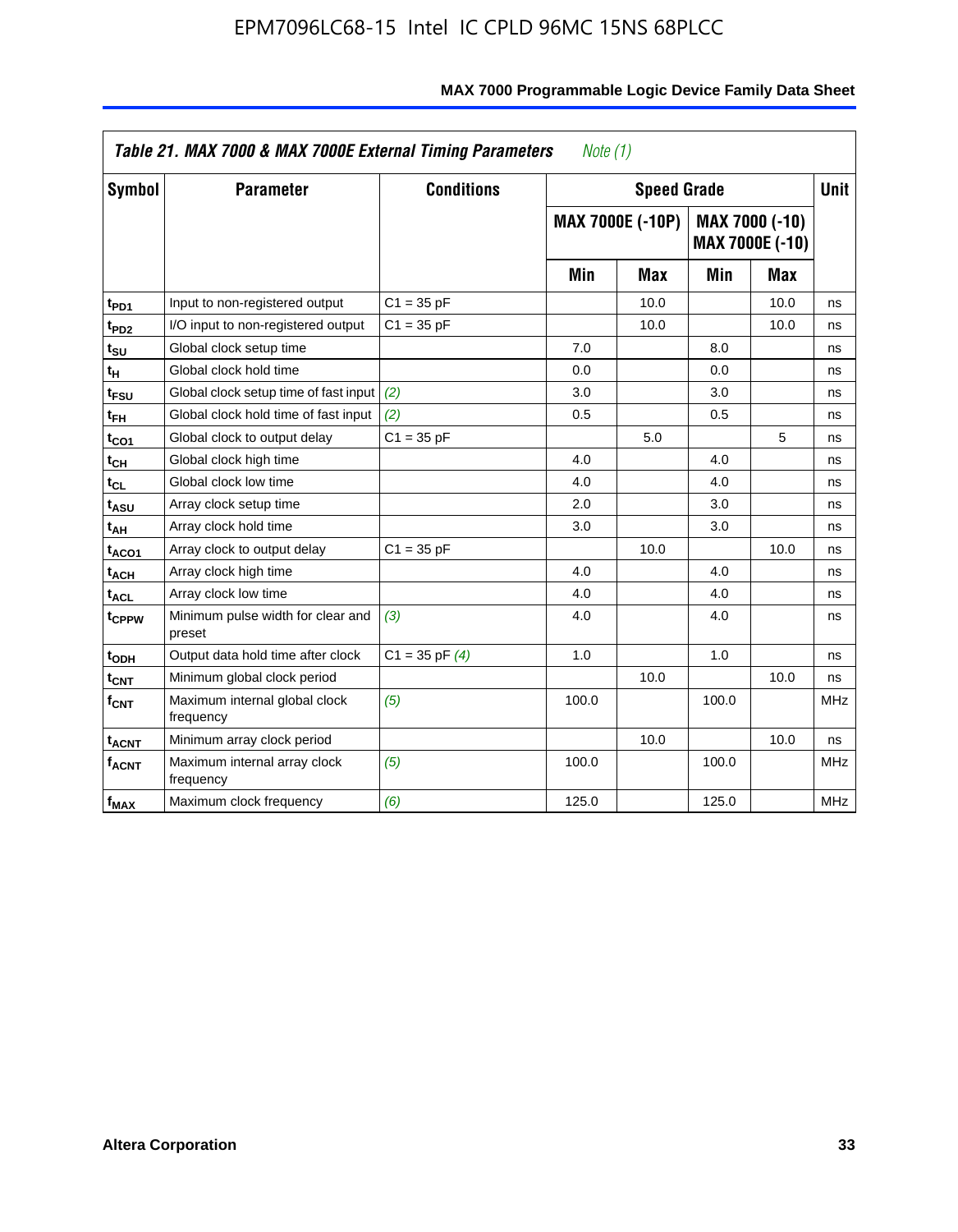| <b>Symbol</b>      | <b>Parameter</b>                                                                                            | <b>Conditions</b>  |     | <b>Speed Grade</b>      |     |                                   | Unit |
|--------------------|-------------------------------------------------------------------------------------------------------------|--------------------|-----|-------------------------|-----|-----------------------------------|------|
|                    |                                                                                                             |                    |     | <b>MAX 7000E (-10P)</b> |     | MAX 7000 (-10)<br>MAX 7000E (-10) |      |
|                    |                                                                                                             |                    | Min | Max                     | Min | Max                               |      |
| $t_{IN}$           | Input pad and buffer delay                                                                                  |                    |     | 0.5                     |     | 1.0                               | ns   |
| $t_{IO}$           | I/O input pad and buffer delay                                                                              |                    |     | 0.5                     |     | 1.0                               | ns   |
| t <sub>FIN</sub>   | Fast input delay                                                                                            | (2)                |     | 1.0                     |     | 1.0                               | ns   |
| <sup>t</sup> SEXP  | Shared expander delay                                                                                       |                    |     | 5.0                     |     | 5.0                               | ns   |
| t <sub>PEXP</sub>  | Parallel expander delay                                                                                     |                    |     | 0.8                     |     | 0.8                               | ns   |
| t <sub>LAD</sub>   | Logic array delay                                                                                           |                    |     | 5.0                     |     | 5.0                               | ns   |
| $t_{LAC}$          | Logic control array delay                                                                                   |                    |     | 5.0                     |     | 5.0                               | ns   |
| $t_{\mathit{IOE}}$ | Internal output enable delay                                                                                | (2)                |     | 2.0                     |     | 2.0                               | ns   |
| $t_{OD1}$          | Output buffer and pad delay<br>Slow slew rate $=$ off<br>$V_{\text{CCIO}} = 5.0 V$                          | $C1 = 35 pF$       |     | 1.5                     |     | 2.0                               | ns   |
| $t_{OD2}$          | Output buffer and pad delay<br>Slow slew rate $=$ off<br>$VCCIO = 3.3 V$                                    | $C1 = 35$ pF $(7)$ |     | 2.0                     |     | 2.5                               | ns   |
| $t_{OD3}$          | Output buffer and pad delay<br>Slow slew rate $=$ on<br>$V_{\text{CCIO}} = 5.0 \text{ V or } 3.3 \text{ V}$ | $C1 = 35$ pF $(2)$ |     | 5.5                     |     | 6.0                               | ns   |
| tzx1               | Output buffer enable delay<br>Slow slew rate $=$ off<br>$V_{\text{CCIO}} = 5.0 V$                           | $C1 = 35 pF$       |     | 5.0                     |     | 5.0                               | ns   |
| t <sub>ZX2</sub>   | Output buffer enable delay<br>Slow slew rate $=$ off<br>$V_{\text{CCIO}} = 3.3 \text{ V}$                   | $C1 = 35$ pF $(7)$ |     | 5.5                     |     | 5.5                               | ns   |
| t <sub>ZX3</sub>   | Output buffer enable delay<br>Slow slew rate $=$ on<br>$V_{\text{CCIO}} = 5.0 \text{ V or } 3.3 \text{ V}$  | $C1 = 35$ pF $(2)$ |     | 9.0                     |     | 9.0                               | ns   |
| $t_{\mathsf{XZ}}$  | Output buffer disable delay                                                                                 | $C1 = 5$ pF        |     | 5.0                     |     | 5.0                               | ns   |
| $t_{\sf SU}$       | Register setup time                                                                                         |                    | 2.0 |                         | 3.0 |                                   | ns   |
| $t_H$              | Register hold time                                                                                          |                    | 3.0 |                         | 3.0 |                                   | ns   |
| t <sub>FSU</sub>   | Register setup time of fast input                                                                           | (2)                | 3.0 |                         | 3.0 |                                   | ns   |
| t <sub>FH</sub>    | Register hold time of fast input                                                                            | (2)                | 0.5 |                         | 0.5 |                                   | ns   |
| $t_{RD}$           | Register delay                                                                                              |                    |     | 2.0                     |     | 1.0                               | ns   |
| $t_{COMB}$         | Combinatorial delay                                                                                         |                    |     | 2.0                     |     | 1.0                               | ns   |
| $t_{\mathcal{IC}}$ | Array clock delay                                                                                           |                    |     | 5.0                     |     | 5.0                               | ns   |
| $t_{EN}$           | Register enable time                                                                                        |                    |     | 5.0                     |     | 5.0                               | ns   |
| t <sub>GLOB</sub>  | Global control delay                                                                                        |                    |     | 1.0                     |     | 1.0                               | ns   |
| $t_{PRE}$          | Register preset time                                                                                        |                    |     | 3.0                     |     | 3.0                               | ns   |
| $t_{\sf CLR}$      | Register clear time                                                                                         |                    |     | 3.0                     |     | 3.0                               | ns   |
| t <sub>PIA</sub>   | PIA delay                                                                                                   |                    |     | 1.0                     |     | 1.0                               | ns   |
| $t_{LPA}$          | Low-power adder                                                                                             | (8)                |     | 11.0                    |     | 11.0                              | ns   |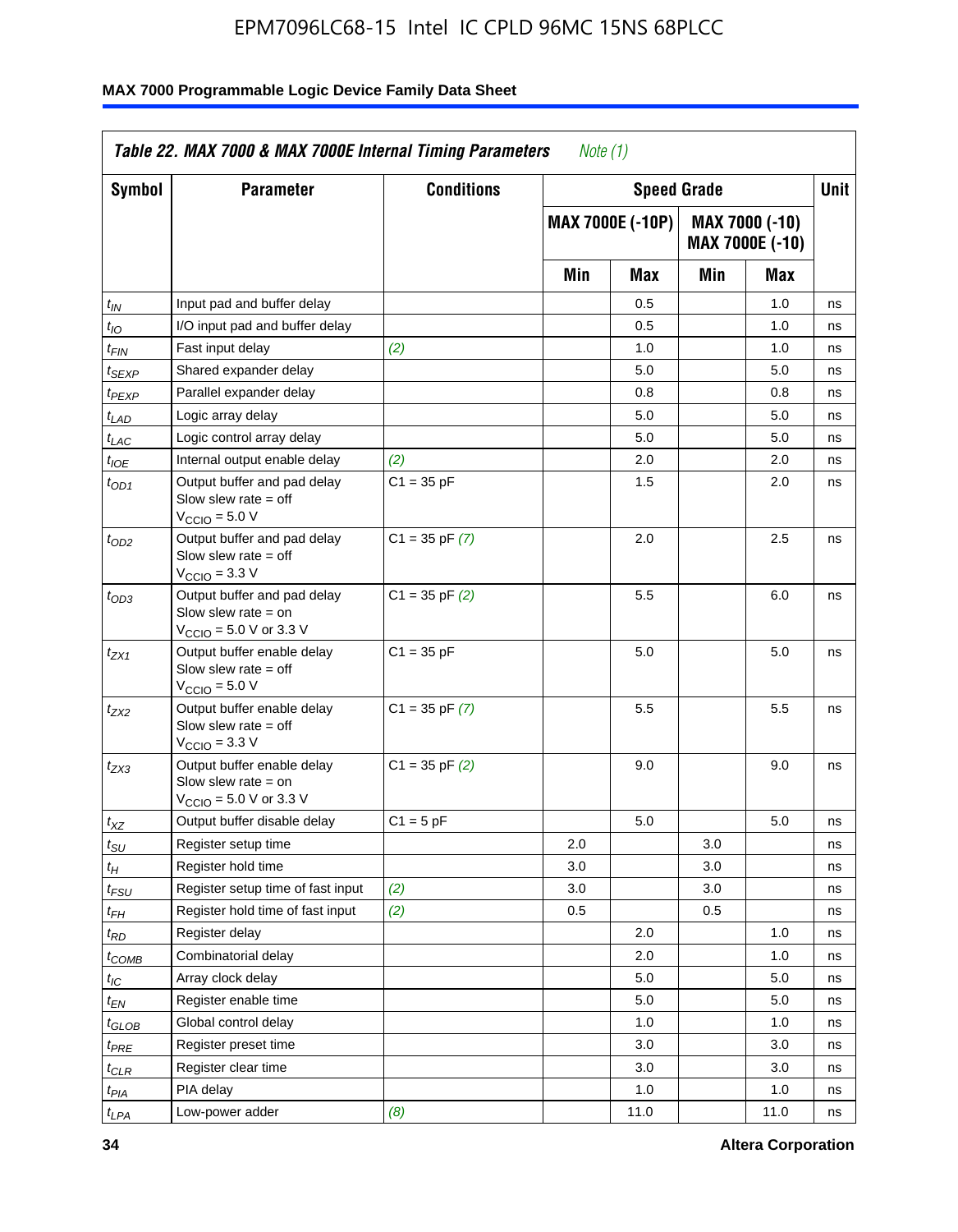| <b>Symbol</b>                | <b>Parameter</b>                            | <b>Conditions</b>  |       | <b>Speed Grade</b>      |       |                                   | <b>Unit</b> |
|------------------------------|---------------------------------------------|--------------------|-------|-------------------------|-------|-----------------------------------|-------------|
|                              |                                             |                    |       | <b>MAX 7000E (-12P)</b> |       | MAX 7000 (-12)<br>MAX 7000E (-12) |             |
|                              |                                             |                    | Min   | <b>Max</b>              | Min   | <b>Max</b>                        |             |
| t <sub>PD1</sub>             | Input to non-registered output              | $C1 = 35 pF$       |       | 12.0                    |       | 12.0                              | ns          |
| t <sub>PD2</sub>             | I/O input to non-registered output          | $C1 = 35 pF$       |       | 12.0                    |       | 12.0                              | ns          |
| t <sub>su</sub>              | Global clock setup time                     |                    | 7.0   |                         | 10.0  |                                   | ns          |
| tμ                           | Global clock hold time                      |                    | 0.0   |                         | 0.0   |                                   | ns          |
| t <sub>FSU</sub>             | Global clock setup time of fast input       | (2)                | 3.0   |                         | 3.0   |                                   | ns          |
| t <sub>FH</sub>              | Global clock hold time of fast input        | (2)                | 0.0   |                         | 0.0   |                                   | ns          |
| t <sub>CO1</sub>             | Global clock to output delay                | $C1 = 35 pF$       |       | 6.0                     |       | 6.0                               | ns          |
| t <sub>СН</sub>              | Global clock high time                      |                    | 4.0   |                         | 4.0   |                                   | ns          |
| $\mathfrak{t}_{\texttt{CL}}$ | Global clock low time                       |                    | 4.0   |                         | 4.0   |                                   | ns          |
| t <sub>ASU</sub>             | Array clock setup time                      |                    | 3.0   |                         | 4.0   |                                   | ns          |
| t <sub>АН</sub>              | Array clock hold time                       |                    | 4.0   |                         | 4.0   |                                   | ns          |
| t <sub>ACO1</sub>            | Array clock to output delay                 | $C1 = 35 pF$       |       | 12.0                    |       | 12.0                              | ns          |
| t <sub>ACH</sub>             | Array clock high time                       |                    | 5.0   |                         | 5.0   |                                   | ns          |
| $t_{\sf ACL}$                | Array clock low time                        |                    | 5.0   |                         | 5.0   |                                   | ns          |
| t <sub>CPPW</sub>            | Minimum pulse width for clear and<br>preset | (3)                | 5.0   |                         | 5.0   |                                   | ns          |
| t <sub>ODH</sub>             | Output data hold time after clock           | $C1 = 35$ pF $(4)$ | 1.0   |                         | 1.0   |                                   | ns          |
| $t_{\mathsf{CNT}}$           | Minimum global clock period                 |                    |       | 11.0                    |       | 11.0                              | ns          |
| $f_{\mathsf{CNT}}$           | Maximum internal global clock<br>frequency  | (5)                | 90.9  |                         | 90.9  |                                   | <b>MHz</b>  |
| <b>t<sub>ACNT</sub></b>      | Minimum array clock period                  |                    |       | 11.0                    |       | 11.0                              | ns          |
| f <sub>ACNT</sub>            | Maximum internal array clock<br>frequency   | (5)                | 90.9  |                         | 90.9  |                                   | <b>MHz</b>  |
| $f_{MAX}$                    | Maximum clock frequency                     | (6)                | 125.0 |                         | 125.0 |                                   | MHz         |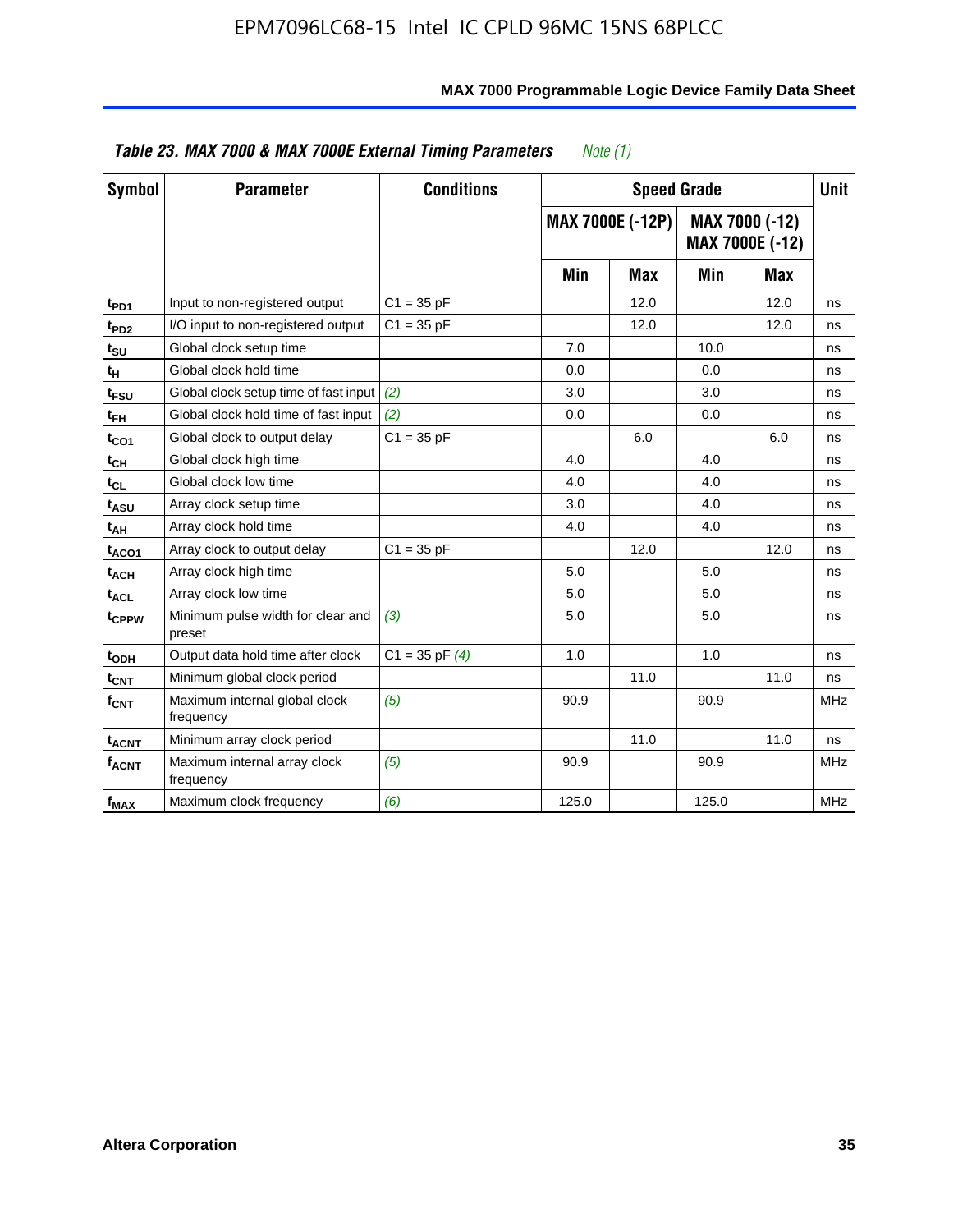| Symbol                      | <b>Parameter</b>                                                                                            | <b>Conditions</b>  |     | <b>Speed Grade</b>      |     |                                   | Unit |
|-----------------------------|-------------------------------------------------------------------------------------------------------------|--------------------|-----|-------------------------|-----|-----------------------------------|------|
|                             |                                                                                                             |                    |     | <b>MAX 7000E (-12P)</b> |     | MAX 7000 (-12)<br>MAX 7000E (-12) |      |
|                             |                                                                                                             |                    | Min | Max                     | Min | Max                               |      |
| t <sub>IN</sub>             | Input pad and buffer delay                                                                                  |                    |     | 1.0                     |     | 2.0                               | ns   |
| $t_{IO}$                    | I/O input pad and buffer delay                                                                              |                    |     | 1.0                     |     | 2.0                               | ns   |
| $t_{\sf FIN}$               | Fast input delay                                                                                            | (2)                |     | 1.0                     |     | 1.0                               | ns   |
| $t_{SEXP}$                  | Shared expander delay                                                                                       |                    |     | 7.0                     |     | 7.0                               | ns   |
| t <sub>PEXP</sub>           | Parallel expander delay                                                                                     |                    |     | 1.0                     |     | 1.0                               | ns   |
| $t_{LAD}$                   | Logic array delay                                                                                           |                    |     | 7.0                     |     | 5.0                               | ns   |
| $t_{LAC}$                   | Logic control array delay                                                                                   |                    |     | 5.0                     |     | 5.0                               | ns   |
| $t_{\mathit{IOE}}$          | Internal output enable delay                                                                                | (2)                |     | 2.0                     |     | 2.0                               | ns   |
| $t_{OD1}$                   | Output buffer and pad delay<br>Slow slew rate $=$ off<br>$V_{\text{CCIO}} = 5.0 V$                          | $C1 = 35 pF$       |     | 1.0                     |     | 3.0                               | ns   |
| $t_{OD2}$                   | Output buffer and pad delay<br>Slow slew rate $=$ off<br>$V_{\text{CCIO}} = 3.3 \text{ V}$                  | $C1 = 35$ pF $(7)$ |     | 2.0                     |     | 4.0                               | ns   |
| $t_{OD3}$                   | Output buffer and pad delay<br>Slow slew rate $=$ on<br>$V_{\text{CCIO}} = 5.0 \text{ V or } 3.3 \text{ V}$ | $C1 = 35$ pF $(2)$ |     | 5.0                     |     | 7.0                               | ns   |
| $t_{ZX1}$                   | Output buffer enable delay<br>Slow slew rate $=$ off<br>$V_{\text{CCIO}} = 5.0 V$                           | $C1 = 35 pF$       |     | 6.0                     |     | 6.0                               | ns   |
| tzx2                        | Output buffer enable delay<br>Slow slew rate $=$ off<br>$VCCIO = 3.3 V$                                     | $C1 = 35$ pF $(7)$ |     | 7.0                     |     | 7.0                               | ns   |
| $t_{ZX3}$                   | Output buffer enable delay<br>Slow slew rate $=$ on<br>$V_{\text{CCIO}} = 5.0 \text{ V or } 3.3 \text{ V}$  | $C1 = 35$ pF $(2)$ |     | 10.0                    |     | 10.0                              | ns   |
| $t_{XZ}$                    | Output buffer disable delay                                                                                 | $C1 = 5$ pF        |     | 6.0                     |     | 6.0                               | ns   |
| $t_{\scriptstyle\text{SU}}$ | Register setup time                                                                                         |                    | 1.0 |                         | 4.0 |                                   | ns   |
| $t_H$                       | Register hold time                                                                                          |                    | 6.0 |                         | 4.0 |                                   | ns   |
| $t_{FSU}$                   | Register setup time of fast input                                                                           | (2)                | 4.0 |                         | 2.0 |                                   | ns   |
| t <sub>FH</sub>             | Register hold time of fast input                                                                            | (2)                | 0.0 |                         | 2.0 |                                   | ns   |
| $t_{RD}$                    | Register delay                                                                                              |                    |     | 2.0                     |     | 1.0                               | ns   |
| $t_{COMB}$                  | Combinatorial delay                                                                                         |                    |     | 2.0                     |     | 1.0                               | ns   |
| $I_{\text{IC}}$             | Array clock delay                                                                                           |                    |     | $5.0\,$                 |     | 5.0                               | ns   |
| $t_{EN}$                    | Register enable time                                                                                        |                    |     | 7.0                     |     | 5.0                               | ns   |
| $t_{\text{GLOB}}$           | Global control delay                                                                                        |                    |     | 2.0                     |     | 0.0                               | ns   |
| t <sub>PRE</sub>            | Register preset time                                                                                        |                    |     | 4.0                     |     | 3.0                               | ns   |
| $t_{CLR}$                   | Register clear time                                                                                         |                    |     | 4.0                     |     | 3.0                               | ns   |
| t <sub>PIA</sub>            | PIA delay                                                                                                   |                    |     | 1.0                     |     | 1.0                               | ns   |
| $t_{LPA}$                   | Low-power adder                                                                                             | (8)                |     | 12.0                    |     | 12.0                              | ns   |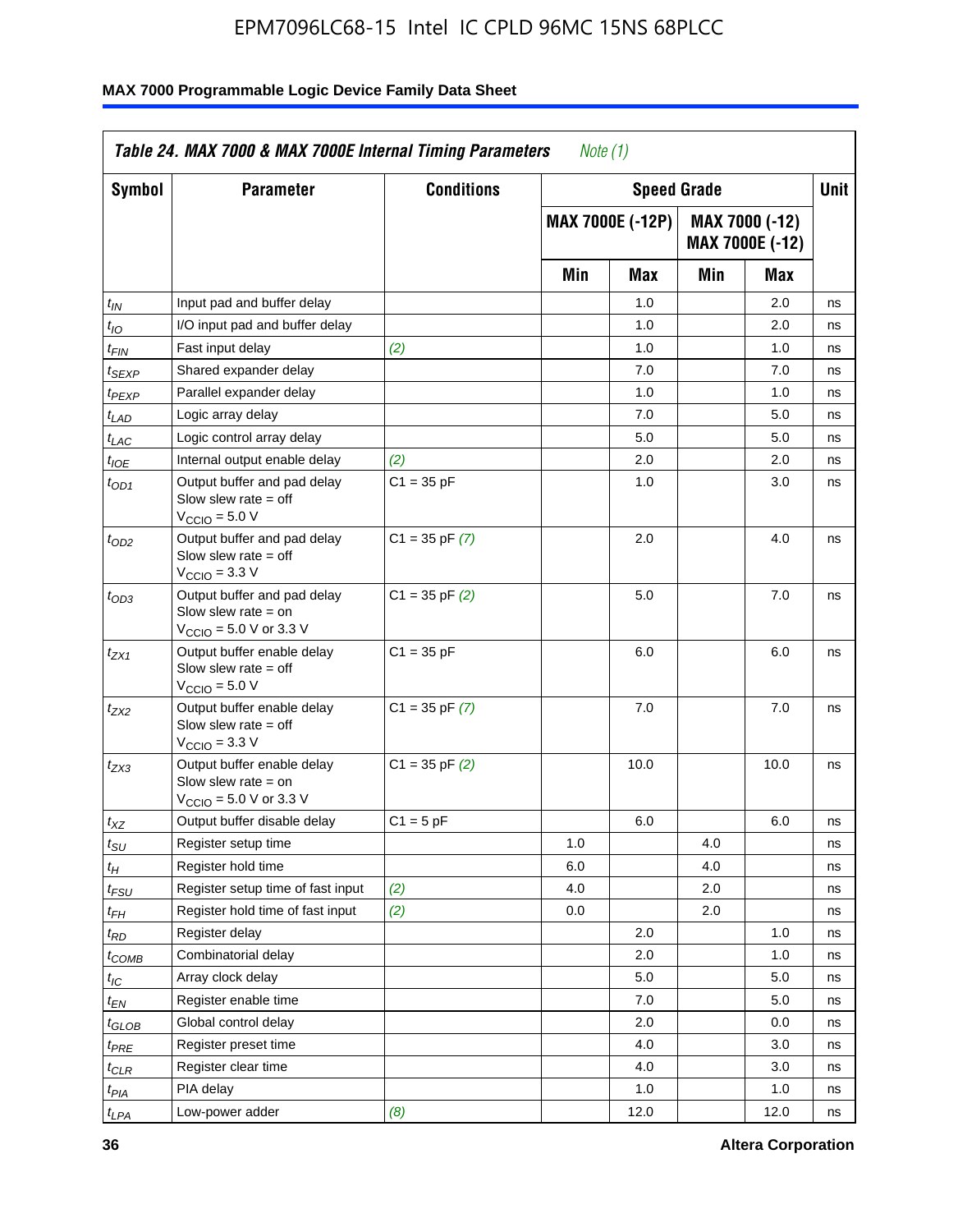| <b>Symbol</b>           | <b>Parameter</b>                            | <b>Conditions</b>  |      |            |      | <b>Speed Grade</b> |       |            | <b>Unit</b> |
|-------------------------|---------------------------------------------|--------------------|------|------------|------|--------------------|-------|------------|-------------|
|                         |                                             |                    |      | $-15$      |      | $-15T$             | $-20$ |            |             |
|                         |                                             |                    | Min  | <b>Max</b> | Min  | <b>Max</b>         | Min   | <b>Max</b> |             |
| $t_{PD1}$               | Input to non-registered output              | $C1 = 35 pF$       |      | 15.0       |      | 15.0               |       | 20.0       | ns          |
| t <sub>PD2</sub>        | I/O input to non-registered<br>output       | $C1 = 35 pF$       |      | 15.0       |      | 15.0               |       | 20.0       | ns          |
| tsu                     | Global clock setup time                     |                    | 11.0 |            | 11.0 |                    | 12.0  |            | ns          |
| $t_H$                   | Global clock hold time                      |                    | 0.0  |            | 0.0  |                    | 0.0   |            | ns          |
| t <sub>FSU</sub>        | Global clock setup time of fast<br>input    | (2)                | 3.0  |            | -    |                    | 5.0   |            | ns          |
| $t_{FH}$                | Global clock hold time of fast<br>input     | (2)                | 0.0  |            | -    |                    | 0.0   |            | ns          |
| t <sub>CO1</sub>        | Global clock to output delay                | $C1 = 35 pF$       |      | 8.0        |      | 8.0                |       | 12.0       | ns          |
| $t_{\mathsf{CH}}$       | Global clock high time                      |                    | 5.0  |            | 6.0  |                    | 6.0   |            | ns          |
| $t_{CL}$                | Global clock low time                       |                    | 5.0  |            | 6.0  |                    | 6.0   |            | ns          |
| $t_{ASU}$               | Array clock setup time                      |                    | 4.0  |            | 4.0  |                    | 5.0   |            | ns          |
| t <sub>АН</sub>         | Array clock hold time                       |                    | 4.0  |            | 4.0  |                    | 5.0   |            | ns          |
| t <sub>ACO1</sub>       | Array clock to output delay                 | $C1 = 35 pF$       |      | 15.0       |      | 15.0               |       | 20.0       | ns          |
| $t_{\sf ACH}$           | Array clock high time                       |                    | 6.0  |            | 6.5  |                    | 8.0   |            | ns          |
| t <sub>ACL</sub>        | Array clock low time                        |                    | 6.0  |            | 6.5  |                    | 8.0   |            | ns          |
| t <sub>CPPW</sub>       | Minimum pulse width for clear<br>and preset | (3)                | 6.0  |            | 6.5  |                    | 8.0   |            | ns          |
| t <sub>ODH</sub>        | Output data hold time after<br>clock        | $C1 = 35$ pF $(4)$ | 1.0  |            | 1.0  |                    | 1.0   |            | ns          |
| $t_{\mathsf{CNT}}$      | Minimum global clock period                 |                    |      | 13.0       |      | 13.0               |       | 16.0       | ns          |
| $f_{\mathsf{CNT}}$      | Maximum internal global clock<br>frequency  | (5)                | 76.9 |            | 76.9 |                    | 62.5  |            | <b>MHz</b>  |
| <b>t<sub>ACNT</sub></b> | Minimum array clock period                  |                    |      | 13.0       |      | 13.0               |       | 16.0       | ns          |
| <b>fACNT</b>            | Maximum internal array clock<br>frequency   | (5)                | 76.9 |            | 76.9 |                    | 62.5  |            | <b>MHz</b>  |
| $f_{MAX}$               | Maximum clock frequency                     | (6)                | 100  |            | 83.3 |                    | 83.3  |            | MHz         |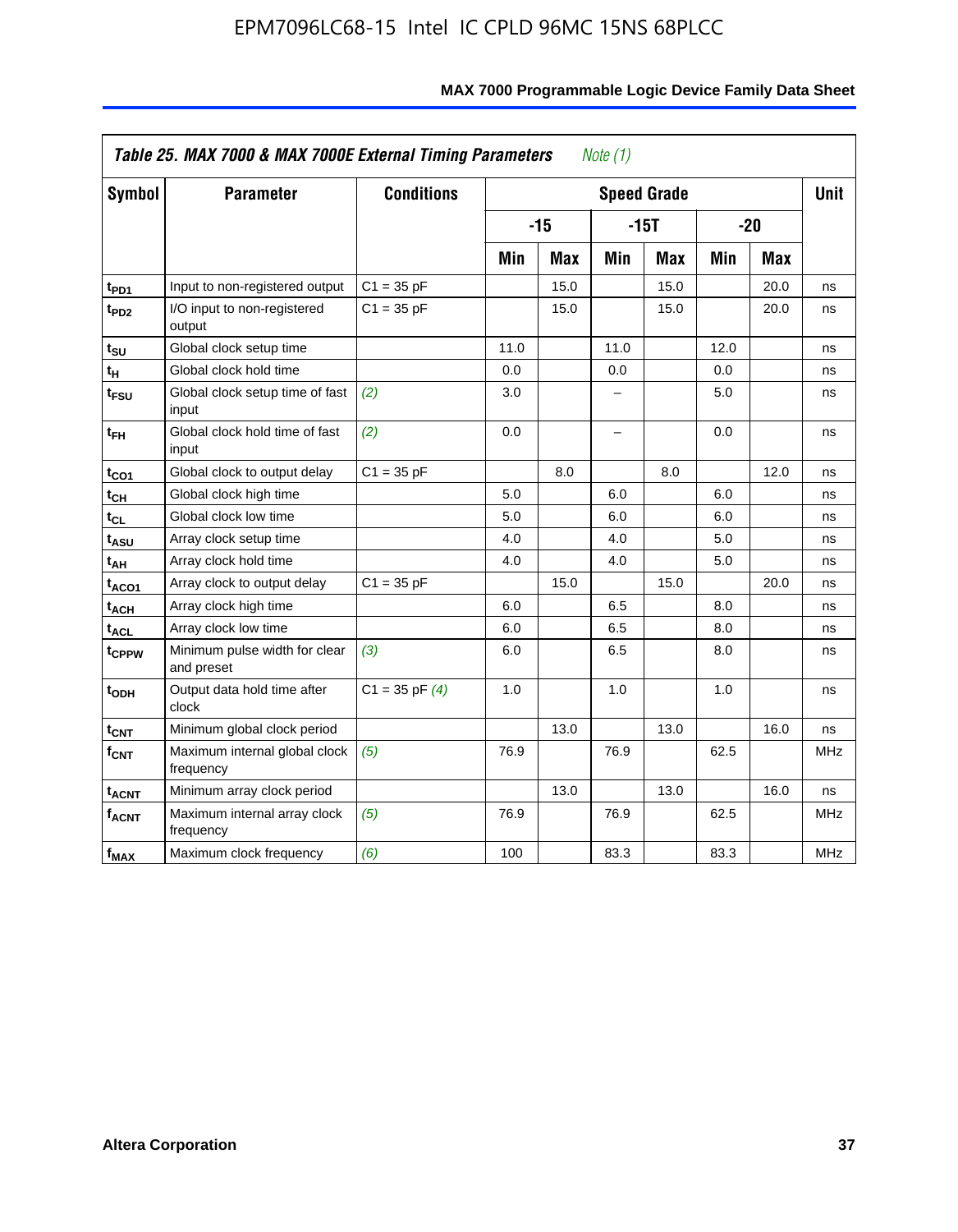| <b>Symbol</b>                 | <b>Parameter</b>                                                                                            | <b>Conditions</b>  |     |      |                          | <b>Speed Grade</b>       |     |      | <b>Unit</b> |
|-------------------------------|-------------------------------------------------------------------------------------------------------------|--------------------|-----|------|--------------------------|--------------------------|-----|------|-------------|
|                               |                                                                                                             |                    |     | -15  |                          | $-15T$                   |     | -20  |             |
|                               |                                                                                                             |                    | Min | Max  | Min                      | Max                      | Min | Max  |             |
| $t_{IN}$                      | Input pad and buffer delay                                                                                  |                    |     | 2.0  |                          | 2.0                      |     | 3.0  | ns          |
| $t_{IO}$                      | I/O input pad and buffer delay                                                                              |                    |     | 2.0  |                          | 2.0                      |     | 3.0  | ns          |
| $t_{\textit{FIN}}$            | Fast input delay                                                                                            | (2)                |     | 2.0  |                          | $\equiv$                 |     | 4.0  | ns          |
| $t_{SEXP}$                    | Shared expander delay                                                                                       |                    |     | 8.0  |                          | 10.0                     |     | 9.0  | ns          |
| t <sub>PEXP</sub>             | Parallel expander delay                                                                                     |                    |     | 1.0  |                          | 1.0                      |     | 2.0  | ns          |
| t <sub>LAD</sub>              | Logic array delay                                                                                           |                    |     | 6.0  |                          | 6.0                      |     | 8.0  | ns          |
| $t_{LAC}$                     | Logic control array delay                                                                                   |                    |     | 6.0  |                          | 6.0                      |     | 8.0  | ns          |
| $t_{IOE}$                     | Internal output enable delay                                                                                | (2)                |     | 3.0  |                          | $\overline{\phantom{0}}$ |     | 4.0  | ns          |
| $t_{OD1}$                     | Output buffer and pad delay<br>Slow slew rate $=$ off<br>$V_{\text{CCIO}} = 5.0 V$                          | $C1 = 35 pF$       |     | 4.0  |                          | 4.0                      |     | 5.0  | ns          |
| $t_{OD2}$                     | Output buffer and pad delay<br>Slow slew rate $=$ off<br>$V_{\text{CCIO}} = 3.3 \text{ V}$                  | $C1 = 35 pF(7)$    |     | 5.0  |                          | $\overline{\phantom{0}}$ |     | 6.0  | ns          |
| $t_{OD3}$                     | Output buffer and pad delay<br>Slow slew rate $=$ on<br>$V_{\text{CCIO}} = 5.0 \text{ V or } 3.3 \text{ V}$ | $C1 = 35$ pF $(2)$ |     | 8.0  |                          |                          |     | 9.0  | ns          |
| $t_{ZX1}$                     | Output buffer enable delay<br>Slow slew rate $=$ off<br>$V_{\text{CCIO}} = 5.0 V$                           | $C1 = 35 pF$       |     | 6.0  |                          | 6.0                      |     | 10.0 | ns          |
| t <sub>ZX2</sub>              | Output buffer enable delay<br>Slow slew rate $=$ off<br>$V_{\text{CCIO}} = 3.3 \text{ V}$                   | $C1 = 35$ pF $(7)$ |     | 7.0  |                          | L,                       |     | 11.0 | ns          |
| t <sub>ZX3</sub>              | Output buffer enable delay<br>Slow slew rate $=$ on<br>$V_{\text{CCIO}} = 5.0 \text{ V or } 3.3 \text{ V}$  | $C1 = 35$ pF $(2)$ |     | 10.0 |                          |                          |     | 14.0 | ns          |
| $t_{\mathsf{XZ}}$             | Output buffer disable delay                                                                                 | $C1 = 5pF$         |     | 6.0  |                          | 6.0                      |     | 10.0 | ns          |
| $t_{\scriptstyle\text{SU}}$   | Register setup time                                                                                         |                    | 4.0 |      | 4.0                      |                          | 4.0 |      | ns          |
| tμ                            | Register hold time                                                                                          |                    | 4.0 |      | 4.0                      |                          | 5.0 |      | ns          |
| t <sub>FSU</sub>              | Register setup time of fast input                                                                           | (2)                | 2.0 |      | $\overline{\phantom{0}}$ |                          | 4.0 |      | ns          |
| t <sub>FH</sub>               | Register hold time of fast input                                                                            | (2)                | 2.0 |      | L.                       |                          | 3.0 |      | ns          |
| $t_{RD}$                      | Register delay                                                                                              |                    |     | 1.0  |                          | 1.0                      |     | 1.0  | ns          |
| $t_{COMB}$                    | Combinatorial delay                                                                                         |                    |     | 1.0  |                          | 1.0                      |     | 1.0  | ns          |
| $t_{IC}$                      | Array clock delay                                                                                           |                    |     | 6.0  |                          | 6.0                      |     | 8.0  | ns          |
| $t_{EN}$                      | Register enable time                                                                                        |                    |     | 6.0  |                          | 6.0                      |     | 8.0  | ns          |
| $t_{\scriptstyle\text{GLOB}}$ | Global control delay                                                                                        |                    |     | 1.0  |                          | 1.0                      |     | 3.0  | ns          |
| $t_{PRE}$                     | Register preset time                                                                                        |                    |     | 4.0  |                          | 4.0                      |     | 4.0  | ns          |
| $t_{\sf CLR}$                 | Register clear time                                                                                         |                    |     | 4.0  |                          | 4.0                      |     | 4.0  | ns          |
| $t_{PIA}$                     | PIA delay                                                                                                   |                    |     | 2.0  |                          | 2.0                      |     | 3.0  | ns          |
| $t_{LPA}$                     | Low-power adder                                                                                             | (8)                |     | 13.0 |                          | 15.0                     |     | 15.0 | ns          |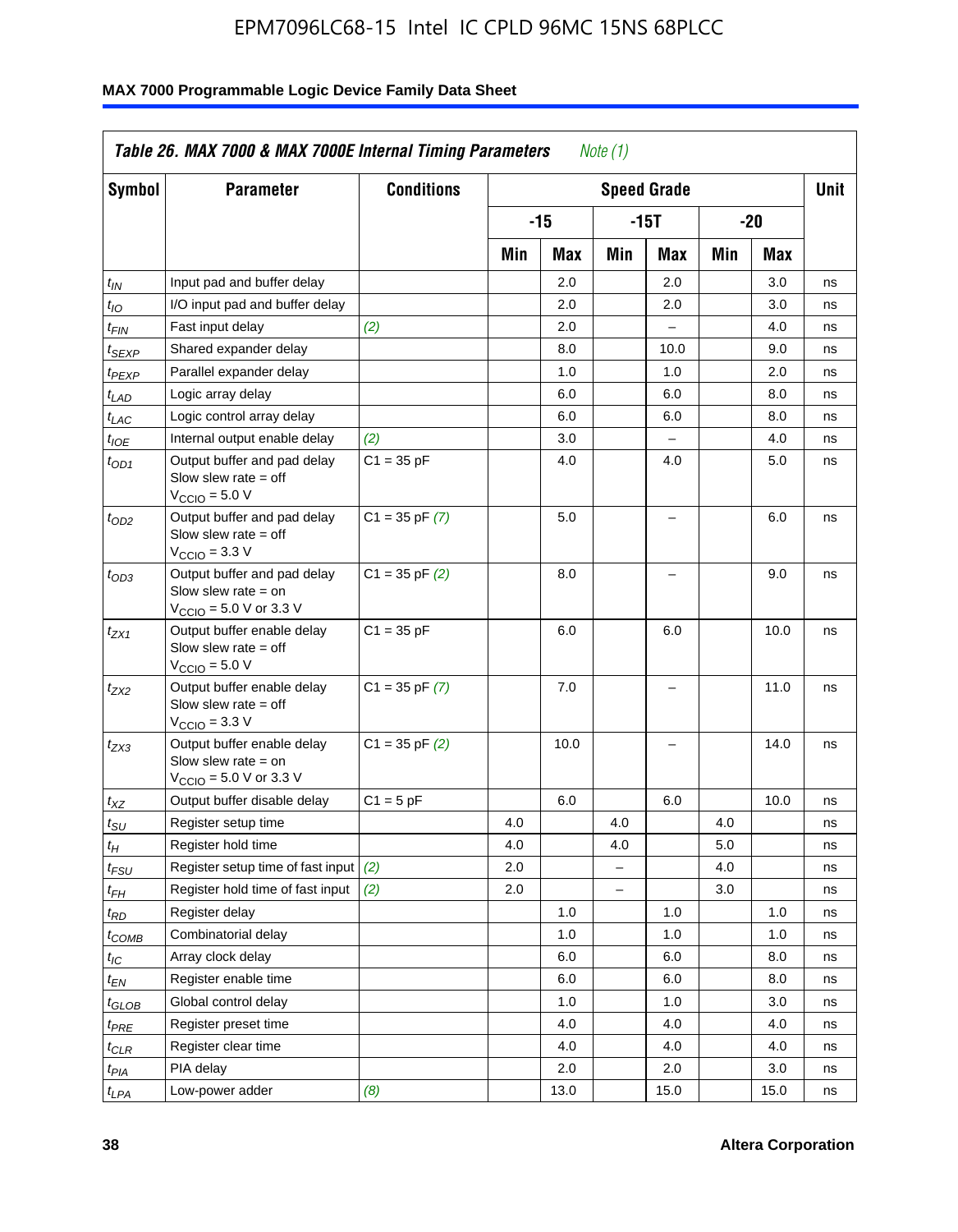**MAX 7000 Programmable Logic Device Family Data Sheet**

#### *Notes to tables:*

- (1) These values are specified under the recommended operating conditions shown in Table 14. See Figure 13 for more information on switching waveforms.
- (2) This parameter applies to MAX 7000E devices only.
- (3) This minimum pulse width for preset and clear applies for both global clear and array controls. The *tLPA* parameter must be added to this minimum width if the clear or reset signal incorporates the  $t_{LAD}$  parameter into the signal path.
- (4) This parameter is a guideline that is sample-tested only and is based on extensive device characterization. This parameter applies for both global and array clocking.
- (5) These parameters are measured with a 16-bit loadable, enabled, up/down counter programmed into each LAB.
- (6) The  $f_{MAX}$  values represent the highest frequency for pipelined data.
- (7) Operating conditions:  $V_{\text{CCIO}} = 3.3 \text{ V} \pm 10\%$  for commercial and industrial use.
- (8) The  $t_{LPA}$  parameter must be added to the  $t_{LAD}$ ,  $t_{LAC}$ ,  $t_{IC}$ ,  $t_{EN}$ ,  $t_{SEXP}$ ,  $t_{ACL}$ , and  $t_{CPPW}$  parameters for macrocells running in the low-power mode.

| Table 27. EPM7032S External Timing Parameters (Part 1 of 2)<br>Note (1) |                                             |                    |       |            |       |            |                    |            |       |            |             |
|-------------------------------------------------------------------------|---------------------------------------------|--------------------|-------|------------|-------|------------|--------------------|------------|-------|------------|-------------|
| Symbol                                                                  | <b>Parameter</b>                            | <b>Conditions</b>  |       |            |       |            | <b>Speed Grade</b> |            |       |            | <b>Unit</b> |
|                                                                         |                                             |                    |       | -5         |       | -6         |                    | -7         |       | $-10$      |             |
|                                                                         |                                             |                    | Min   | <b>Max</b> | Min   | <b>Max</b> | Min                | <b>Max</b> | Min   | <b>Max</b> |             |
| t <sub>PD1</sub>                                                        | Input to non-registered output              | $C1 = 35 pF$       |       | 5.0        |       | 6.0        |                    | 7.5        |       | 10.0       | ns          |
| $t_{PD2}$                                                               | I/O input to non-registered<br>output       | $C1 = 35 pF$       |       | 5.0        |       | 6.0        |                    | 7.5        |       | 10.0       | ns          |
| tsu                                                                     | Global clock setup time                     |                    | 2.9   |            | 4.0   |            | 5.0                |            | 7.0   |            | ns          |
| $t_H$                                                                   | Global clock hold time                      |                    | 0.0   |            | 0.0   |            | 0.0                |            | 0.0   |            | ns          |
| t <sub>FSU</sub>                                                        | Global clock setup time of fast<br>input    |                    | 2.5   |            | 2.5   |            | 2.5                |            | 3.0   |            | ns          |
| $t_{FH}$                                                                | Global clock hold time of fast<br>input     |                    | 0.0   |            | 0.0   |            | 0.0                |            | 0.5   |            | ns          |
| t <sub>CO1</sub>                                                        | Global clock to output delay                | $C1 = 35 pF$       |       | 3.2        |       | 3.5        |                    | 4.3        |       | 5.0        | ns          |
| $t_{CH}$                                                                | Global clock high time                      |                    | 2.0   |            | 2.5   |            | 3.0                |            | 4.0   |            | ns          |
| $t_{CL}$                                                                | Global clock low time                       |                    | 2.0   |            | 2.5   |            | 3.0                |            | 4.0   |            | ns          |
| t <sub>ASU</sub>                                                        | Array clock setup time                      |                    | 0.7   |            | 0.9   |            | 1.1                |            | 2.0   |            | ns          |
| t <sub>АН</sub>                                                         | Array clock hold time                       |                    | 1.8   |            | 2.1   |            | 2.7                |            | 3.0   |            | ns          |
| t <sub>ACO1</sub>                                                       | Array clock to output delay                 | $C1 = 35 pF$       |       | 5.4        |       | 6.6        |                    | 8.2        |       | 10.0       | ns          |
| t <sub>ACH</sub>                                                        | Array clock high time                       |                    | 2.5   |            | 2.5   |            | 3.0                |            | 4.0   |            | ns          |
| $t_{\sf ACL}$                                                           | Array clock low time                        |                    | 2.5   |            | 2.5   |            | 3.0                |            | 4.0   |            | ns          |
| tcppw                                                                   | Minimum pulse width for clear<br>and preset | (2)                | 2.5   |            | 2.5   |            | 3.0                |            | 4.0   |            | ns          |
| $t_{ODH}$                                                               | Output data hold time after<br>clock        | $C1 = 35$ pF $(3)$ | 1.0   |            | 1.0   |            | 1.0                |            | 1.0   |            | ns          |
| $t_{\mathsf{CNT}}$                                                      | Minimum global clock period                 |                    |       | 5.7        |       | 7.0        |                    | 8.6        |       | 10.0       | ns          |
| $f_{\mathsf{CNT}}$                                                      | Maximum internal global clock<br>frequency  | (4)                | 175.4 |            | 142.9 |            | 116.3              |            | 100.0 |            | MHz         |
| t <sub>ACNT</sub>                                                       | Minimum array clock period                  |                    |       | 5.7        |       | 7.0        |                    | 8.6        |       | 10.0       | ns          |

#### Tables 27 and 28 show the EPM7032S AC operating conditions.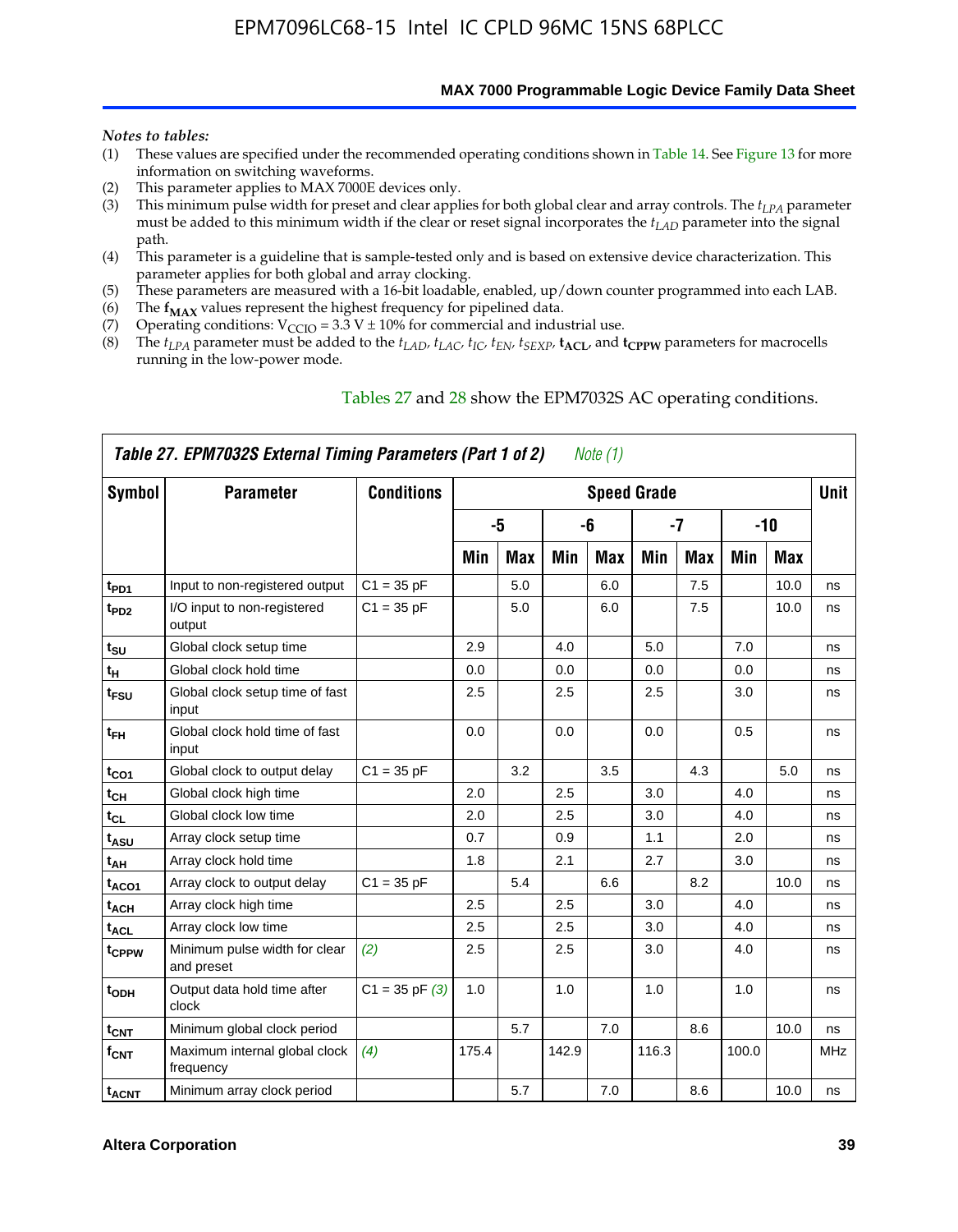| Table 27. EPM7032S External Timing Parameters (Part 2 of 2)<br>Note (1) |                                           |                   |       |                       |       |                    |       |     |       |            |            |  |
|-------------------------------------------------------------------------|-------------------------------------------|-------------------|-------|-----------------------|-------|--------------------|-------|-----|-------|------------|------------|--|
| Symbol                                                                  | <b>Parameter</b>                          | <b>Conditions</b> |       |                       |       | <b>Speed Grade</b> |       |     |       |            | Unit       |  |
|                                                                         |                                           |                   |       | -7<br>-10<br>-6<br>-5 |       |                    |       |     |       |            |            |  |
|                                                                         |                                           |                   | Min   | <b>Max</b>            | Min   | <b>Max</b>         | Min   | Max | Min   | <b>Max</b> |            |  |
| <b>fACNT</b>                                                            | Maximum internal array clock<br>frequency | (4)               | 175.4 |                       | 142.9 |                    | 116.3 |     | 100.0 |            | <b>MHz</b> |  |
| f <sub>MAX</sub>                                                        | Maximum clock frequency                   | (5)               | 250.0 |                       | 200.0 |                    | 166.7 |     | 125.0 |            | <b>MHz</b> |  |

| Symbol                        | <b>Parameter</b>                     | <b>Conditions</b>  |     |            |     | <b>Speed Grade</b> |      |            |       |            | <b>Unit</b> |
|-------------------------------|--------------------------------------|--------------------|-----|------------|-----|--------------------|------|------------|-------|------------|-------------|
|                               |                                      |                    |     | -5         |     | -6                 | $-7$ |            | $-10$ |            |             |
|                               |                                      |                    | Min | <b>Max</b> | Min | <b>Max</b>         | Min  | <b>Max</b> | Min   | <b>Max</b> |             |
| $t_{IN}$                      | Input pad and buffer delay           |                    |     | 0.2        |     | 0.2                |      | 0.3        |       | 0.5        | ns          |
| $t_{IO}$                      | I/O input pad and buffer delay       |                    |     | 0.2        |     | 0.2                |      | 0.3        |       | 0.5        | ns          |
| $t_{\textit{FIN}}$            | Fast input delay                     |                    |     | 2.2        |     | 2.1                |      | 2.5        |       | 1.0        | ns          |
| $t_{SEXP}$                    | Shared expander delay                |                    |     | 3.1        |     | 3.8                |      | 4.6        |       | 5.0        | ns          |
| $t_{PEXP}$                    | Parallel expander delay              |                    |     | 0.9        |     | 1.1                |      | 1.4        |       | 0.8        | ns          |
| $t_{LAD}$                     | Logic array delay                    |                    |     | 2.6        |     | 3.3                |      | 4.0        |       | 5.0        | ns          |
| $t_{LAC}$                     | Logic control array delay            |                    |     | 2.5        |     | 3.3                |      | 4.0        |       | 5.0        | ns          |
| $t_{IOE}$                     | Internal output enable delay         |                    |     | 0.7        |     | 0.8                |      | 1.0        |       | 2.0        | ns          |
| $t_{OD1}$                     | Output buffer and pad delay          | $C1 = 35 pF$       |     | 0.2        |     | 0.3                |      | 0.4        |       | 1.5        | ns          |
| $t_{OD2}$                     | Output buffer and pad delay          | $C1 = 35$ pF $(6)$ |     | 0.7        |     | 0.8                |      | 0.9        |       | 2.0        | ns          |
| $t_{OD3}$                     | Output buffer and pad delay          | $C1 = 35 pF$       |     | 5.2        |     | 5.3                |      | 5.4        |       | 5.5        | ns          |
| $t_{ZX1}$                     | Output buffer enable delay           | $C1 = 35 pF$       |     | 4.0        |     | 4.0                |      | 4.0        |       | 5.0        | ns          |
| t <sub>ZX2</sub>              | Output buffer enable delay           | $C1 = 35$ pF $(6)$ |     | 4.5        |     | 4.5                |      | 4.5        |       | 5.5        | ns          |
| $t_{ZX3}$                     | Output buffer enable delay           | $C1 = 35 pF$       |     | 9.0        |     | 9.0                |      | 9.0        |       | 9.0        | ns          |
| $t_{XZ}$                      | Output buffer disable delay          | $C1 = 5pF$         |     | 4.0        |     | 4.0                |      | 4.0        |       | 5.0        | ns          |
| $t_{\rm SU}$                  | Register setup time                  |                    | 0.8 |            | 1.0 |                    | 1.3  |            | 2.0   |            | ns          |
| $t_{H}$                       | Register hold time                   |                    | 1.7 |            | 2.0 |                    | 2.5  |            | 3.0   |            | ns          |
| $t_{\mathit{FSU}}$            | Register setup time of fast<br>input |                    | 1.9 |            | 1.8 |                    | 1.7  |            | 3.0   |            | ns          |
| $t_{FH}$                      | Register hold time of fast<br>input  |                    | 0.6 |            | 0.7 |                    | 0.8  |            | 0.5   |            | ns          |
| $t_{RD}$                      | Register delay                       |                    |     | 1.2        |     | 1.6                |      | 1.9        |       | 2.0        | ns          |
| $t_{COMB}$                    | Combinatorial delay                  |                    |     | 0.9        |     | 1.1                |      | 1.4        |       | 2.0        | ns          |
| $t_{IC}$                      | Array clock delay                    |                    |     | 2.7        |     | 3.4                |      | 4.2        |       | 5.0        | ns          |
| $t_{EN}$                      | Register enable time                 |                    |     | 2.6        |     | 3.3                |      | 4.0        |       | 5.0        | ns          |
| $t_{\scriptstyle\text{GLOB}}$ | Global control delay                 |                    |     | 1.6        |     | 1.4                |      | 1.7        |       | 1.0        | ns          |
| $t_{PRE}$                     | Register preset time                 |                    |     | 2.0        |     | 2.4                |      | 3.0        |       | 3.0        | ns          |
| $t_{CLR}$                     | Register clear time                  |                    |     | 2.0        |     | 2.4                |      | 3.0        |       | 3.0        | ns          |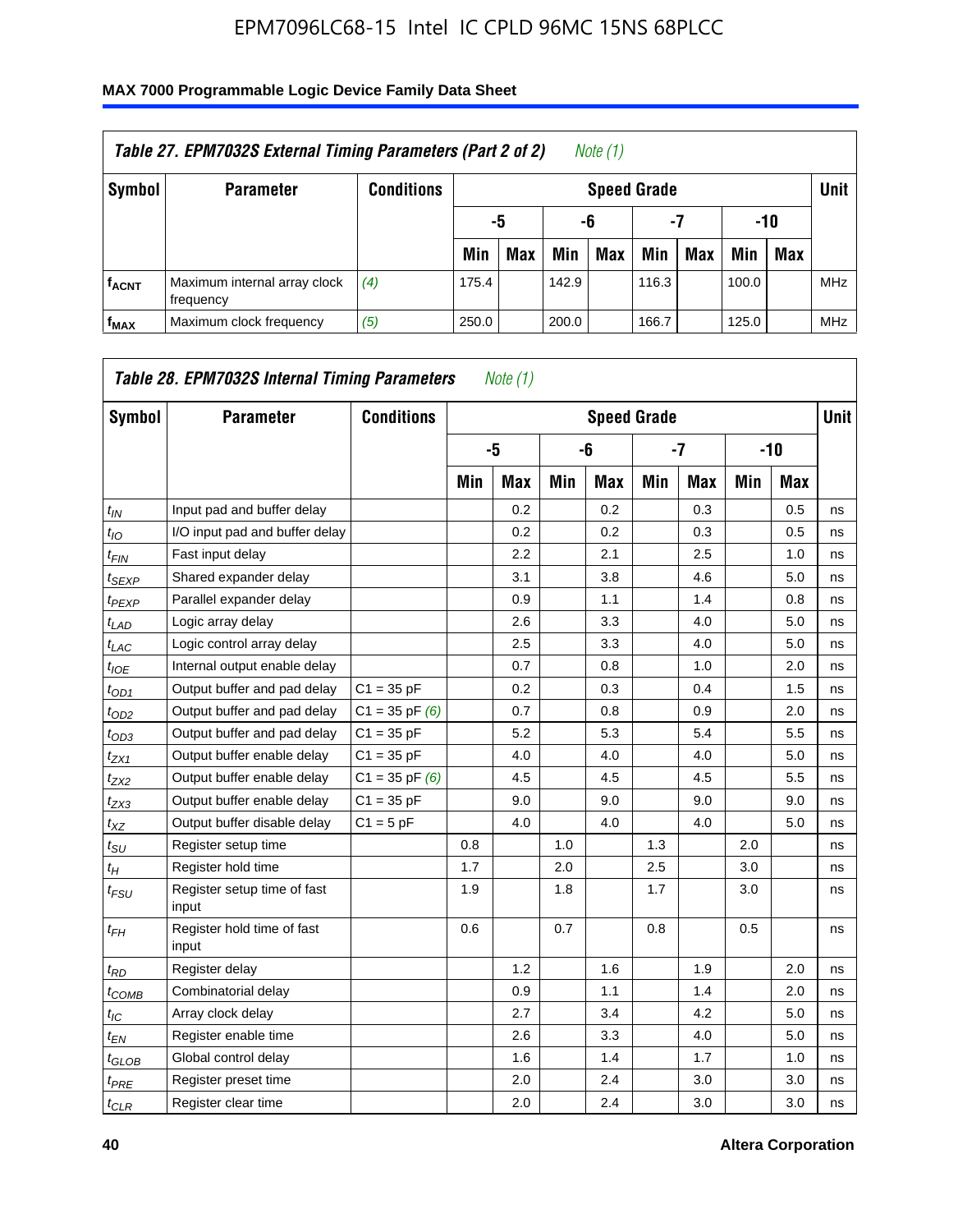| Table 28. EPM7032S Internal Timing Parameters<br>Note (1) |                  |                   |                |            |     |                    |     |            |     |            |        |  |
|-----------------------------------------------------------|------------------|-------------------|----------------|------------|-----|--------------------|-----|------------|-----|------------|--------|--|
| Symbol                                                    | <b>Parameter</b> | <b>Conditions</b> |                |            |     | <b>Speed Grade</b> |     |            |     |            | Unit I |  |
|                                                           |                  |                   | -5<br>-6<br>-7 |            |     |                    |     | -10        |     |            |        |  |
|                                                           |                  |                   | Min            | <b>Max</b> | Min | Max                | Min | <b>Max</b> | Min | <b>Max</b> |        |  |
| $t_{PIA}$                                                 | PIA delay        | 17.               |                | 1.1        |     | 1.1                |     | 1.4        |     | 1.0        | ns     |  |
| $t_{LPA}$                                                 | Low-power adder  | (8)               |                | 12.0       |     | 10.0               |     | 10.0       |     | 11.0       | ns     |  |

#### **MAX 7000 Programmable Logic Device Family Data Sheet**

*Notes to tables:*

(1) These values are specified under the recommended operating conditions shown in Table 14. See Figure 13 for more information on switching waveforms.

(2) This minimum pulse width for preset and clear applies for both global clear and array controls. The  $t_{LPA}$  parameter must be added to this minimum width if the clear or reset signal incorporates the *tLAD* parameter into the signal path.

(3) This parameter is a guideline that is sample-tested only and is based on extensive device characterization. This parameter applies for both global and array clocking.

(4) These parameters are measured with a 16-bit loadable, enabled, up/down counter programmed into each LAB.

(5) The  $f_{MAX}$  values represent the highest frequency for pipelined data.

(6) Operating conditions:  $V_{\text{CCIO}} = 3.3 \text{ V} \pm 10\%$  for commercial and industrial use.

(7) For EPM7064S-5, EPM7064S-6, EPM7128S-6, EPM7160S-6, EPM7160S-7, EPM7192S-7, and EPM7256S-7 devices, these values are specified for a PIA fan-out of one LAB (16 macrocells). For each additional LAB fan-out in these devices, add an additional 0.1 ns to the PIA timing value.

(8) The  $t_{LPA}$  parameter must be added to the  $t_{LAD}$ ,  $t_{LAC}$ ,  $t_{IC}$ ,  $t_{EN}$ ,  $t_{SEXP}$ ,  $t_{ACL}$ , and  $t_{CPPW}$  parameters for macrocells running in the low-power mode.

| Table 29. EPM7064S External Timing Parameters (Part 1 of 2)<br>Note (1) |                                          |                   |                    |     |     |     |     |     |     |      |    |  |
|-------------------------------------------------------------------------|------------------------------------------|-------------------|--------------------|-----|-----|-----|-----|-----|-----|------|----|--|
| Symbol                                                                  | <b>Parameter</b>                         | <b>Conditions</b> | <b>Speed Grade</b> |     |     |     |     |     |     |      |    |  |
|                                                                         |                                          |                   | -5                 |     | -6  |     | -7  |     | -10 |      |    |  |
|                                                                         |                                          |                   | Min                | Max | Min | Max | Min | Max | Min | Max  |    |  |
| t <sub>PD1</sub>                                                        | Input to non-registered output           | $C1 = 35 pF$      |                    | 5.0 |     | 6.0 |     | 7.5 |     | 10.0 | ns |  |
| t <sub>PD2</sub>                                                        | I/O input to non-registered<br>output    | $C1 = 35 pF$      |                    | 5.0 |     | 6.0 |     | 7.5 |     | 10.0 | ns |  |
| $t_{\text{SU}}$                                                         | Global clock setup time                  |                   | 2.9                |     | 3.6 |     | 6.0 |     | 7.0 |      | ns |  |
| $t_H$                                                                   | Global clock hold time                   |                   | 0.0                |     | 0.0 |     | 0.0 |     | 0.0 |      | ns |  |
| t <sub>FSU</sub>                                                        | Global clock setup time of fast<br>input |                   | 2.5                |     | 2.5 |     | 3.0 |     | 3.0 |      | ns |  |
| $t_{FH}$                                                                | Global clock hold time of fast<br>input  |                   | 0.0                |     | 0.0 |     | 0.5 |     | 0.5 |      | ns |  |
| $t_{CO1}$                                                               | Global clock to output delay             | $C1 = 35 pF$      |                    | 3.2 |     | 4.0 |     | 4.5 |     | 5.0  | ns |  |
| $t_{CH}$                                                                | Global clock high time                   |                   | 2.0                |     | 2.5 |     | 3.0 |     | 4.0 |      | ns |  |
| $t_{CL}$                                                                | Global clock low time                    |                   | 2.0                |     | 2.5 |     | 3.0 |     | 4.0 |      | ns |  |
| t <sub>ASU</sub>                                                        | Array clock setup time                   |                   | 0.7                |     | 0.9 |     | 3.0 |     | 2.0 |      | ns |  |
| $t_{AH}$                                                                | Array clock hold time                    |                   | 1.8                |     | 2.1 |     | 2.0 |     | 3.0 |      | ns |  |

Tables 29 and 30 show the EPM7064S AC operating conditions.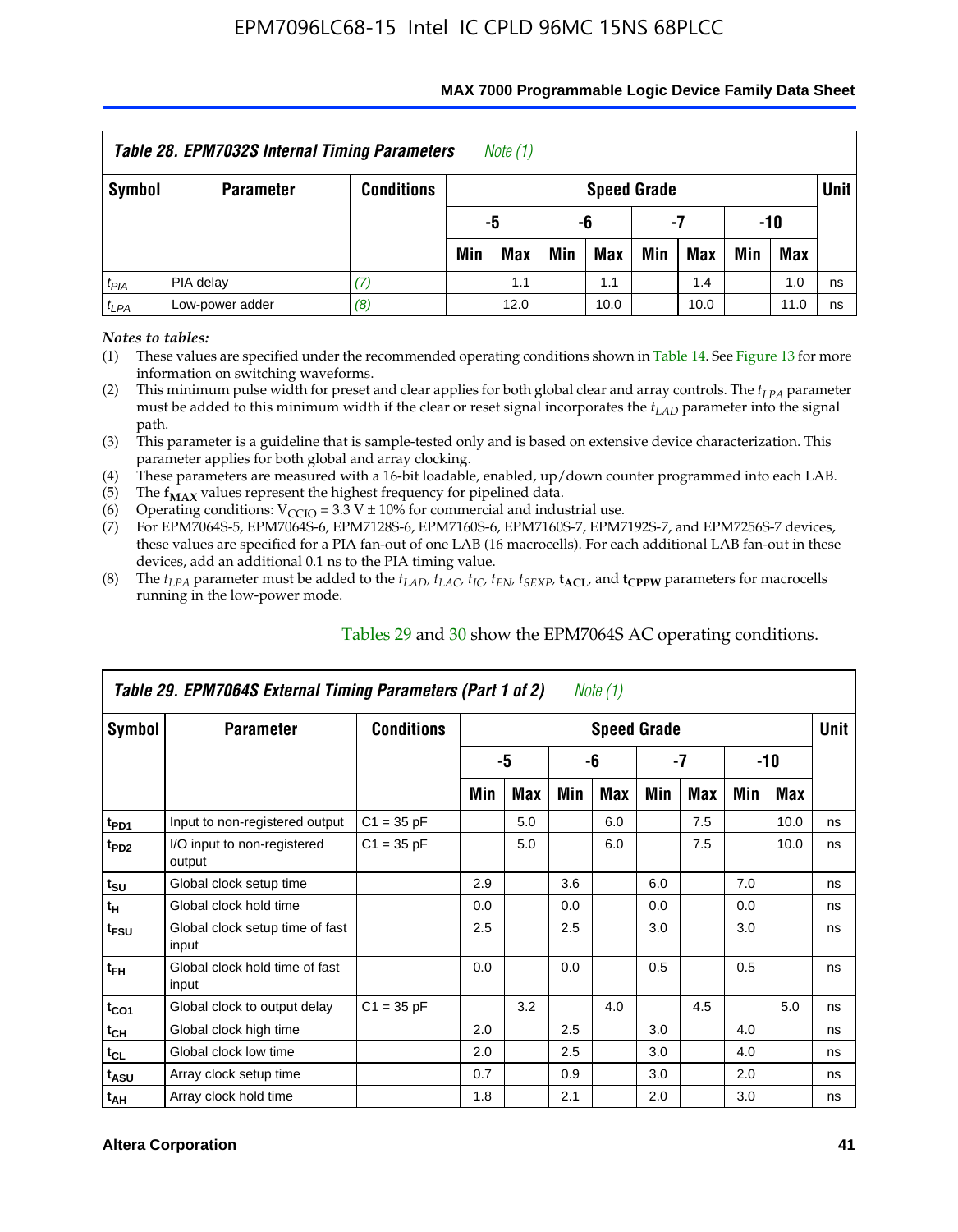| MAX 7000 Programmable Logic Device Family Data Sheet |  |
|------------------------------------------------------|--|
|                                                      |  |

| Table 29. EPM7064S External Timing Parameters (Part 2 of 2)<br>Note (1) |                                             |                    |       |     |       |     |                    |     |       |      |             |  |
|-------------------------------------------------------------------------|---------------------------------------------|--------------------|-------|-----|-------|-----|--------------------|-----|-------|------|-------------|--|
| Symbol                                                                  | <b>Parameter</b>                            | <b>Conditions</b>  |       |     |       |     | <b>Speed Grade</b> |     |       |      | <b>Unit</b> |  |
|                                                                         |                                             |                    |       | -5  |       | -6  | $-7$               |     | -10   |      |             |  |
|                                                                         |                                             |                    | Min   | Max | Min   | Max | Min                | Max | Min   | Max  |             |  |
| t <sub>ACO1</sub>                                                       | Array clock to output delay                 | $C1 = 35 pF$       |       | 5.4 |       | 6.7 |                    | 7.5 |       | 10.0 | ns          |  |
| $t_{\sf ACH}$                                                           | Array clock high time                       |                    | 2.5   |     | 2.5   |     | 3.0                |     | 4.0   |      | ns          |  |
| t <sub>ACL</sub>                                                        | Array clock low time                        |                    | 2.5   |     | 2.5   |     | 3.0                |     | 4.0   |      | ns          |  |
| tcppw                                                                   | Minimum pulse width for clear<br>and preset | (2)                | 2.5   |     | 2.5   |     | 3.0                |     | 4.0   |      | ns          |  |
| $t_{ODH}$                                                               | Output data hold time after<br>clock        | $C1 = 35$ pF $(3)$ | 1.0   |     | 1.0   |     | 1.0                |     | 1.0   |      | ns          |  |
| $t_{\text{CNT}}$                                                        | Minimum global clock period                 |                    |       | 5.7 |       | 7.1 |                    | 8.0 |       | 10.0 | ns          |  |
| $f_{\text{CNT}}$                                                        | Maximum internal global clock<br>frequency  | (4)                | 175.4 |     | 140.8 |     | 125.0              |     | 100.0 |      | <b>MHz</b>  |  |
| $t_{ACNT}$                                                              | Minimum array clock period                  |                    |       | 5.7 |       | 7.1 |                    | 8.0 |       | 10.0 | ns          |  |
| <b>f<sub>ACNT</sub></b>                                                 | Maximum internal array clock<br>frequency   | (4)                | 175.4 |     | 140.8 |     | 125.0              |     | 100.0 |      | <b>MHz</b>  |  |
| f <sub>MAX</sub>                                                        | Maximum clock frequency                     | (5)                | 250.0 |     | 200.0 |     | 166.7              |     | 125.0 |      | <b>MHz</b>  |  |

| Table 30. EPM7064S Internal Timing Parameters (Part 1 of 2)<br>Note (1) |                                |                    |     |     |     |                    |     |            |     |     |        |  |
|-------------------------------------------------------------------------|--------------------------------|--------------------|-----|-----|-----|--------------------|-----|------------|-----|-----|--------|--|
| <b>Symbol</b>                                                           | <b>Parameter</b>               | <b>Conditions</b>  |     |     |     | <b>Speed Grade</b> |     |            |     |     | Unit I |  |
|                                                                         |                                |                    |     | -5  |     | -6                 |     | -7         | -10 |     |        |  |
|                                                                         |                                |                    | Min | Max | Min | Max                | Min | <b>Max</b> | Min | Max |        |  |
| $t_{IN}$                                                                | Input pad and buffer delay     |                    |     | 0.2 |     | 0.2                |     | 0.5        |     | 0.5 | ns     |  |
| $t_{IO}$                                                                | I/O input pad and buffer delay |                    |     | 0.2 |     | 0.2                |     | 0.5        |     | 0.5 | ns     |  |
| $t_{FIN}$                                                               | Fast input delay               |                    |     | 2.2 |     | 2.6                |     | 1.0        |     | 1.0 | ns     |  |
| $t_{SEXP}$                                                              | Shared expander delay          |                    |     | 3.1 |     | 3.8                |     | 4.0        |     | 5.0 | ns     |  |
| $t_{PEXP}$                                                              | Parallel expander delay        |                    |     | 0.9 |     | 1.1                |     | 0.8        |     | 0.8 | ns     |  |
| $t_{LAD}$                                                               | Logic array delay              |                    |     | 2.6 |     | 3.2                |     | 3.0        |     | 5.0 | ns     |  |
| $t_{LAC}$                                                               | Logic control array delay      |                    |     | 2.5 |     | 3.2                |     | 3.0        |     | 5.0 | ns     |  |
| $t_{IOE}$                                                               | Internal output enable delay   |                    |     | 0.7 |     | 0.8                |     | 2.0        |     | 2.0 | ns     |  |
| $t_{OD1}$                                                               | Output buffer and pad delay    | $C1 = 35 pF$       |     | 0.2 |     | 0.3                |     | 2.0        |     | 1.5 | ns     |  |
| $t_{OD2}$                                                               | Output buffer and pad delay    | $C1 = 35$ pF $(6)$ |     | 0.7 |     | 0.8                |     | 2.5        |     | 2.0 | ns     |  |
| $t_{OD3}$                                                               | Output buffer and pad delay    | $C1 = 35 pF$       |     | 5.2 |     | 5.3                |     | 7.0        |     | 5.5 | ns     |  |
| $t_{ZX1}$                                                               | Output buffer enable delay     | $C1 = 35 pF$       |     | 4.0 |     | 4.0                |     | 4.0        |     | 5.0 | ns     |  |
| $t_{ZX2}$                                                               | Output buffer enable delay     | $C1 = 35$ pF $(6)$ |     | 4.5 |     | 4.5                |     | 4.5        |     | 5.5 | ns     |  |
| $t_{ZX3}$                                                               | Output buffer enable delay     | $C1 = 35 pF$       |     | 9.0 |     | 9.0                |     | 9.0        |     | 9.0 | ns     |  |
| $t_{XZ}$                                                                | Output buffer disable delay    | $C1 = 5pF$         |     | 4.0 |     | 4.0                |     | 4.0        |     | 5.0 | ns     |  |
| $t_{\text{SU}}$                                                         | Register setup time            |                    | 0.8 |     | 1.0 |                    | 3.0 |            | 2.0 |     | ns     |  |
| $t_H$                                                                   | Register hold time             |                    | 1.7 |     | 2.0 |                    | 2.0 |            | 3.0 |     | ns     |  |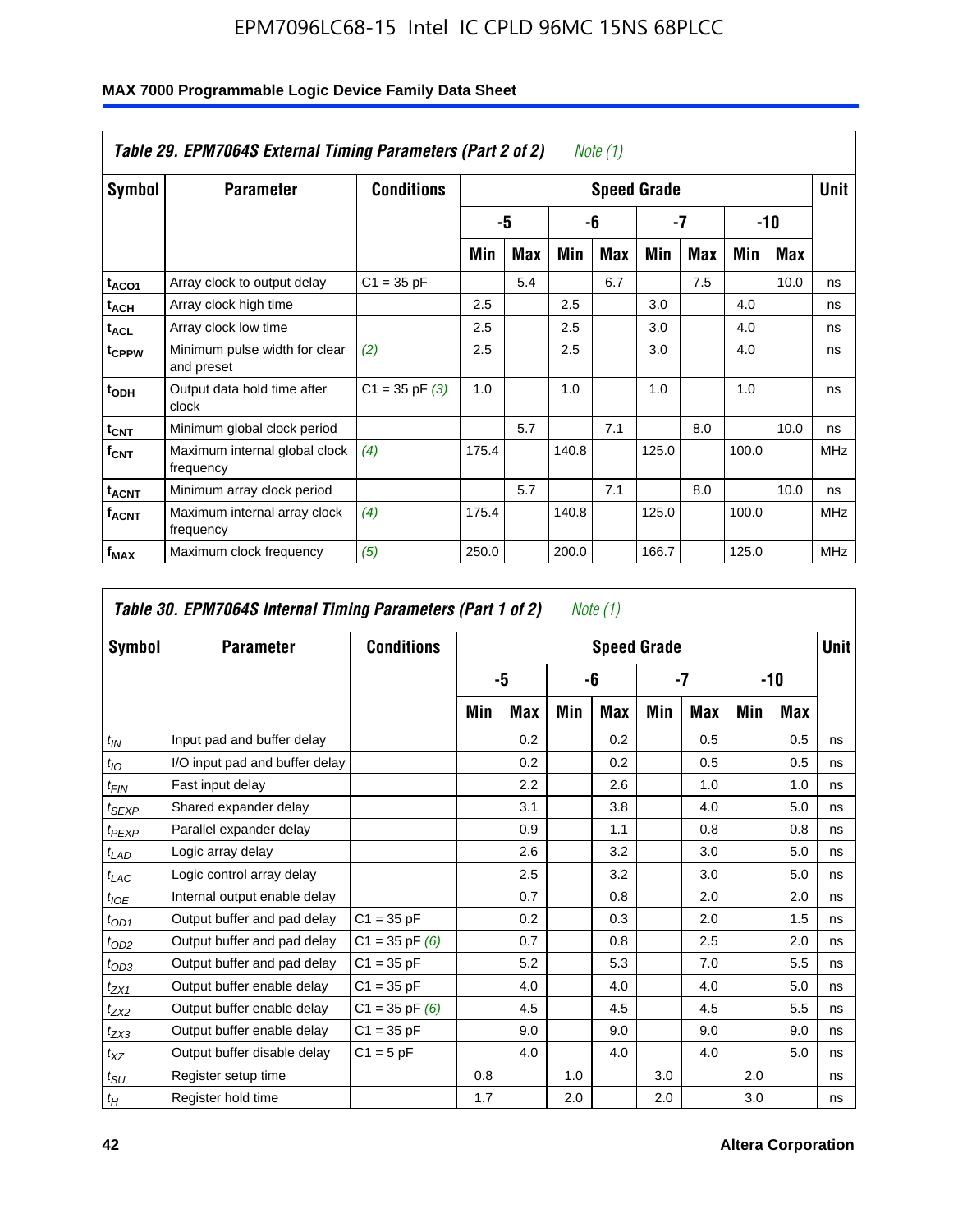| Table 30. EPM7064S Internal Timing Parameters (Part 2 of 2)<br>Note (1) |                                      |                   |                    |      |     |      |     |      |       |            |    |  |  |
|-------------------------------------------------------------------------|--------------------------------------|-------------------|--------------------|------|-----|------|-----|------|-------|------------|----|--|--|
| Symbol                                                                  | <b>Parameter</b>                     | <b>Conditions</b> | <b>Speed Grade</b> |      |     |      |     |      |       |            |    |  |  |
|                                                                         |                                      |                   |                    | -5   |     | -6   | -7  |      | $-10$ |            |    |  |  |
|                                                                         |                                      |                   | Min                | Max  | Min | Max  | Min | Max  | Min   | <b>Max</b> |    |  |  |
| $t_{FSU}$                                                               | Register setup time of fast<br>input |                   | 1.9                |      | 1.8 |      | 3.0 |      | 3.0   |            | ns |  |  |
| $t_{FH}$                                                                | Register hold time of fast<br>input  |                   | 0.6                |      | 0.7 |      | 0.5 |      | 0.5   |            | ns |  |  |
| $t_{RD}$                                                                | Register delay                       |                   |                    | 1.2  |     | 1.6  |     | 1.0  |       | 2.0        | ns |  |  |
| $t_{COMB}$                                                              | Combinatorial delay                  |                   |                    | 0.9  |     | 1.0  |     | 1.0  |       | 2.0        | ns |  |  |
| $t_{IC}$                                                                | Array clock delay                    |                   |                    | 2.7  |     | 3.3  |     | 3.0  |       | 5.0        | ns |  |  |
| $t_{EN}$                                                                | Register enable time                 |                   |                    | 2.6  |     | 3.2  |     | 3.0  |       | 5.0        | ns |  |  |
| $t_{\text{GLOB}}$                                                       | Global control delay                 |                   |                    | 1.6  |     | 1.9  |     | 1.0  |       | 1.0        | ns |  |  |
| $t_{PRE}$                                                               | Register preset time                 |                   |                    | 2.0  |     | 2.4  |     | 2.0  |       | 3.0        | ns |  |  |
| $t_{CLR}$                                                               | Register clear time                  |                   |                    | 2.0  |     | 2.4  |     | 2.0  |       | 3.0        | ns |  |  |
| $t_{PIA}$                                                               | PIA delay                            | (7)               |                    | 1.1  |     | 1.3  |     | 1.0  |       | 1.0        | ns |  |  |
| $t_{LPA}$                                                               | Low-power adder                      | (8)               |                    | 12.0 |     | 11.0 |     | 10.0 |       | 11.0       | ns |  |  |

#### **MAX 7000 Programmable Logic Device Family Data Sheet**

#### *Notes to tables:*

- (1) These values are specified under the recommended operating conditions shown in Table 14. See Figure 13 for more information on switching waveforms.
- (2) This minimum pulse width for preset and clear applies for both global clear and array controls. The  $t_{LPA}$  parameter must be added to this minimum width if the clear or reset signal incorporates the *t<sub>LAD</sub>* parameter into the signal path.
- (3) This parameter is a guideline that is sample-tested only and is based on extensive device characterization. This parameter applies for both global and array clocking.
- (4) These parameters are measured with a 16-bit loadable, enabled, up/down counter programmed into each LAB.
- (5) The  $f_{MAX}$  values represent the highest frequency for pipelined data.
- (6) Operating conditions:  $V_{\text{CGO}} = 3.3 \text{ V} \pm 10\%$  for commercial and industrial use.
- (7) For EPM7064S-5, EPM7064S-6, EPM7128S-6, EPM7160S-6, EPM7160S-7, EPM7192S-7, and EPM7256S-7 devices, these values are specified for a PIA fan-out of one LAB (16 macrocells). For each additional LAB fan-out in these devices, add an additional 0.1 ns to the PIA timing value.
- (8) The  $t_{LPA}$  parameter must be added to the  $t_{LAD}$ ,  $t_{LAC}$ ,  $t_{IC}$ ,  $t_{EN}$ ,  $t_{SEXP}$ ,  $t_{ACL}$ , and  $t_{CPPW}$  parameters for macrocells running in the low-power mode.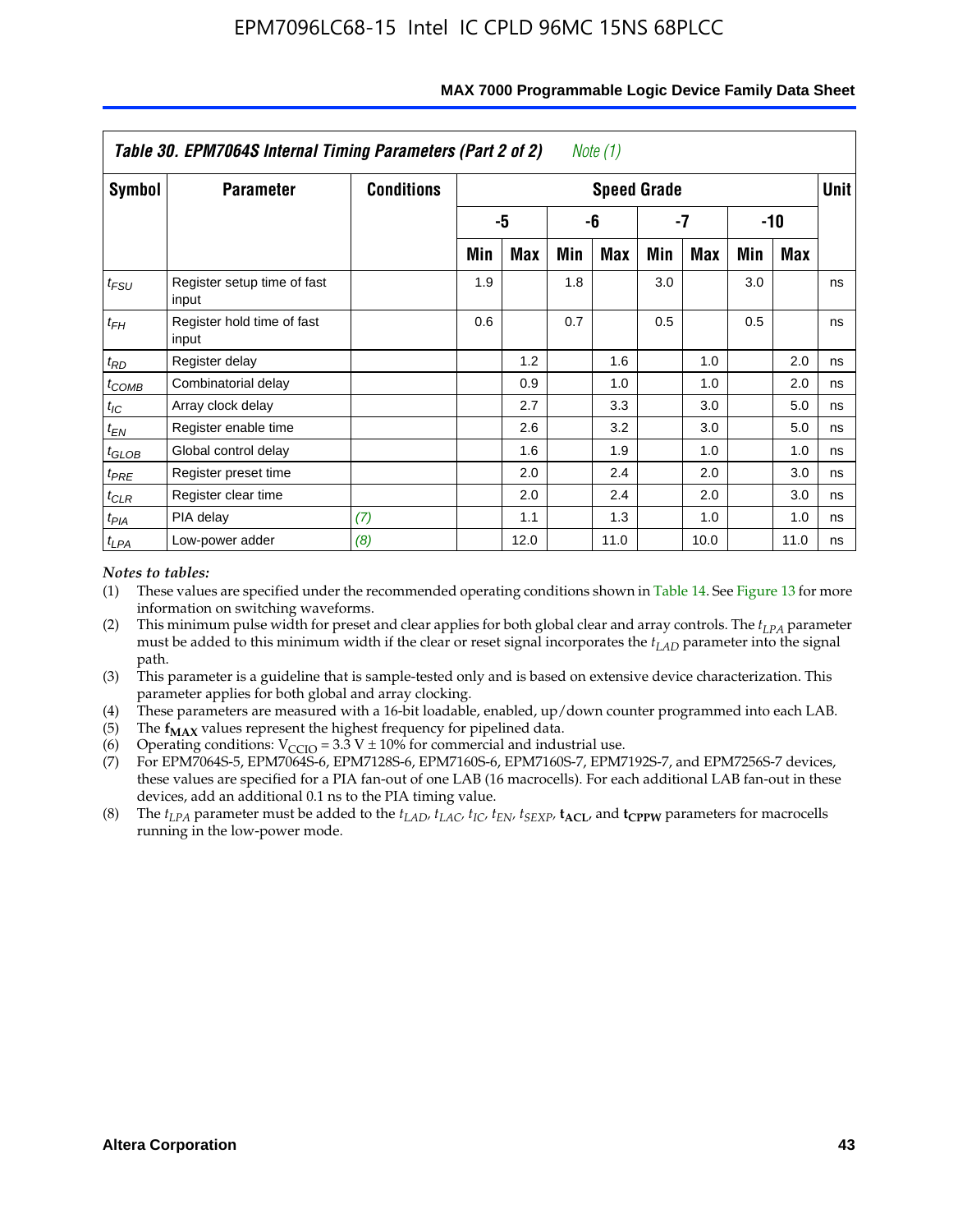### **MAX 7000 Programmable Logic Device Family Data Sheet**

| Table 31. EPM7128S External Timing Parameters<br>Note (1) |                                             |                    |       |            |       |            |                    |            |       |            |             |
|-----------------------------------------------------------|---------------------------------------------|--------------------|-------|------------|-------|------------|--------------------|------------|-------|------------|-------------|
| Symbol                                                    | <b>Parameter</b>                            | <b>Conditions</b>  |       |            |       |            | <b>Speed Grade</b> |            |       |            | <b>Unit</b> |
|                                                           |                                             |                    |       | -6         |       | -7         |                    | $-10$      |       | $-15$      |             |
|                                                           |                                             |                    | Min   | <b>Max</b> | Min   | <b>Max</b> | Min                | <b>Max</b> | Min   | <b>Max</b> |             |
| t <sub>PD1</sub>                                          | Input to non-registered output              | $C1 = 35 pF$       |       | 6.0        |       | 7.5        |                    | 10.0       |       | 15.0       | ns          |
| t <sub>PD2</sub>                                          | I/O input to non-registered<br>output       | $C1 = 35 pF$       |       | 6.0        |       | 7.5        |                    | 10.0       |       | 15.0       | ns          |
| t <sub>SU</sub>                                           | Global clock setup time                     |                    | 3.4   |            | 6.0   |            | 7.0                |            | 11.0  |            | ns          |
| t <sub>Η</sub>                                            | Global clock hold time                      |                    | 0.0   |            | 0.0   |            | 0.0                |            | 0.0   |            | ns          |
| t <sub>FSU</sub>                                          | Global clock setup time of fast<br>input    |                    | 2.5   |            | 3.0   |            | 3.0                |            | 3.0   |            | ns          |
| t <sub>ЕН</sub>                                           | Global clock hold time of fast<br>input     |                    | 0.0   |            | 0.5   |            | 0.5                |            | 0.0   |            | ns          |
| $t_{CO1}$                                                 | Global clock to output delay                | $C1 = 35 pF$       |       | 4.0        |       | 4.5        |                    | 5.0        |       | 8.0        | ns          |
| $t_{\mathsf{CH}}$                                         | Global clock high time                      |                    | 3.0   |            | 3.0   |            | 4.0                |            | 5.0   |            | ns          |
| $t_{CL}$                                                  | Global clock low time                       |                    | 3.0   |            | 3.0   |            | 4.0                |            | 5.0   |            | ns          |
| t <sub>ASU</sub>                                          | Array clock setup time                      |                    | 0.9   |            | 3.0   |            | 2.0                |            | 4.0   |            | ns          |
| t <sub>АН</sub>                                           | Array clock hold time                       |                    | 1.8   |            | 2.0   |            | 5.0                |            | 4.0   |            | ns          |
| taco1                                                     | Array clock to output delay                 | $C1 = 35 pF$       |       | 6.5        |       | 7.5        |                    | 10.0       |       | 15.0       | ns          |
| t <sub>АСН</sub>                                          | Array clock high time                       |                    | 3.0   |            | 3.0   |            | 4.0                |            | 6.0   |            | ns          |
| t <sub>ACL</sub>                                          | Array clock low time                        |                    | 3.0   |            | 3.0   |            | 4.0                |            | 6.0   |            | ns          |
| tcppw                                                     | Minimum pulse width for clear<br>and preset | (2)                | 3.0   |            | 3.0   |            | 4.0                |            | 6.0   |            | ns          |
| t <sub>орн</sub>                                          | Output data hold time after<br>clock        | $C1 = 35$ pF $(3)$ | 1.0   |            | 1.0   |            | 1.0                |            | 1.0   |            | ns          |
| $t_{\text{CNT}}$                                          | Minimum global clock period                 |                    |       | 6.8        |       | 8.0        |                    | 10.0       |       | 13.0       | ns          |
| $f_{\text{CNT}}$                                          | Maximum internal global clock<br>frequency  | (4)                | 147.1 |            | 125.0 |            | 100.0              |            | 76.9  |            | <b>MHz</b>  |
| t <sub>acnt</sub>                                         | Minimum array clock period                  |                    |       | 6.8        |       | 8.0        |                    | 10.0       |       | 13.0       | ns          |
| <sup>f</sup> acnt                                         | Maximum internal array clock<br>frequency   | (4)                | 147.1 |            | 125.0 |            | 100.0              |            | 76.9  |            | <b>MHz</b>  |
| f <sub>MAX</sub>                                          | Maximum clock frequency                     | (5)                | 166.7 |            | 166.7 |            | 125.0              |            | 100.0 |            | <b>MHz</b>  |

# Tables 31 and 32 show the EPM7128S AC operating conditions.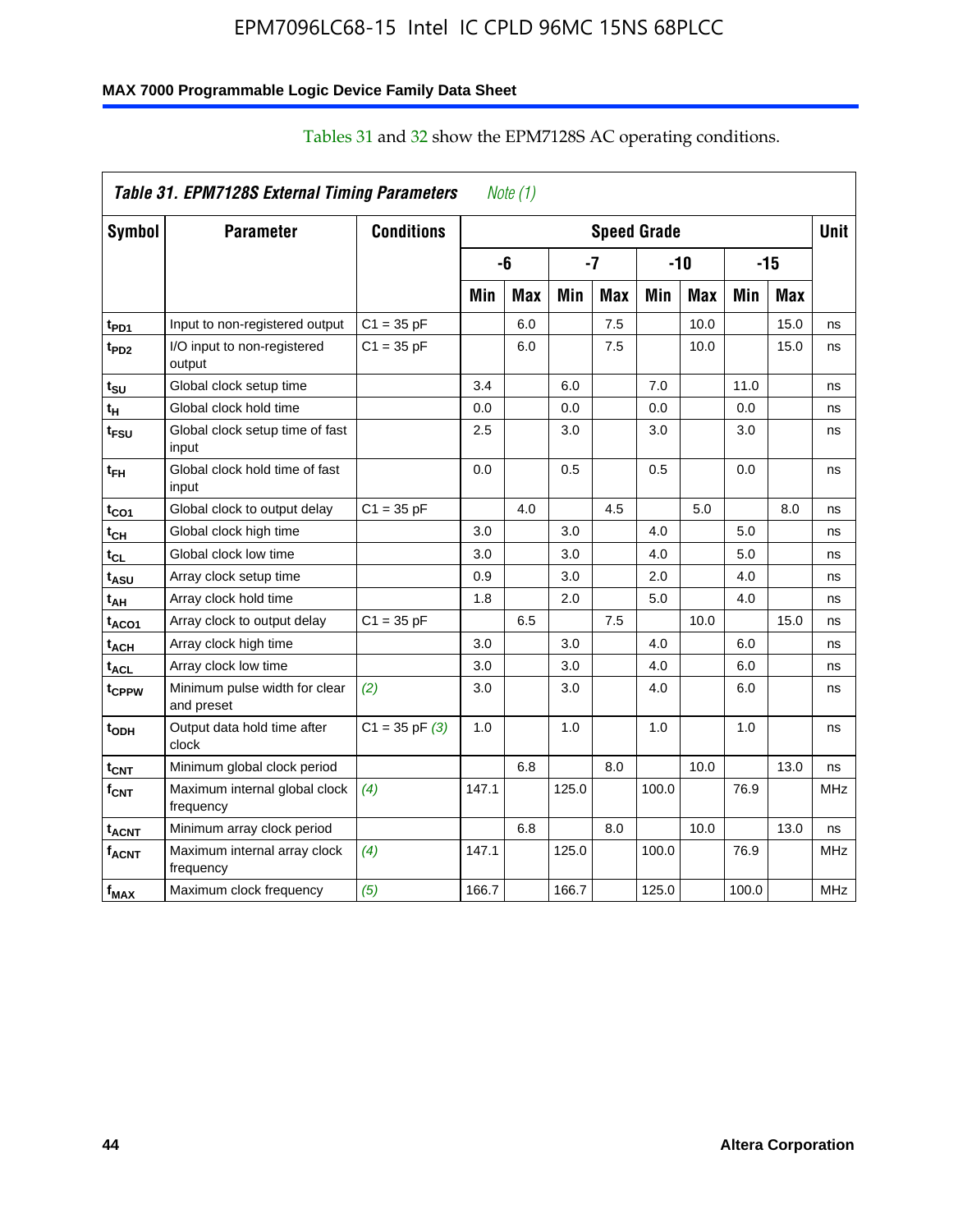|                            | Table 32. EPM7128S Internal Timing Parameters<br>Note $(1)$ |                    |     |            |     |                    |     |            |     |       |             |  |  |
|----------------------------|-------------------------------------------------------------|--------------------|-----|------------|-----|--------------------|-----|------------|-----|-------|-------------|--|--|
| Symbol                     | <b>Parameter</b>                                            | <b>Conditions</b>  |     |            |     | <b>Speed Grade</b> |     |            |     |       | <b>Unit</b> |  |  |
|                            |                                                             |                    |     | -6         |     | $-7$               |     | $-10$      |     | $-15$ |             |  |  |
|                            |                                                             |                    | Min | <b>Max</b> | Min | <b>Max</b>         | Min | <b>Max</b> | Min | Max   |             |  |  |
| $t_{IN}$                   | Input pad and buffer delay                                  |                    |     | 0.2        |     | 0.5                |     | 0.5        |     | 2.0   | ns          |  |  |
| $t_{IO}$                   | I/O input pad and buffer delay                              |                    |     | 0.2        |     | 0.5                |     | 0.5        |     | 2.0   | ns          |  |  |
| $t_{\textit{FIN}}$         | Fast input delay                                            |                    |     | 2.6        |     | 1.0                |     | 1.0        |     | 2.0   | ns          |  |  |
| <sup>t</sup> SEXP          | Shared expander delay                                       |                    |     | 3.7        |     | 4.0                |     | 5.0        |     | 8.0   | ns          |  |  |
| t <sub>PEXP</sub>          | Parallel expander delay                                     |                    |     | 1.1        |     | 0.8                |     | 0.8        |     | 1.0   | ns          |  |  |
| $t_{LAD}$                  | Logic array delay                                           |                    |     | 3.0        |     | 3.0                |     | 5.0        |     | 6.0   | ns          |  |  |
| $t_{LAC}$                  | Logic control array delay                                   |                    |     | 3.0        |     | 3.0                |     | 5.0        |     | 6.0   | ns          |  |  |
| $t_{IOE}$                  | Internal output enable delay                                |                    |     | 0.7        |     | 2.0                |     | 2.0        |     | 3.0   | ns          |  |  |
| $t_{OD1}$                  | Output buffer and pad delay                                 | $C1 = 35 pF$       |     | 0.4        |     | 2.0                |     | 1.5        |     | 4.0   | ns          |  |  |
| $t_{OD2}$                  | Output buffer and pad delay                                 | $C1 = 35$ pF $(6)$ |     | 0.9        |     | 2.5                |     | 2.0        |     | 5.0   | ns          |  |  |
| $t_{OD3}$                  | Output buffer and pad delay                                 | $C1 = 35 pF$       |     | 5.4        |     | 7.0                |     | 5.5        |     | 8.0   | ns          |  |  |
| $t_{ZX1}$                  | Output buffer enable delay                                  | $C1 = 35 pF$       |     | 4.0        |     | 4.0                |     | 5.0        |     | 6.0   | ns          |  |  |
| $t_{ZX2}$                  | Output buffer enable delay                                  | $C1 = 35$ pF $(6)$ |     | 4.5        |     | 4.5                |     | 5.5        |     | 7.0   | ns          |  |  |
| t <sub>ZX3</sub>           | Output buffer enable delay                                  | $C1 = 35 pF$       |     | 9.0        |     | 9.0                |     | 9.0        |     | 10.0  | ns          |  |  |
| $t_{XZ}$                   | Output buffer disable delay                                 | $C1 = 5pF$         |     | 4.0        |     | 4.0                |     | 5.0        |     | 6.0   | ns          |  |  |
| $t_{\text{SU}}$            | Register setup time                                         |                    | 1.0 |            | 3.0 |                    | 2.0 |            | 4.0 |       | ns          |  |  |
| $t_H$                      | Register hold time                                          |                    | 1.7 |            | 2.0 |                    | 5.0 |            | 4.0 |       | ns          |  |  |
| $t_{\it FSU}$              | Register setup time of fast<br>input                        |                    | 1.9 |            | 3.0 |                    | 3.0 |            | 2.0 |       | ns          |  |  |
| t <sub>FH</sub>            | Register hold time of fast<br>input                         |                    | 0.6 |            | 0.5 |                    | 0.5 |            | 1.0 |       | ns          |  |  |
| $t_{RD}$                   | Register delay                                              |                    |     | 1.4        |     | 1.0                |     | 2.0        |     | 1.0   | ns          |  |  |
| $t_{\mathsf{COMB}}$        | Combinatorial delay                                         |                    |     | 1.0        |     | 1.0                |     | 2.0        |     | 1.0   | ns          |  |  |
| $t_{IC}$                   | Array clock delay                                           |                    |     | 3.1        |     | 3.0                |     | 5.0        |     | 6.0   | ns          |  |  |
| $t_{EN}$                   | Register enable time                                        |                    |     | 3.0        |     | 3.0                |     | 5.0        |     | 6.0   | ns          |  |  |
| $t_{\scriptstyle\rm GLOB}$ | Global control delay                                        |                    |     | 2.0        |     | 1.0                |     | 1.0        |     | 1.0   | ns          |  |  |
| $t_{PRE}$                  | Register preset time                                        |                    |     | 2.4        |     | 2.0                |     | 3.0        |     | 4.0   | ns          |  |  |
| $t_{\sf CLR}$              | Register clear time                                         |                    |     | 2.4        |     | 2.0                |     | 3.0        |     | 4.0   | ns          |  |  |
| $t_{PIA}$                  | PIA delay                                                   | (7)                |     | 1.4        |     | 1.0                |     | 1.0        |     | 2.0   | ns          |  |  |
| t <sub>LPA</sub>           | Low-power adder                                             | (8)                |     | 11.0       |     | 10.0               |     | 11.0       |     | 13.0  | ns          |  |  |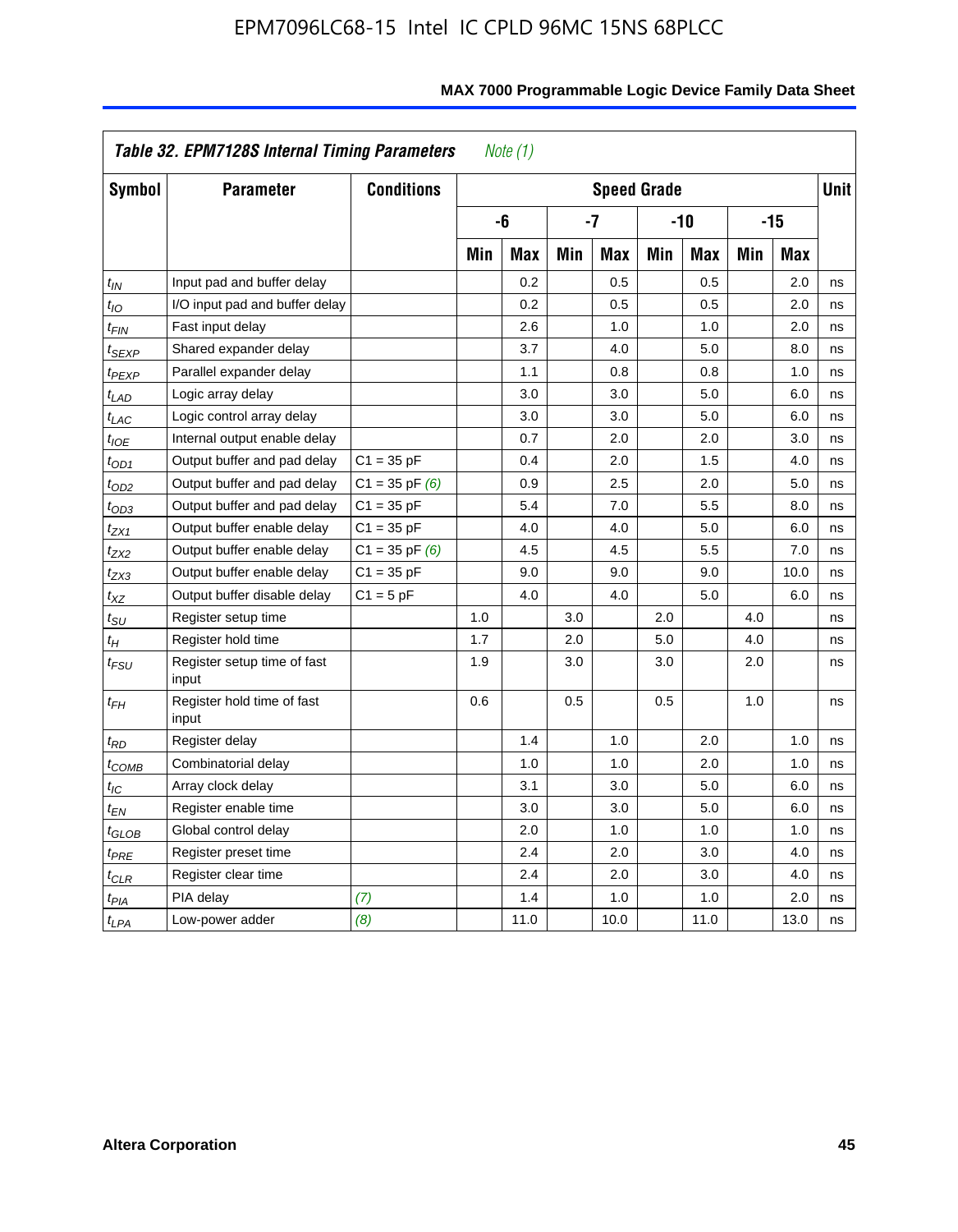#### **MAX 7000 Programmable Logic Device Family Data Sheet**

*Notes to tables:*

- (1) These values are specified under the recommended operating conditions shown in Table 14. See Figure 13 for more information on switching waveforms.
- (2) This minimum pulse width for preset and clear applies for both global clear and array controls. The  $t_{LPA}$  parameter must be added to this minimum width if the clear or reset signal incorporates the *tLAD* parameter into the signal path.
- (3) This parameter is a guideline that is sample-tested only and is based on extensive device characterization. This parameter applies for both global and array clocking.
- (4) These parameters are measured with a 16-bit loadable, enabled, up/down counter programmed into each LAB.
- (5) The  $f_{MAX}$  values represent the highest frequency for pipelined data.
- (6) Operating conditions:  $V_{\text{CCIO}} = 3.3 \text{ V} \pm 10\%$  for commercial and industrial use.
- (7) For EPM7064S-5, EPM7064S-6, EPM7128S-6, EPM7160S-6, EPM7160S-7, EPM7192S-7, and EPM7256S-7 devices, these values are specified for a PIA fan-out of one LAB (16 macrocells). For each additional LAB fan-out in these devices, add an additional 0.1 ns to the PIA timing value.
- (8) The  $t_{LPA}$  parameter must be added to the  $t_{LAD}$ ,  $t_{LAC}$ ,  $t_{IC}$ ,  $t_{EN}$ ,  $t_{SEXP}$ ,  $t_{ACL}$ , and  $t_{CPPW}$  parameters for macrocells running in the low-power mode.

| Table 33. EPM7160S External Timing Parameters (Part 1 of 2)<br>Note $(1)$ |                                             |                    |       |            |       |            |                    |            |      |      |            |  |
|---------------------------------------------------------------------------|---------------------------------------------|--------------------|-------|------------|-------|------------|--------------------|------------|------|------|------------|--|
| Symbol                                                                    | <b>Parameter</b>                            | <b>Conditions</b>  |       |            |       |            | <b>Speed Grade</b> |            |      |      | Unit       |  |
|                                                                           |                                             |                    |       | -6         |       | -7         |                    | -10        |      | -15  |            |  |
|                                                                           |                                             |                    | Min   | <b>Max</b> | Min   | <b>Max</b> | Min                | <b>Max</b> | Min  | Max  |            |  |
| t <sub>PD1</sub>                                                          | Input to non-registered output              | $C1 = 35 pF$       |       | 6.0        |       | 7.5        |                    | 10.0       |      | 15.0 | ns         |  |
| t <sub>PD2</sub>                                                          | I/O input to non-registered<br>output       | $C1 = 35 pF$       |       | 6.0        |       | 7.5        |                    | 10.0       |      | 15.0 | ns         |  |
| $t_{\text{SU}}$                                                           | Global clock setup time                     |                    | 3.4   |            | 4.2   |            | 7.0                |            | 11.0 |      | ns         |  |
| $t_H$                                                                     | Global clock hold time                      |                    | 0.0   |            | 0.0   |            | 0.0                |            | 0.0  |      | ns         |  |
| t <sub>FSU</sub>                                                          | Global clock setup time of fast<br>input    |                    | 2.5   |            | 3.0   |            | 3.0                |            | 3.0  |      | ns         |  |
| $t_{FH}$                                                                  | Global clock hold time of fast<br>input     |                    | 0.0   |            | 0.0   |            | 0.5                |            | 0.0  |      | ns         |  |
| $t_{CO1}$                                                                 | Global clock to output delay                | $C1 = 35 pF$       |       | 3.9        |       | 4.8        |                    | 5          |      | 8    | ns         |  |
| $t_{CH}$                                                                  | Global clock high time                      |                    | 3.0   |            | 3.0   |            | 4.0                |            | 5.0  |      | ns         |  |
| $t_{CL}$                                                                  | Global clock low time                       |                    | 3.0   |            | 3.0   |            | 4.0                |            | 5.0  |      | ns         |  |
| t <sub>ASU</sub>                                                          | Array clock setup time                      |                    | 0.9   |            | 1.1   |            | 2.0                |            | 4.0  |      | ns         |  |
| t <sub>АН</sub>                                                           | Array clock hold time                       |                    | 1.7   |            | 2.1   |            | 3.0                |            | 4.0  |      | ns         |  |
| $t_{ACO1}$                                                                | Array clock to output delay                 | $C1 = 35 pF$       |       | 6.4        |       | 7.9        |                    | 10.0       |      | 15.0 | ns         |  |
| $t_{ACH}$                                                                 | Array clock high time                       |                    | 3.0   |            | 3.0   |            | 4.0                |            | 6.0  |      | ns         |  |
| $t_{\sf ACL}$                                                             | Array clock low time                        |                    | 3.0   |            | 3.0   |            | 4.0                |            | 6.0  |      | ns         |  |
| tcppw                                                                     | Minimum pulse width for clear<br>and preset | (2)                | 2.5   |            | 3.0   |            | 4.0                |            | 6.0  |      | ns         |  |
| t <sub>ODH</sub>                                                          | Output data hold time after<br>clock        | $C1 = 35$ pF $(3)$ | 1.0   |            | 1.0   |            | 1.0                |            | 1.0  |      | ns         |  |
| $t_{\text{CNT}}$                                                          | Minimum global clock period                 |                    |       | 6.7        |       | 8.2        |                    | 10.0       |      | 13.0 | ns         |  |
| $f_{\text{CNT}}$                                                          | Maximum internal global clock<br>frequency  | (4)                | 149.3 |            | 122.0 |            | 100.0              |            | 76.9 |      | <b>MHz</b> |  |

#### Tables 33 and 34 show the EPM7160S AC operating conditions.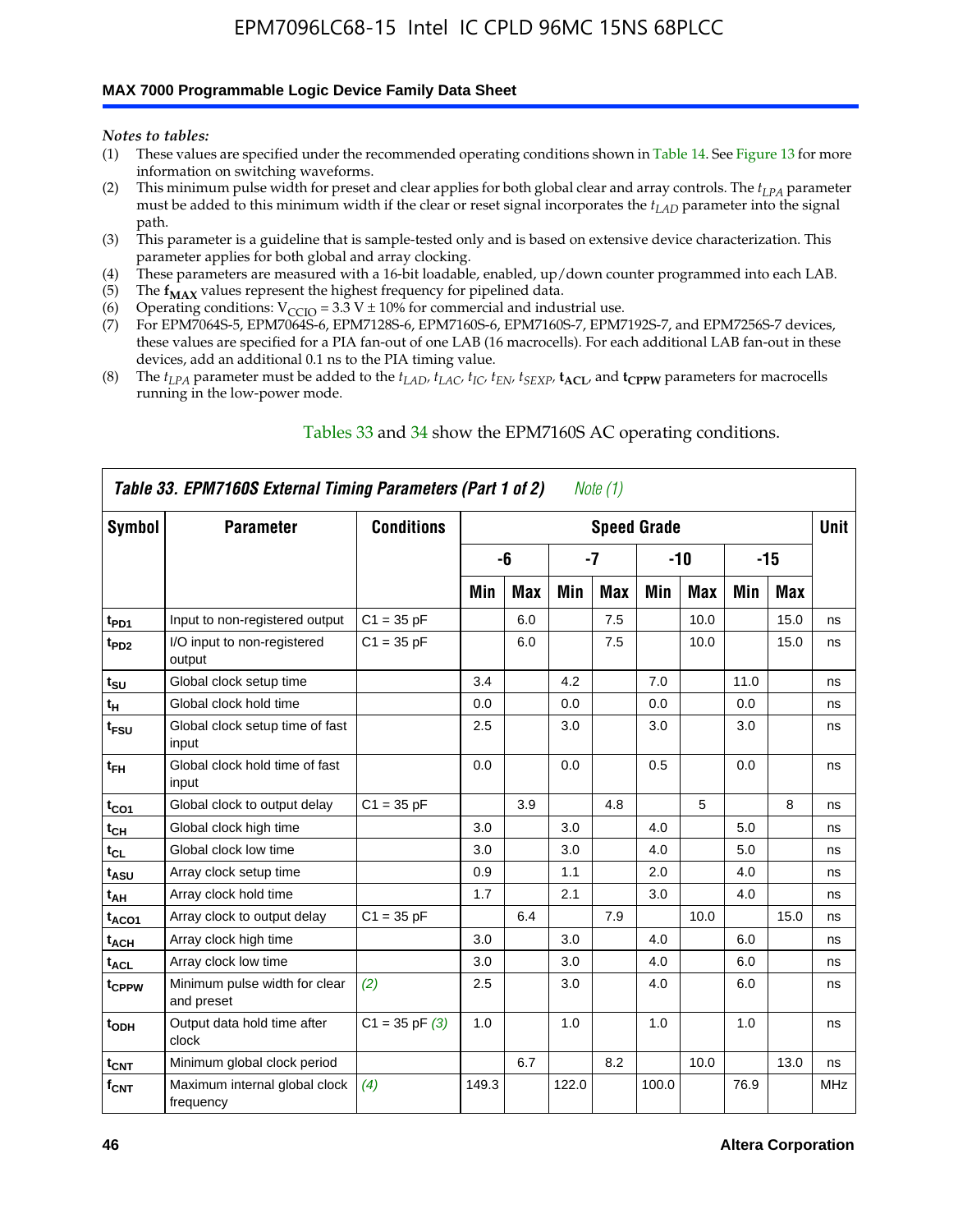| Table 33. EPM7160S External Timing Parameters (Part 2 of 2)<br>Note (1) |                                           |            |       |                        |       |                    |       |      |       |            |             |  |
|-------------------------------------------------------------------------|-------------------------------------------|------------|-------|------------------------|-------|--------------------|-------|------|-------|------------|-------------|--|
| <b>Symbol</b>                                                           | <b>Parameter</b>                          | Conditions |       |                        |       | <b>Speed Grade</b> |       |      |       |            | <b>Unit</b> |  |
|                                                                         |                                           |            |       | -10<br>-7<br>-15<br>-6 |       |                    |       |      |       |            |             |  |
|                                                                         |                                           |            | Min   | <b>Max</b>             | Min   | Max                | Min   | Max  | Min   | <b>Max</b> |             |  |
| <b>t<sub>ACNT</sub></b>                                                 | Minimum array clock period                |            |       | 6.7                    |       | 8.2                |       | 10.0 |       | 13.0       | ns          |  |
| <b>fACNT</b>                                                            | Maximum internal array clock<br>frequency | (4)        | 149.3 |                        | 122.0 |                    | 100.0 |      | 76.9  |            | <b>MHz</b>  |  |
| $f_{MAX}$                                                               | Maximum clock frequency                   | (5)        | 166.7 |                        | 166.7 |                    | 125.0 |      | 100.0 |            | <b>MHz</b>  |  |

| Symbol          | <b>Parameter</b>                     | <b>Conditions</b>  |     |            |      | <b>Speed Grade</b> |     |            |       |      | <b>Unit</b> |
|-----------------|--------------------------------------|--------------------|-----|------------|------|--------------------|-----|------------|-------|------|-------------|
|                 |                                      |                    |     | -6         | $-7$ |                    | -10 |            | $-15$ |      |             |
|                 |                                      |                    | Min | <b>Max</b> | Min  | <b>Max</b>         | Min | <b>Max</b> | Min   | Max  |             |
| $t_{IN}$        | Input pad and buffer delay           |                    |     | 0.2        |      | 0.3                |     | 0.5        |       | 2.0  | ns          |
| $t_{IO}$        | I/O input pad and buffer delay       |                    |     | 0.2        |      | 0.3                |     | 0.5        |       | 2.0  | ns          |
| $t_{FIN}$       | Fast input delay                     |                    |     | 2.6        |      | 3.2                |     | 1.0        |       | 2.0  | ns          |
| $t_{SEXP}$      | Shared expander delay                |                    |     | 3.6        |      | 4.3                |     | 5.0        |       | 8.0  | ns          |
| $t_{PEXP}$      | Parallel expander delay              |                    |     | 1.0        |      | 1.3                |     | 0.8        |       | 1.0  | ns          |
| $t_{LAD}$       | Logic array delay                    |                    |     | 2.8        |      | 3.4                |     | 5.0        |       | 6.0  | ns          |
| $t_{LAC}$       | Logic control array delay            |                    |     | 2.8        |      | 3.4                |     | 5.0        |       | 6.0  | ns          |
| $t_{IOE}$       | Internal output enable delay         |                    |     | 0.7        |      | 0.9                |     | 2.0        |       | 3.0  | ns          |
| $t_{OD1}$       | Output buffer and pad delay          | $C1 = 35 pF$       |     | 0.4        |      | 0.5                |     | 1.5        |       | 4.0  | ns          |
| $t_{OD2}$       | Output buffer and pad delay          | $C1 = 35$ pF $(6)$ |     | 0.9        |      | 1.0                |     | 2.0        |       | 5.0  | ns          |
| $t_{OD3}$       | Output buffer and pad delay          | $C1 = 35 pF$       |     | 5.4        |      | 5.5                |     | 5.5        |       | 8.0  | ns          |
| $t_{ZX1}$       | Output buffer enable delay           | $C1 = 35 pF$       |     | 4.0        |      | 4.0                |     | 5.0        |       | 6.0  | ns          |
| $t_{ZX2}$       | Output buffer enable delay           | $C1 = 35$ pF $(6)$ |     | 4.5        |      | 4.5                |     | 5.5        |       | 7.0  | ns          |
| $t_{ZX3}$       | Output buffer enable delay           | $C1 = 35 pF$       |     | 9.0        |      | 9.0                |     | 9.0        |       | 10.0 | ns          |
| $t_{XZ}$        | Output buffer disable delay          | $C1 = 5pF$         |     | 4.0        |      | 4.0                |     | 5.0        |       | 6.0  | ns          |
| $t_{\rm SU}$    | Register setup time                  |                    | 1.0 |            | 1.2  |                    | 2.0 |            | 4.0   |      | ns          |
| $t_H$           | Register hold time                   |                    | 1.6 |            | 2.0  |                    | 3.0 |            | 4.0   |      | ns          |
| $t_{FSU}$       | Register setup time of fast<br>input |                    | 1.9 |            | 2.2  |                    | 3.0 |            | 2.0   |      | ns          |
| $t_{FH}$        | Register hold time of fast<br>input  |                    | 0.6 |            | 0.8  |                    | 0.5 |            | 1.0   |      | ns          |
| $t_{RD}$        | Register delay                       |                    |     | 1.3        |      | 1.6                |     | 2.0        |       | 1.0  | ns          |
| $t_{COMB}$      | Combinatorial delay                  |                    |     | 1.0        |      | 1.3                |     | 2.0        |       | 1.0  | ns          |
| $t_{\text{IC}}$ | Array clock delay                    |                    |     | 2.9        |      | 3.5                |     | 5.0        |       | 6.0  | ns          |
| $t_{EN}$        | Register enable time                 |                    |     | 2.8        |      | 3.4                |     | 5.0        |       | 6.0  | ns          |
| $t_{GLOB}$      | Global control delay                 |                    |     | 2.0        |      | 2.4                |     | 1.0        |       | 1.0  | ns          |
| $t_{PRE}$       | Register preset time                 |                    |     | 2.4        |      | 3.0                |     | 3.0        |       | 4.0  | ns          |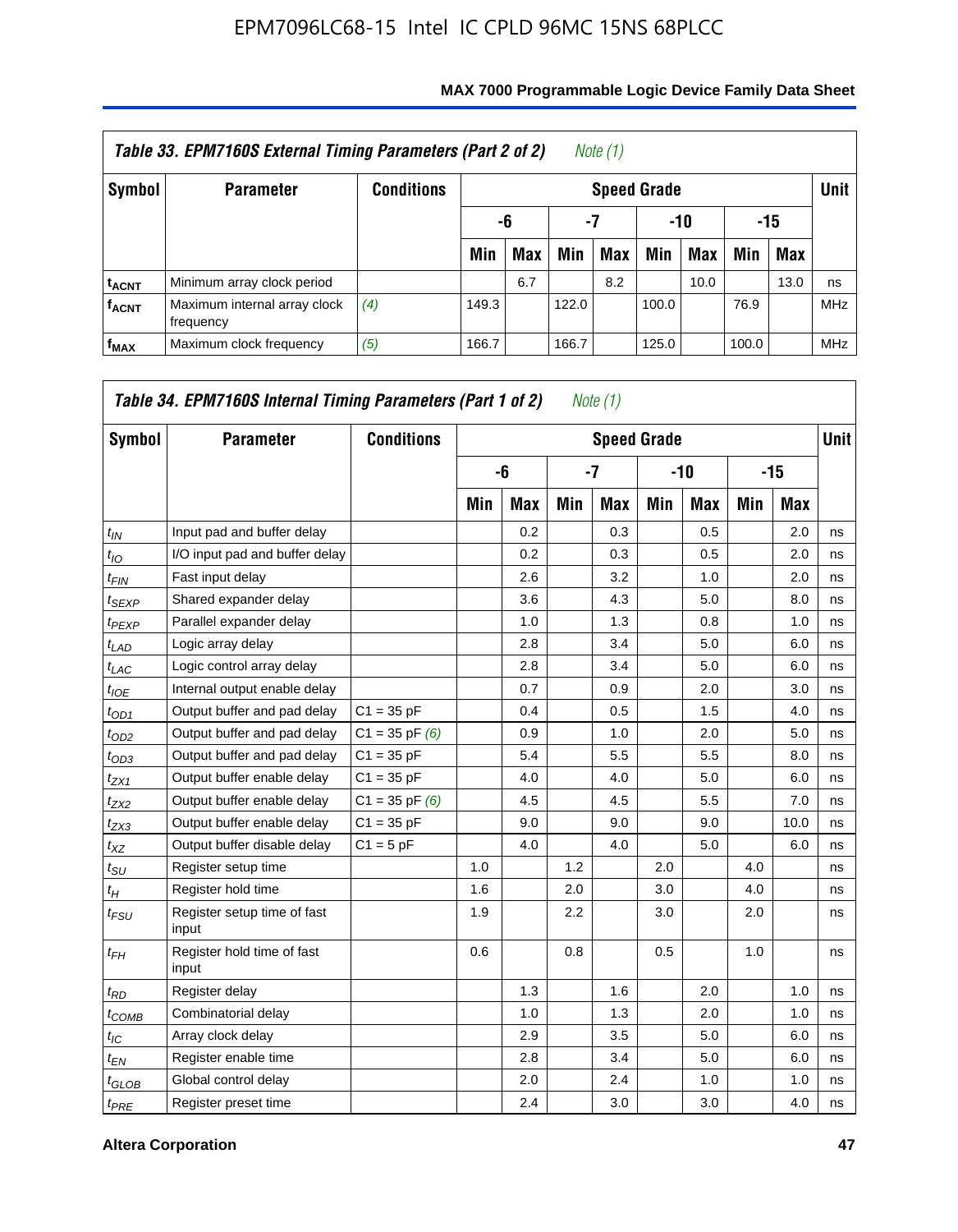#### **MAX 7000 Programmable Logic Device Family Data Sheet**

| Table 34. EPM7160S Internal Timing Parameters (Part 2 of 2)<br>Note $(1)$ |                     |                   |                          |      |     |                    |     |      |     |            |             |  |
|---------------------------------------------------------------------------|---------------------|-------------------|--------------------------|------|-----|--------------------|-----|------|-----|------------|-------------|--|
| Symbol                                                                    | <b>Parameter</b>    | <b>Conditions</b> |                          |      |     | <b>Speed Grade</b> |     |      |     |            | <b>Unit</b> |  |
|                                                                           |                     |                   | $-10$<br>-6<br>-15<br>-7 |      |     |                    |     |      |     |            |             |  |
|                                                                           |                     |                   | Min                      | Max  | Min | Max                | Min | Max  | Min | <b>Max</b> |             |  |
| $t_{CLR}$                                                                 | Register clear time |                   |                          | 2.4  |     | 3.0                |     | 3.0  |     | 4.0        | ns          |  |
| $t_{PIA}$                                                                 | PIA delay           | (7)               |                          | 1.6  |     | 2.0                |     | 1.0  |     | 2.0        | ns          |  |
| $t_{LPA}$                                                                 | Low-power adder     | (8)               |                          | 11.0 |     | 10.0               |     | 11.0 |     | 13.0       | ns          |  |

*Notes to tables:*

- (1) These values are specified under the recommended operating conditions shown in Table 14. See Figure 13 for more information on switching waveforms.
- (2) This minimum pulse width for preset and clear applies for both global clear and array controls. The  $t_{LPA}$  parameter must be added to this minimum width if the clear or reset signal incorporates the *t<sub>LAD</sub>* parameter into the signal path.
- (3) This parameter is a guideline that is sample-tested only and is based on extensive device characterization. This parameter applies for both global and array clocking.
- (4) These parameters are measured with a 16-bit loadable, enabled, up/down counter programmed into each LAB.
- (5) The  $f_{MAX}$  values represent the highest frequency for pipelined data.
- (6) Operating conditions:  $V_{\text{CCIO}} = 3.3 V \pm 10\%$  for commercial and industrial use.
- (7) For EPM7064S-5, EPM7064S-6, EPM7128S-6, EPM7160S-6, EPM7160S-7, EPM7192S-7, and EPM7256S-7 devices, these values are specified for a PIA fan-out of one LAB (16 macrocells). For each additional LAB fan-out in these devices, add an additional 0.1 ns to the PIA timing value.
- (8) The  $t_{LPA}$  parameter must be added to the  $t_{LAP}$ ,  $t_{LAC}$ ,  $t_{IC}$ ,  $t_{EN}$ ,  $t_{SEXP}$ ,  $t_{ACL}$ , and  $t_{CPPW}$  parameters for macrocells running in the low-power mode.

| Table 35. EPM7192S External Timing Parameters (Part 1 of 2)<br>Note (1) |                                          |                   |                    |      |     |            |       |      |    |  |  |  |  |
|-------------------------------------------------------------------------|------------------------------------------|-------------------|--------------------|------|-----|------------|-------|------|----|--|--|--|--|
| Symbol                                                                  | <b>Parameter</b>                         | <b>Conditions</b> | <b>Speed Grade</b> |      |     |            |       |      |    |  |  |  |  |
|                                                                         |                                          |                   |                    | $-7$ |     | -10        | $-15$ |      |    |  |  |  |  |
|                                                                         |                                          |                   | Min                | Max  | Min | <b>Max</b> | Min   | Max  |    |  |  |  |  |
| t <sub>PD1</sub>                                                        | Input to non-registered output           | $C1 = 35 pF$      |                    | 7.5  |     | 10.0       |       | 15.0 | ns |  |  |  |  |
| $t_{PD2}$                                                               | I/O input to non-registered<br>output    | $C1 = 35 pF$      |                    | 7.5  |     | 10.0       |       | 15.0 | ns |  |  |  |  |
| $t_{\scriptstyle\text{SU}}$                                             | Global clock setup time                  |                   | 4.1                |      | 7.0 |            | 11.0  |      | ns |  |  |  |  |
| $t_H$                                                                   | Global clock hold time                   |                   | 0.0                |      | 0.0 |            | 0.0   |      | ns |  |  |  |  |
| t <sub>FSU</sub>                                                        | Global clock setup time of fast<br>input |                   | 3.0                |      | 3.0 |            | 3.0   |      | ns |  |  |  |  |
| $t_{FH}$                                                                | Global clock hold time of fast<br>input  |                   | 0.0                |      | 0.5 |            | 0.0   |      | ns |  |  |  |  |
| $t_{CO1}$                                                               | Global clock to output delay             | $C1 = 35 pF$      |                    | 4.7  |     | 5.0        |       | 8.0  | ns |  |  |  |  |
| $t_{CH}$                                                                | Global clock high time                   |                   | 3.0                |      | 4.0 |            | 5.0   |      | ns |  |  |  |  |
| $t_{CL}$                                                                | Global clock low time                    |                   | 3.0                |      | 4.0 |            | 5.0   |      | ns |  |  |  |  |
| t <sub>ASU</sub>                                                        | Array clock setup time                   |                   | 1.0                |      | 2.0 |            | 4.0   |      | ns |  |  |  |  |

#### Tables 35 and 36 show the EPM7192S AC operating conditions.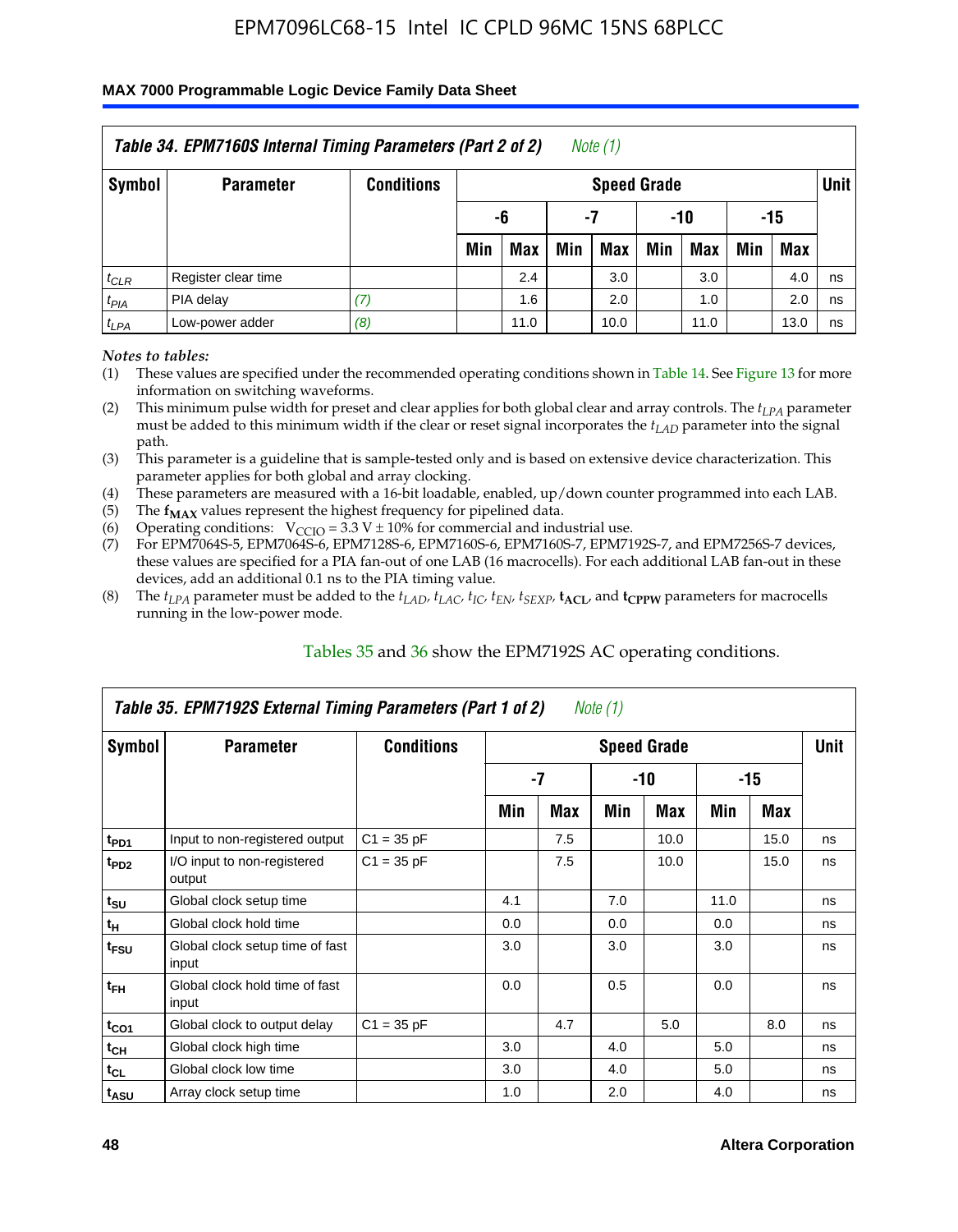| Table 35. EPM7192S External Timing Parameters (Part 2 of 2)<br>Note (1) |                                             |                    |       |      |       |                    |       |      |            |  |  |  |
|-------------------------------------------------------------------------|---------------------------------------------|--------------------|-------|------|-------|--------------------|-------|------|------------|--|--|--|
| Symbol                                                                  | <b>Parameter</b>                            | <b>Conditions</b>  |       |      |       | <b>Speed Grade</b> |       |      | Unit       |  |  |  |
|                                                                         |                                             |                    |       | $-7$ |       | -10                | -15   |      |            |  |  |  |
|                                                                         |                                             |                    | Min   | Max  | Min   | <b>Max</b>         | Min   | Max  |            |  |  |  |
| t <sub>АН</sub>                                                         | Array clock hold time                       |                    | 1.8   |      | 3.0   |                    | 4.0   |      | ns         |  |  |  |
| t <sub>ACO1</sub>                                                       | Array clock to output delay                 | $C1 = 35 pF$       |       | 7.8  |       | 10.0               |       | 15.0 | ns         |  |  |  |
| $t_{\sf ACH}$                                                           | Array clock high time                       |                    | 3.0   |      | 4.0   |                    | 6.0   |      | ns         |  |  |  |
| $t_{\sf ACL}$                                                           | Array clock low time                        |                    | 3.0   |      | 4.0   |                    | 6.0   |      | ns         |  |  |  |
| t <sub>CPPW</sub>                                                       | Minimum pulse width for clear<br>and preset | (2)                | 3.0   |      | 4.0   |                    | 6.0   |      | ns         |  |  |  |
| $t_{ODH}$                                                               | Output data hold time after<br>clock        | $C1 = 35$ pF $(3)$ | 1.0   |      | 1.0   |                    | 1.0   |      | ns         |  |  |  |
| $t_{\mathsf{CNT}}$                                                      | Minimum global clock period                 |                    |       | 8.0  |       | 10.0               |       | 13.0 | ns         |  |  |  |
| $f_{\text{CNT}}$                                                        | Maximum internal global clock<br>frequency  | (4)                | 125.0 |      | 100.0 |                    | 76.9  |      | <b>MHz</b> |  |  |  |
| $t_{ACNT}$                                                              | Minimum array clock period                  |                    |       | 8.0  |       | 10.0               |       | 13.0 | ns         |  |  |  |
| <b>f<sub>ACNT</sub></b>                                                 | Maximum internal array clock<br>frequency   | (4)                | 125.0 |      | 100.0 |                    | 76.9  |      | <b>MHz</b> |  |  |  |
| f <sub>MAX</sub>                                                        | Maximum clock frequency                     | (5)                | 166.7 |      | 125.0 |                    | 100.0 |      | <b>MHz</b> |  |  |  |

|                             | Table 36. EPM7192S Internal Timing Parameters (Part 1 of 2) |                    |                    | Note (1) |     |     |       |      |    |  |  |
|-----------------------------|-------------------------------------------------------------|--------------------|--------------------|----------|-----|-----|-------|------|----|--|--|
| Symbol                      | <b>Parameter</b>                                            | <b>Conditions</b>  | <b>Speed Grade</b> |          |     |     |       |      |    |  |  |
|                             |                                                             |                    |                    | $-7$     |     | -10 | $-15$ |      |    |  |  |
|                             |                                                             |                    | Min                | Max      | Min | Max | Min   | Max  |    |  |  |
| $t_{IN}$                    | Input pad and buffer delay                                  |                    |                    | 0.3      |     | 0.5 |       | 2.0  | ns |  |  |
| $t_{IO}$                    | I/O input pad and buffer delay                              |                    |                    | 0.3      |     | 0.5 |       | 2.0  | ns |  |  |
| $t_{FIN}$                   | Fast input delay                                            |                    |                    | 3.2      |     | 1.0 |       | 2.0  | ns |  |  |
| t <sub>SEXP</sub>           | Shared expander delay                                       |                    |                    | 4.2      |     | 5.0 |       | 8.0  | ns |  |  |
| $t_{PEXP}$                  | Parallel expander delay                                     |                    |                    | 1.2      |     | 0.8 |       | 1.0  | ns |  |  |
| $t_{LAD}$                   | Logic array delay                                           |                    |                    | 3.1      |     | 5.0 |       | 6.0  | ns |  |  |
| $t_{LAC}$                   | Logic control array delay                                   |                    |                    | 3.1      |     | 5.0 |       | 6.0  | ns |  |  |
| $t_{IOE}$                   | Internal output enable delay                                |                    |                    | 0.9      |     | 2.0 |       | 3.0  | ns |  |  |
| $t_{OD1}$                   | Output buffer and pad delay                                 | $C1 = 35 pF$       |                    | 0.5      |     | 1.5 |       | 4.0  | ns |  |  |
| $t_{OD2}$                   | Output buffer and pad delay                                 | $C1 = 35$ pF $(6)$ |                    | 1.0      |     | 2.0 |       | 5.0  | ns |  |  |
| $t_{OD3}$                   | Output buffer and pad delay                                 | $C1 = 35 pF$       |                    | 5.5      |     | 5.5 |       | 7.0  | ns |  |  |
| $t_{ZX1}$                   | Output buffer enable delay                                  | $C1 = 35 pF$       |                    | 4.0      |     | 5.0 |       | 6.0  | ns |  |  |
| $t_{ZX2}$                   | Output buffer enable delay                                  | $C1 = 35$ pF $(6)$ |                    | 4.5      |     | 5.5 |       | 7.0  | ns |  |  |
| $t_{ZX3}$                   | Output buffer enable delay                                  | $C1 = 35 pF$       |                    | 9.0      |     | 9.0 |       | 10.0 | ns |  |  |
| $t_{XZ}$                    | Output buffer disable delay                                 | $C1 = 5$ pF        |                    | 4.0      |     | 5.0 |       | 6.0  | ns |  |  |
| $t_{\scriptstyle\text{SU}}$ | Register setup time                                         |                    | 1.1                |          | 2.0 |     | 4.0   |      | ns |  |  |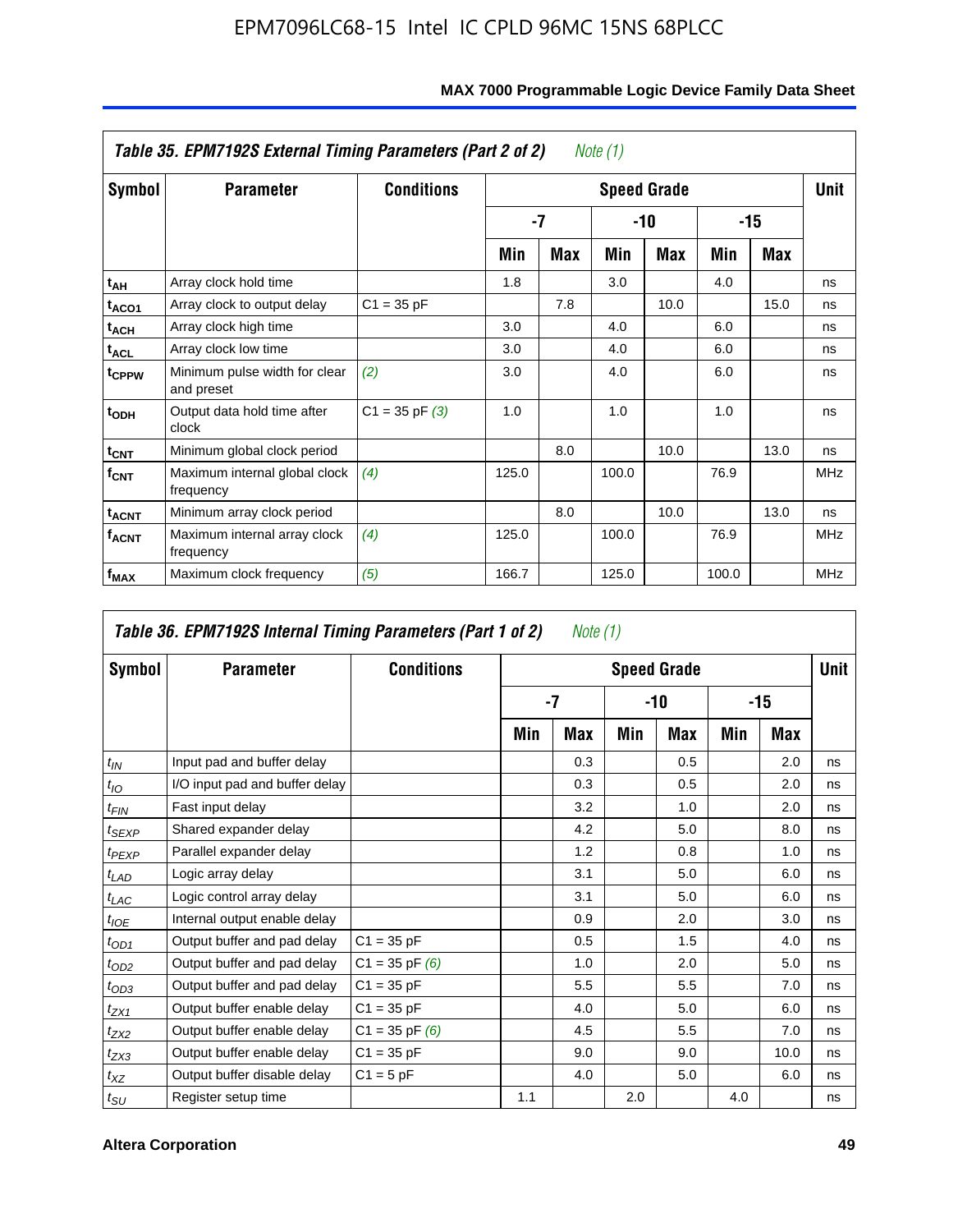| Table 36. EPM7192S Internal Timing Parameters (Part 2 of 2)<br>Note $(1)$ |                                      |                   |                    |      |     |      |     |            |    |  |  |  |  |
|---------------------------------------------------------------------------|--------------------------------------|-------------------|--------------------|------|-----|------|-----|------------|----|--|--|--|--|
| Symbol                                                                    | <b>Parameter</b>                     | <b>Conditions</b> | <b>Speed Grade</b> |      |     |      |     |            |    |  |  |  |  |
|                                                                           |                                      |                   |                    | -7   |     | -10  |     | $-15$      |    |  |  |  |  |
|                                                                           |                                      |                   | Min                | Max  | Min | Max  | Min | <b>Max</b> |    |  |  |  |  |
| $t_H$                                                                     | Register hold time                   |                   | 1.7                |      | 3.0 |      | 4.0 |            | ns |  |  |  |  |
| $t_{\mathit{FSU}}$                                                        | Register setup time of fast<br>input |                   | 2.3                |      | 3.0 |      | 2.0 |            | ns |  |  |  |  |
| $t_{FH}$                                                                  | Register hold time of fast<br>input  |                   | 0.7                |      | 0.5 |      | 1.0 |            | ns |  |  |  |  |
| $t_{RD}$                                                                  | Register delay                       |                   |                    | 1.4  |     | 2.0  |     | 1.0        | ns |  |  |  |  |
| $t_{\text{COMB}}$                                                         | Combinatorial delay                  |                   |                    | 1.2  |     | 2.0  |     | 1.0        | ns |  |  |  |  |
| $t_{IC}$                                                                  | Array clock delay                    |                   |                    | 3.2  |     | 5.0  |     | 6.0        | ns |  |  |  |  |
| $t_{EN}$                                                                  | Register enable time                 |                   |                    | 3.1  |     | 5.0  |     | 6.0        | ns |  |  |  |  |
| $t_{GLOB}$                                                                | Global control delay                 |                   |                    | 2.5  |     | 1.0  |     | 1.0        | ns |  |  |  |  |
| $t_{PRE}$                                                                 | Register preset time                 |                   |                    | 2.7  |     | 3.0  |     | 4.0        | ns |  |  |  |  |
| $t_{CLR}$                                                                 | Register clear time                  |                   |                    | 2.7  |     | 3.0  |     | 4.0        | ns |  |  |  |  |
| t <sub>PIA</sub>                                                          | PIA delay                            | (7)               |                    | 2.4  |     | 1.0  |     | 2.0        | ns |  |  |  |  |
| $t_{LPA}$                                                                 | Low-power adder                      | (8)               |                    | 10.0 |     | 11.0 |     | 13.0       | ns |  |  |  |  |

#### **MAX 7000 Programmable Logic Device Family Data Sheet**

#### *Notes to tables:*

- (1) These values are specified under the recommended operating conditions shown in Table 14. See Figure 13 for more information on switching waveforms.
- (2) This minimum pulse width for preset and clear applies for both global clear and array controls. The *tLPA* parameter must be added to this minimum width if the clear or reset signal incorporates the *t<sub>LAD</sub>* parameter into the signal path.
- (3) This parameter is a guideline that is sample-tested only and is based on extensive device characterization. This parameter applies for both global and array clocking.
- (4) These parameters are measured with a 16-bit loadable, enabled, up/down counter programmed into each LAB.
- (5) The  $f_{MAX}$  values represent the highest frequency for pipelined data.
- (6) Operating conditions:  $V_{\text{CCIO}} = 3.3 \text{ V} \pm 10\%$  for commercial and industrial use.
- (7) For EPM7064S-5, EPM7064S-6, EPM7128S-6, EPM7160S-6, EPM7160S-7, EPM7192S-7, and EPM7256S-7 devices, these values are specified for a PIA fan-out of one LAB (16 macrocells). For each additional LAB fan-out in these devices, add an additional 0.1 ns to the PIA timing value.
- (8) The  $t_{LPA}$  parameter must be added to the  $t_{LAD}$ ,  $t_{LAC}$ ,  $t_{IC}$ ,  $t_{EN}$ ,  $t_{SIX}$ ,  $t_{ACL}$ , and  $t_{CPW}$  parameters for macrocells running in the low-power mode.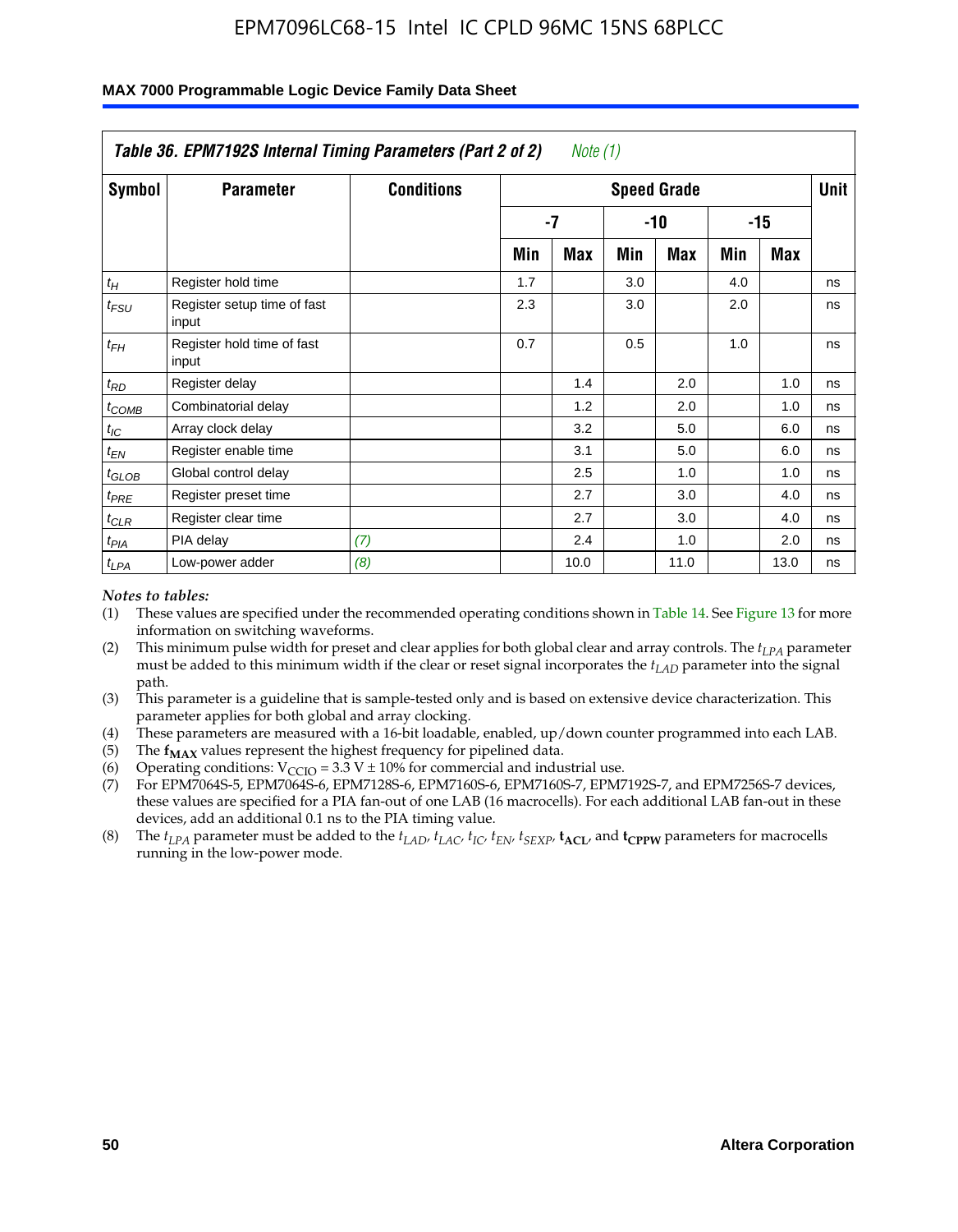| Symbol                  | <b>Parameter</b>                            | <b>Conditions</b>  | <b>Speed Grade</b> |            |       |            |       |            | <b>Unit</b> |
|-------------------------|---------------------------------------------|--------------------|--------------------|------------|-------|------------|-------|------------|-------------|
|                         |                                             |                    | $-7$               |            | $-10$ |            | $-15$ |            |             |
|                         |                                             |                    | Min                | <b>Max</b> | Min   | <b>Max</b> | Min   | <b>Max</b> |             |
| t <sub>PD1</sub>        | Input to non-registered output              | $C1 = 35 pF$       |                    | 7.5        |       | 10.0       |       | 15.0       | ns          |
| t <sub>PD2</sub>        | I/O input to non-registered<br>output       | $C1 = 35 pF$       |                    | 7.5        |       | 10.0       |       | 15.0       | ns          |
| t <sub>su</sub>         | Global clock setup time                     |                    | 3.9                |            | 7.0   |            | 11.0  |            | ns          |
| $t_H$                   | Global clock hold time                      |                    | 0.0                |            | 0.0   |            | 0.0   |            | ns          |
| t <sub>FSU</sub>        | Global clock setup time of fast<br>input    |                    | 3.0                |            | 3.0   |            | 3.0   |            | ns          |
| $t_{FH}$                | Global clock hold time of fast<br>input     |                    | 0.0                |            | 0.5   |            | 0.0   |            | ns          |
| $t_{CO1}$               | Global clock to output delay                | $C1 = 35 pF$       |                    | 4.7        |       | 5.0        |       | 8.0        | ns          |
| $t_{CH}$                | Global clock high time                      |                    | 3.0                |            | 4.0   |            | 5.0   |            | ns          |
| $t_{CL}$                | Global clock low time                       |                    | 3.0                |            | 4.0   |            | 5.0   |            | ns          |
| t <sub>ASU</sub>        | Array clock setup time                      |                    | 0.8                |            | 2.0   |            | 4.0   |            | ns          |
| $t_{AH}$                | Array clock hold time                       |                    | 1.9                |            | 3.0   |            | 4.0   |            | ns          |
| t <sub>ACO1</sub>       | Array clock to output delay                 | $C1 = 35 pF$       |                    | 7.8        |       | 10.0       |       | 15.0       | ns          |
| <b>t<sub>ACH</sub></b>  | Array clock high time                       |                    | 3.0                |            | 4.0   |            | 6.0   |            | ns          |
| <b>t<sub>ACL</sub></b>  | Array clock low time                        |                    | 3.0                |            | 4.0   |            | 6.0   |            | ns          |
| t <sub>CPPW</sub>       | Minimum pulse width for clear<br>and preset | (2)                | 3.0                |            | 4.0   |            | 6.0   |            | ns          |
| t <sub>ODH</sub>        | Output data hold time after<br>clock        | $C1 = 35$ pF $(3)$ | 1.0                |            | 1.0   |            | 1.0   |            | ns          |
| $t_{\text{CNT}}$        | Minimum global clock period                 |                    |                    | 7.8        |       | 10.0       |       | 13.0       | ns          |
| $f_{\mathsf{CNT}}$      | Maximum internal global clock<br>frequency  | (4)                | 128.2              |            | 100.0 |            | 76.9  |            | <b>MHz</b>  |
| <b>t<sub>ACNT</sub></b> | Minimum array clock period                  |                    |                    | 7.8        |       | 10.0       |       | 13.0       | ns          |
| <b>f<sub>ACNT</sub></b> | Maximum internal array clock<br>frequency   | (4)                | 128.2              |            | 100.0 |            | 76.9  |            | <b>MHz</b>  |
| $f_{MAX}$               | Maximum clock frequency                     | (5)                | 166.7              |            | 125.0 |            | 100.0 |            | MHz         |

# Tables 37 and 38 show the EPM7256S AC operating conditions.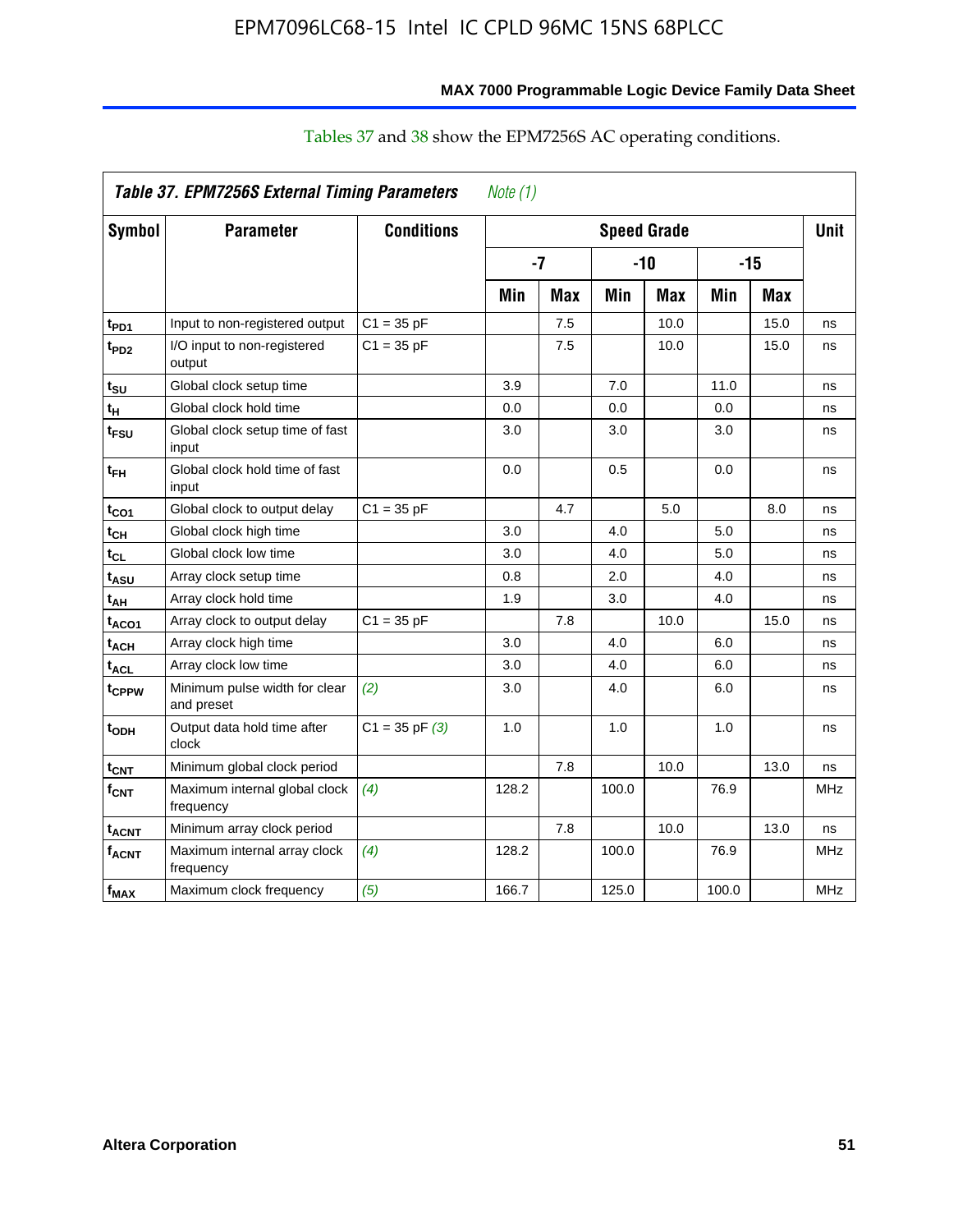| Symbol            | <b>Parameter</b>                     | <b>Conditions</b>  | <b>Speed Grade</b> |            |            |            |       |            | <b>Unit</b> |
|-------------------|--------------------------------------|--------------------|--------------------|------------|------------|------------|-------|------------|-------------|
|                   |                                      |                    | $-7$               |            | $-10$      |            | $-15$ |            |             |
|                   |                                      |                    | Min                | <b>Max</b> | <b>Min</b> | <b>Max</b> | Min   | <b>Max</b> |             |
| $t_{IN}$          | Input pad and buffer delay           |                    |                    | 0.3        |            | 0.5        |       | 2.0        | ns          |
| $t_{IO}$          | I/O input pad and buffer delay       |                    |                    | 0.3        |            | 0.5        |       | 2.0        | ns          |
| $t_{FIN}$         | Fast input delay                     |                    |                    | 3.4        |            | 1.0        |       | 2.0        | ns          |
| tsexp             | Shared expander delay                |                    |                    | 3.9        |            | 5.0        |       | 8.0        | ns          |
| t <sub>PEXP</sub> | Parallel expander delay              |                    |                    | 1.1        |            | 0.8        |       | 1.0        | ns          |
| $t_{LAD}$         | Logic array delay                    |                    |                    | 2.6        |            | 5.0        |       | 6.0        | ns          |
| $t_{LAC}$         | Logic control array delay            |                    |                    | 2.6        |            | 5.0        |       | 6.0        | ns          |
| $t_{IOE}$         | Internal output enable delay         |                    |                    | 0.8        |            | 2.0        |       | 3.0        | ns          |
| $t_{OD1}$         | Output buffer and pad delay          | $C1 = 35 pF$       |                    | 0.5        |            | 1.5        |       | 4.0        | ns          |
| t <sub>OD2</sub>  | Output buffer and pad delay          | $C1 = 35$ pF $(6)$ |                    | 1.0        |            | 2.0        |       | 5.0        | ns          |
| $t_{OD3}$         | Output buffer and pad delay          | $C1 = 35 pF$       |                    | 5.5        |            | 5.5        |       | 8.0        | ns          |
| t <sub>ZX1</sub>  | Output buffer enable delay           | $C1 = 35 pF$       |                    | 4.0        |            | 5.0        |       | 6.0        | ns          |
| t <sub>ZX2</sub>  | Output buffer enable delay           | $C1 = 35$ pF $(6)$ |                    | 4.5        |            | 5.5        |       | 7.0        | ns          |
| t <sub>ZX3</sub>  | Output buffer enable delay           | $C1 = 35 pF$       |                    | 9.0        |            | 9.0        |       | 10.0       | ns          |
| $t_{\text{XZ}}$   | Output buffer disable delay          | $C1 = 5$ pF        |                    | 4.0        |            | 5.0        |       | 6.0        | ns          |
| tsu               | Register setup time                  |                    | 1.1                |            | 2.0        |            | 4.0   |            | ns          |
| $t_H$             | Register hold time                   |                    | 1.6                |            | 3.0        |            | 4.0   |            | ns          |
| t <sub>FSU</sub>  | Register setup time of fast<br>input |                    | 2.4                |            | 3.0        |            | 2.0   |            | ns          |
| $t_{FH}$          | Register hold time of fast<br>input  |                    | 0.6                |            | 0.5        |            | 1.0   |            | ns          |
| $t_{RD}$          | Register delay                       |                    |                    | 1.1        |            | 2.0        |       | 1.0        | ns          |
| t <sub>COMB</sub> | Combinatorial delay                  |                    |                    | 1.1        |            | 2.0        |       | 1.0        | ns          |
| t <sub>IC</sub>   | Array clock delay                    |                    |                    | 2.9        |            | 5.0        |       | 6.0        | ns          |
| $t_{EN}$          | Register enable time                 |                    |                    | 2.6        |            | 5.0        |       | 6.0        | ns          |
| t <sub>GLOB</sub> | Global control delay                 |                    |                    | 2.8        |            | 1.0        |       | 1.0        | ns          |
| $t_{PRE}$         | Register preset time                 |                    |                    | 2.7        |            | 3.0        |       | 4.0        | ns          |
| $t_{\text{CLR}}$  | Register clear time                  |                    |                    | 2.7        |            | 3.0        |       | 4.0        | ns          |
| $t_{PIA}$         | PIA delay                            | (7)                |                    | 3.0        |            | 1.0        |       | 2.0        | ns          |
| $t_{LPA}$         | Low-power adder                      | (8)                |                    | 10.0       |            | 11.0       |       | 13.0       | ns          |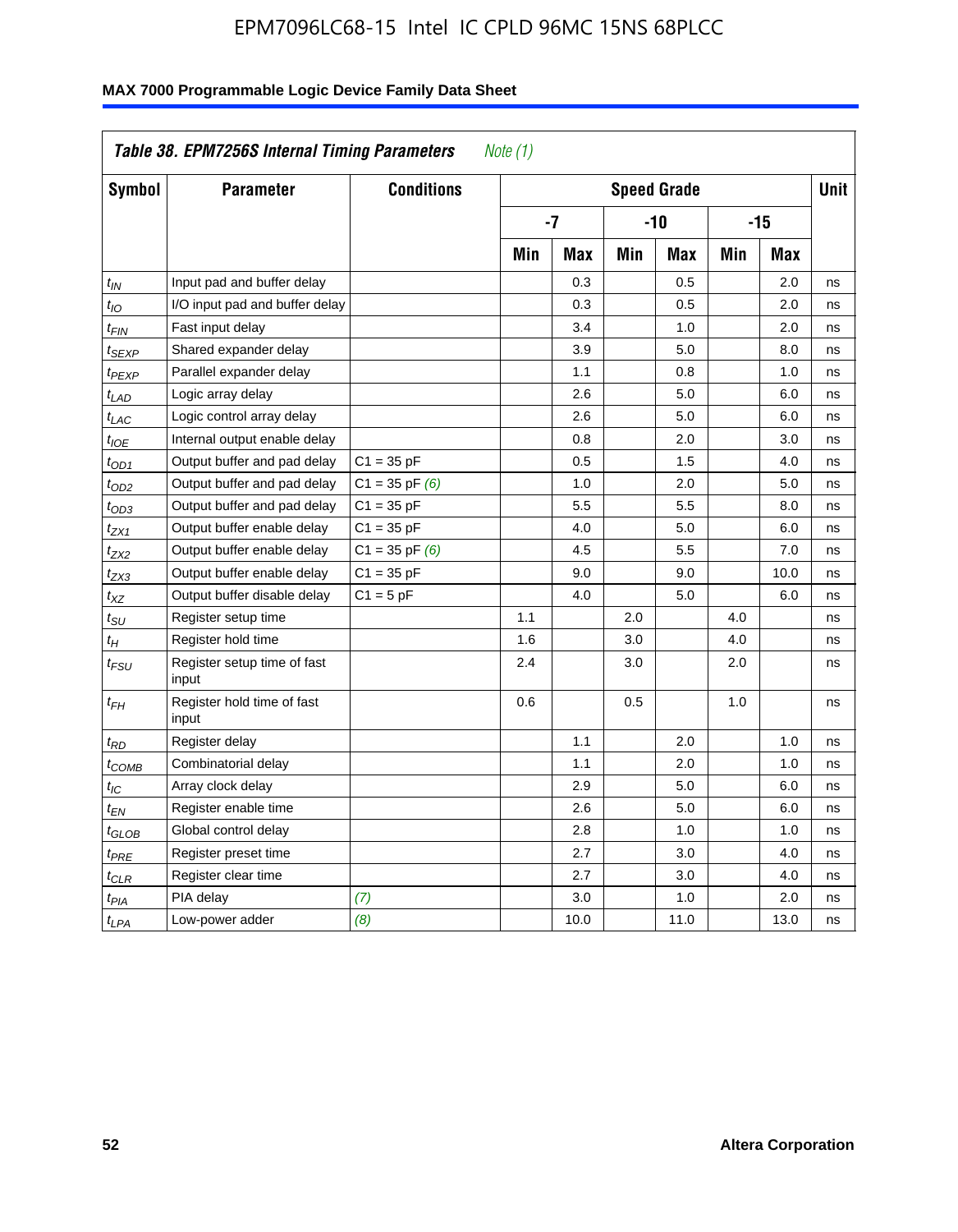**MAX 7000 Programmable Logic Device Family Data Sheet**

#### *Notes to tables:*

- (1) These values are specified under the recommended operating conditions shown in Table 14. See Figure 13 for more information on switching waveforms.
- (2) This minimum pulse width for preset and clear applies for both global clear and array controls. The  $t_{LPA}$  parameter must be added to this minimum width if the clear or reset signal incorporates the *tLAD* parameter into the signal path.
- (3) This parameter is a guideline that is sample-tested only and is based on extensive device characterization. This parameter applies for both global and array clocking.
- (4) These parameters are measured with a 16-bit loadable, enabled, up/down counter programmed into each LAB.
- (5) The  $f_{MAX}$  values represent the highest frequency for pipelined data.
- (6) Operating conditions:  $V_{\text{CCIO}} = 3.3 \text{ V} \pm 10\%$  for commercial and industrial use.
- (7) For EPM7064S-5, EPM7064S-6, EPM7128S-6, EPM7160S-6, EPM7160S-7, EPM7192S-7, and EPM7256S-7 devices, these values are specified for a PIA fan-out of one LAB (16 macrocells). For each additional LAB fan-out in these devices, add an additional 0.1 ns to the PIA timing value.
- (8) The  $t_{LPA}$  parameter must be added to the  $t_{LAD}$ ,  $t_{LAC}$ ,  $t_{IC}$ ,  $t_{EN}$ ,  $t_{SEXP}$ ,  $t_{ACL}$ , and  $t_{CPPW}$  parameters for macrocells running in the low-power mode.

# **Power Consumption**

[Supply power \(P\) versus frequency \(](http://www.altera.com/literature/an/an074.pdf) $f_{MAX}$  in MHz) for MAX 7000 devices is calculated with the following equation:

 $P = P_{INT} + P_{IO} = I_{CCLNT} \times V_{CC} + P_{IO}$ 

The  $P_{IO}$  value, which depends on the device output load characteristics and switching frequency, can be calculated using the guidelines given in *Application Note 74 (Evaluating Power for Altera Devices)*.

The  $I_{\text{CCINT}}$  value, which depends on the switching frequency and the application logic, is calculated with the following equation:

 $I_{\text{CCTNT}} =$ 

 $A \times MC_{TON} + B \times (MC_{DEV} - MC_{TON}) + C \times MC_{USER} \times f_{MAX} \times tog_{LC}$ 

The parameters in this equation are shown below:

| MC <sub>TON</sub> | = Number of macrocells with the Turbo Bit option turned on, |
|-------------------|-------------------------------------------------------------|
|                   | as reported in the MAX+PLUS II Report File (.rpt)           |
| MC <sub>DFV</sub> | = Number of macrocells in the device                        |
| $MC_{\rm{LISED}}$ | = Total number of macrocells in the design, as reported     |
|                   | in the MAX+PLUS II Report File (.rpt)                       |
| $f_{MAX}$         | = Highest clock frequency to the device                     |
| $tog_{LC}$        | = Average ratio of logic cells toggling at each clock       |
|                   | (typically 0.125)                                           |
| A, B, C           | $=$ Constants, shown in Table 39                            |
|                   |                                                             |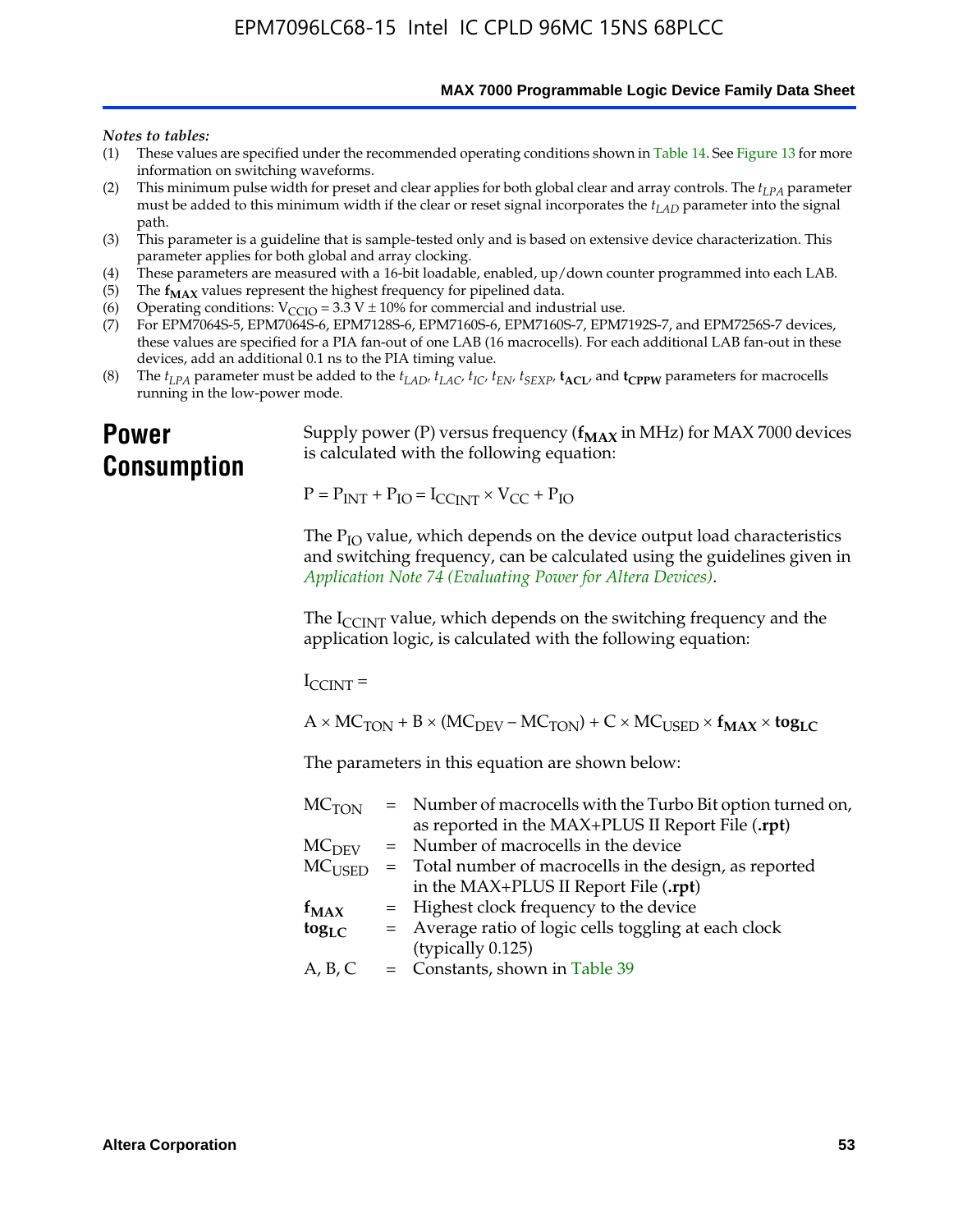| Table 39. MAX 7000 I <sub>CC</sub> Equation Constants |      |      |       |  |  |
|-------------------------------------------------------|------|------|-------|--|--|
| <b>Device</b>                                         | A    | B    | C     |  |  |
| EPM7032                                               | 1.87 | 0.52 | 0.144 |  |  |
| EPM7064                                               | 1.63 | 0.74 | 0.144 |  |  |
| EPM7096                                               | 1.63 | 0.74 | 0.144 |  |  |
| <b>EPM7128E</b>                                       | 1.17 | 0.54 | 0.096 |  |  |
| EPM7160E                                              | 1.17 | 0.54 | 0.096 |  |  |
| <b>EPM7192E</b>                                       | 1.17 | 0.54 | 0.096 |  |  |
| <b>EPM7256E</b>                                       | 1.17 | 0.54 | 0.096 |  |  |
| <b>EPM7032S</b>                                       | 0.93 | 0.40 | 0.040 |  |  |
| EPM7064S                                              | 0.93 | 0.40 | 0.040 |  |  |
| <b>EPM7128S</b>                                       | 0.93 | 0.40 | 0.040 |  |  |
| <b>EPM7160S</b>                                       | 0.93 | 0.40 | 0.040 |  |  |
| <b>EPM7192S</b>                                       | 0.93 | 0.40 | 0.040 |  |  |
| <b>EPM7256S</b>                                       | 0.93 | 0.40 | 0.040 |  |  |

This calculation provides an  $I_{CC}$  estimate based on typical conditions using a pattern of a 16-bit, loadable, enabled, up/down counter in each LAB with no output load. Actual  $I_{CC}$  values should be verified during operation because this measurement is sensitive to the actual pattern in the device and the environmental operating conditions.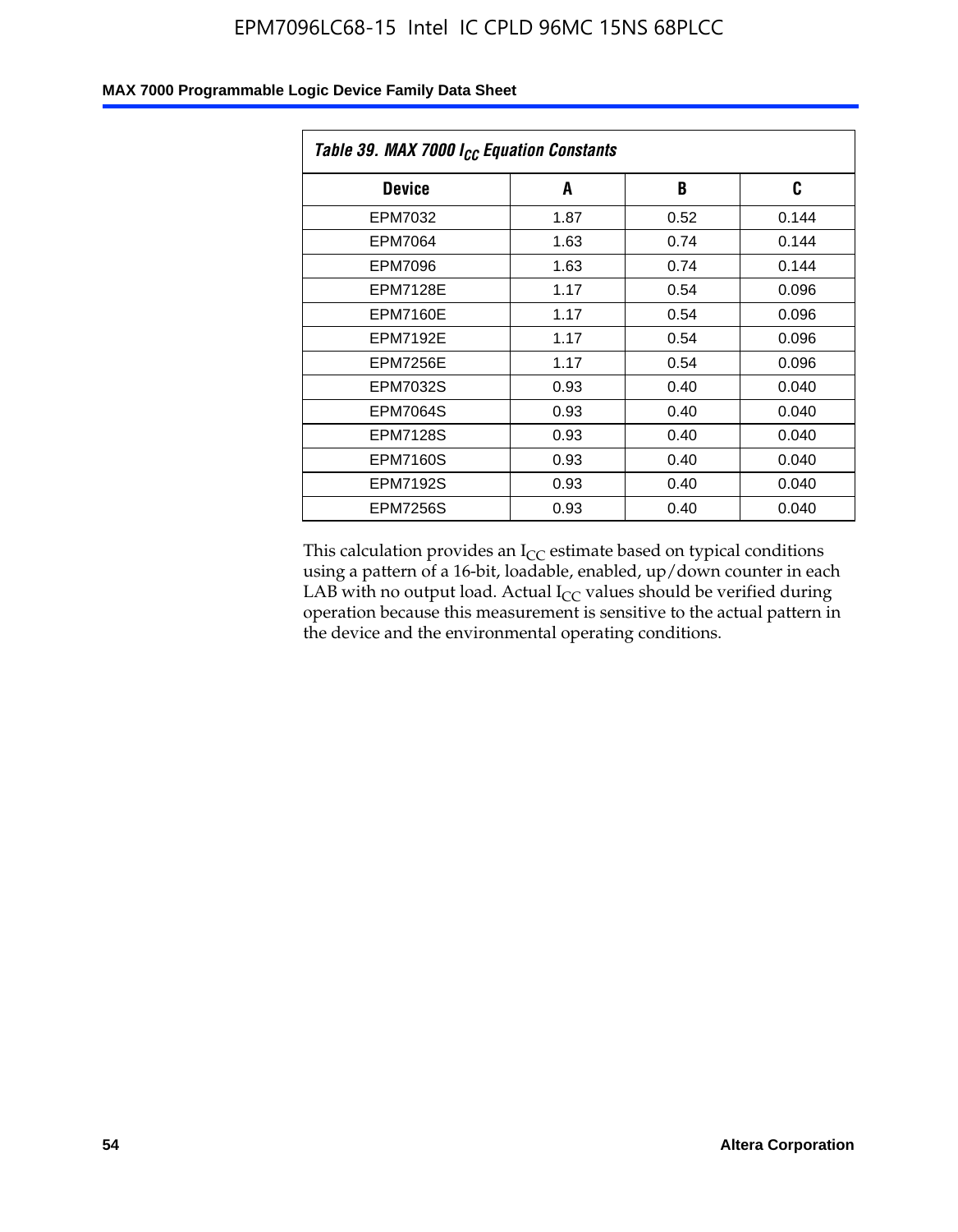**MAX 7000 Programmable Logic Device Family Data Sheet**

Figure 14 shows typical supply current versus frequency for MAX 7000 devices.

*Figure 14. I<sub>CC</sub> vs. Frequency for MAX 7000 Devices (Part 1 of 2)* 



**EPM7096**

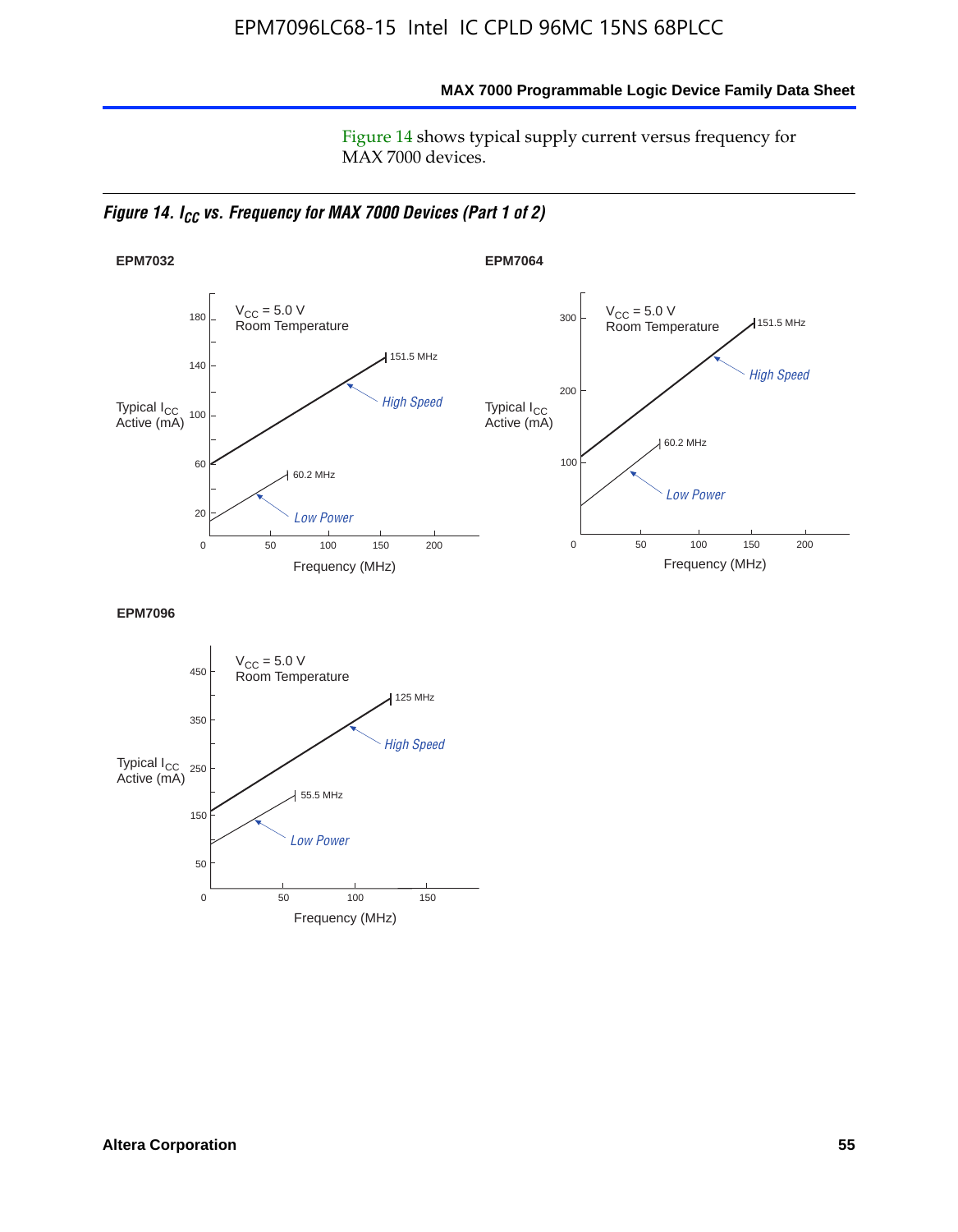

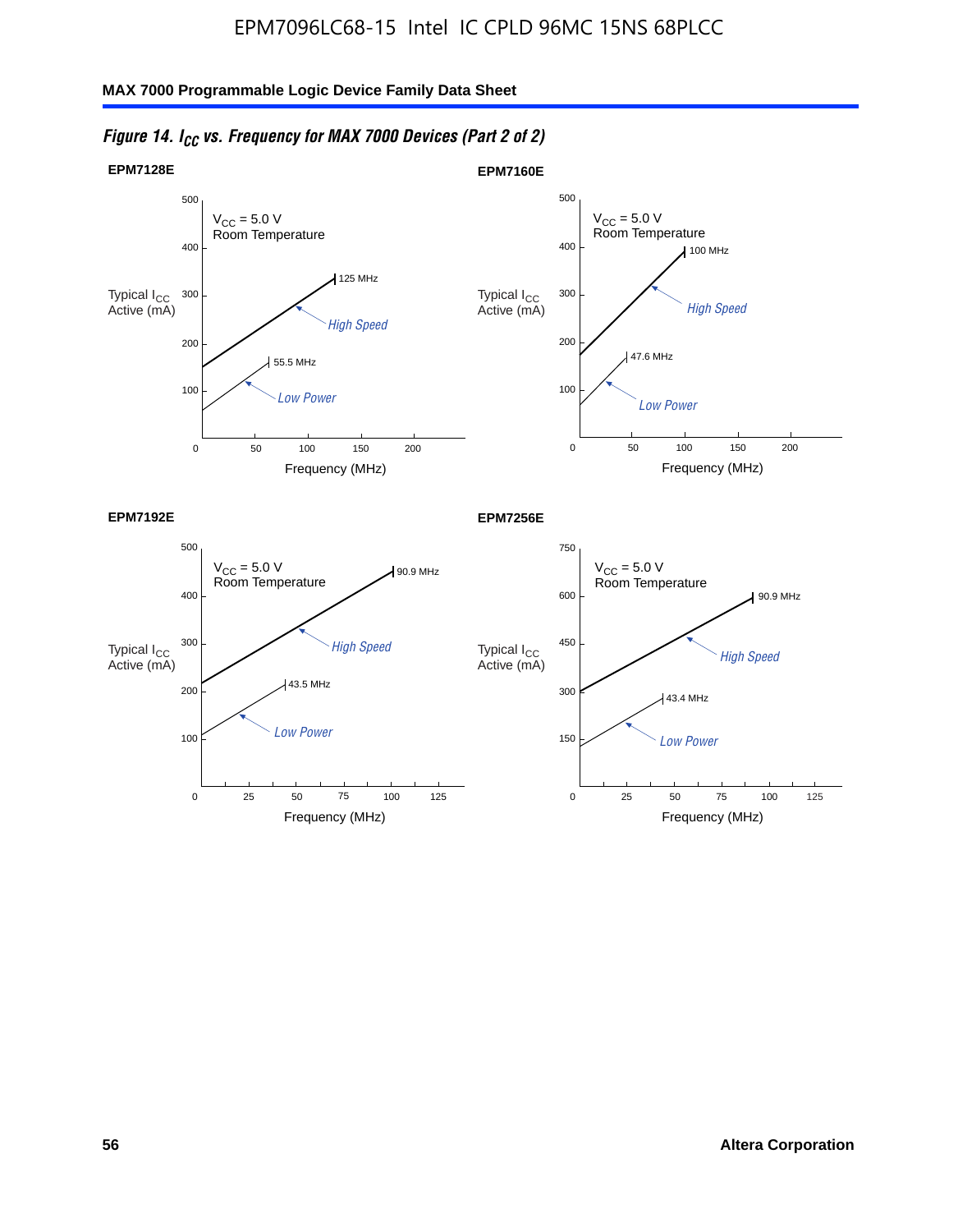#### **MAX 7000 Programmable Logic Device Family Data Sheet**

Figure 15 shows typical supply current versus frequency for MAX 7000S devices.

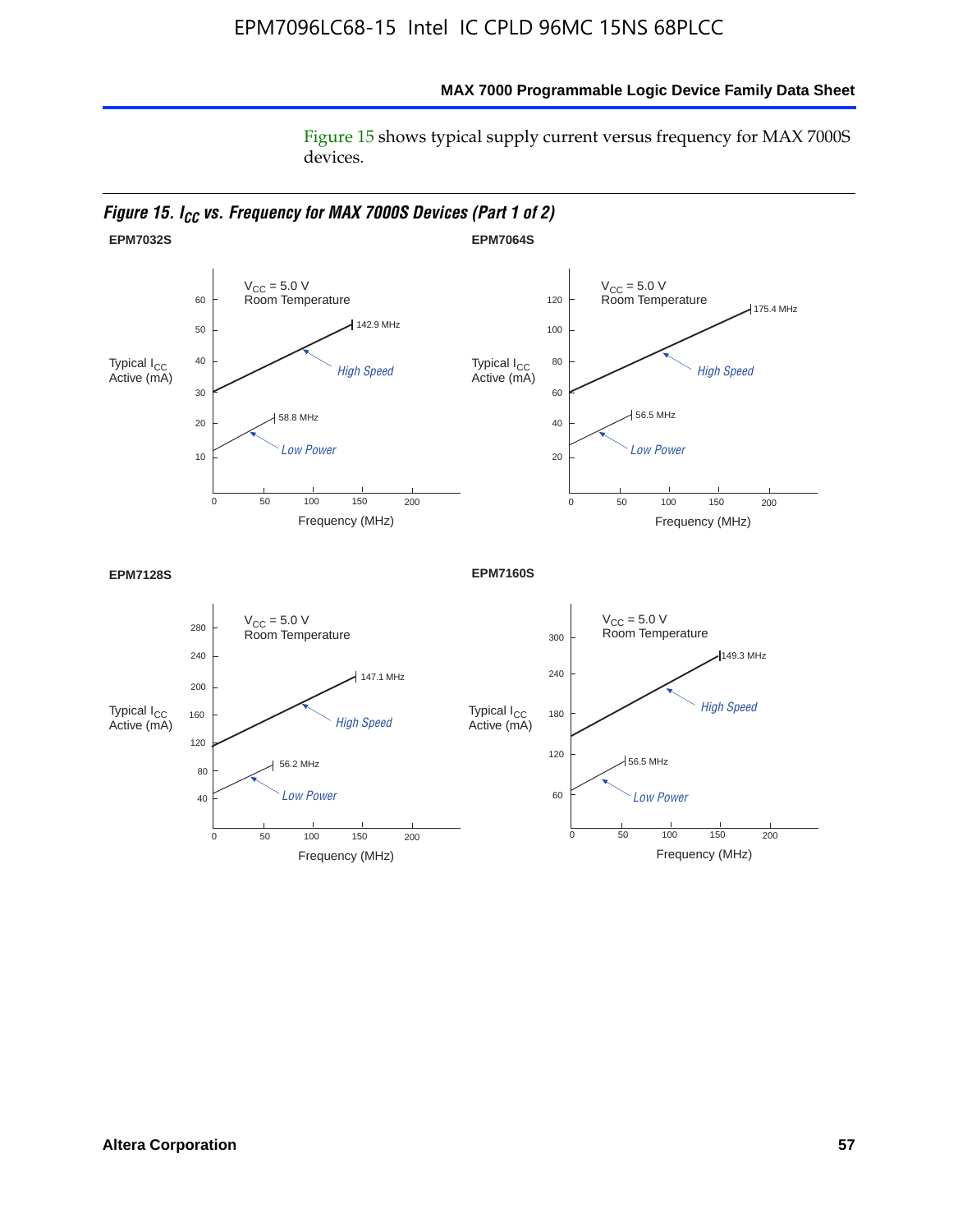

# *Figure 15. I<sub>CC</sub> vs. Frequency for MAX 7000S Devices (Part 2 of 2)*

# **Device Pin-Outs**

See the Altera web site (**http://www.altera.com**) or the *Altera Digital Library* for pin-out information.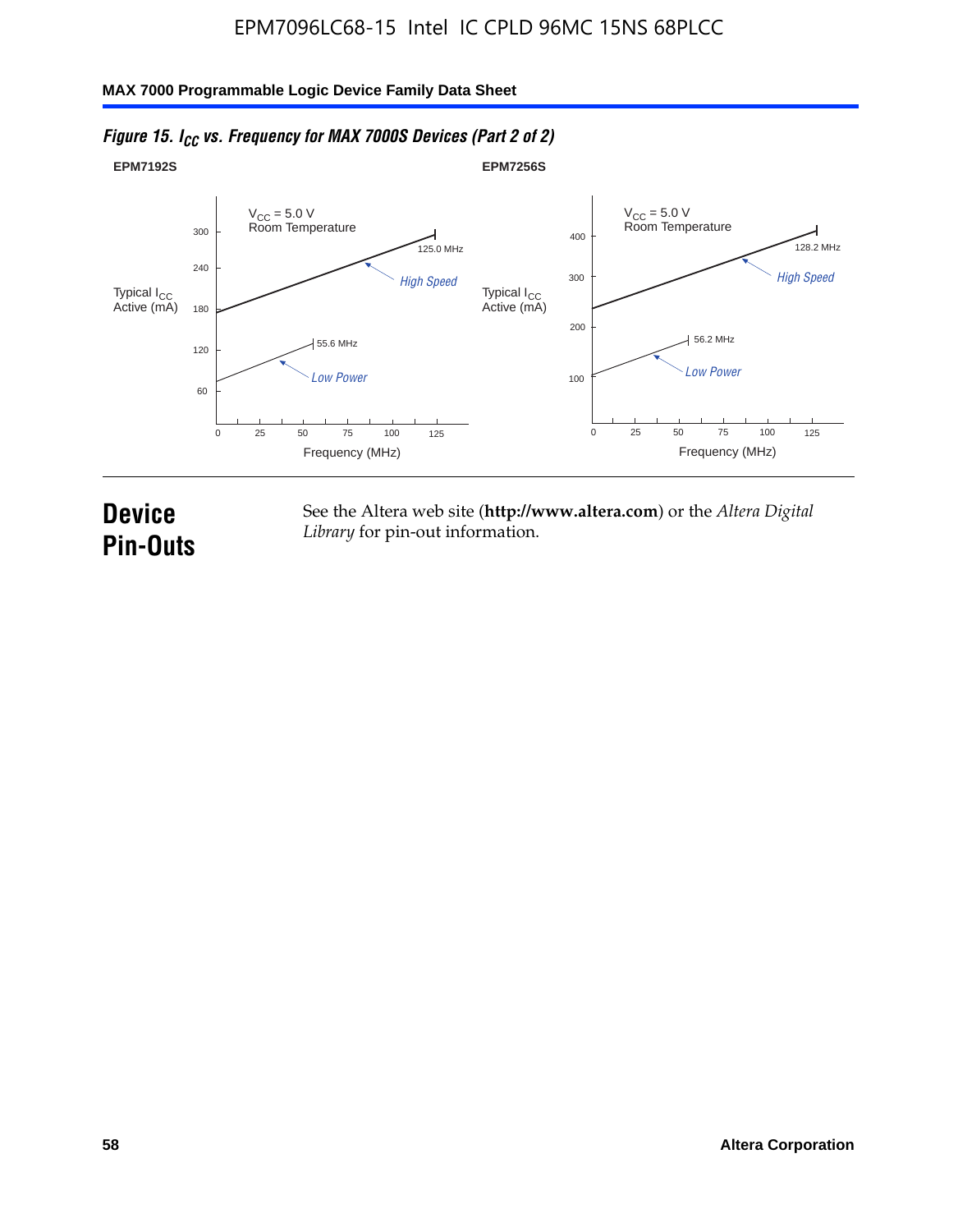#### **MAX 7000 Programmable Logic Device Family Data Sheet**

Figures 16 through 22 show the package pin-out diagrams for MAX 7000 devices.



#### *Notes:*

- (1) The pin functions shown in parenthesis are only available in MAX 7000E and MAX 7000S devices.
- (2) JTAG ports are available in MAX 7000S devices only.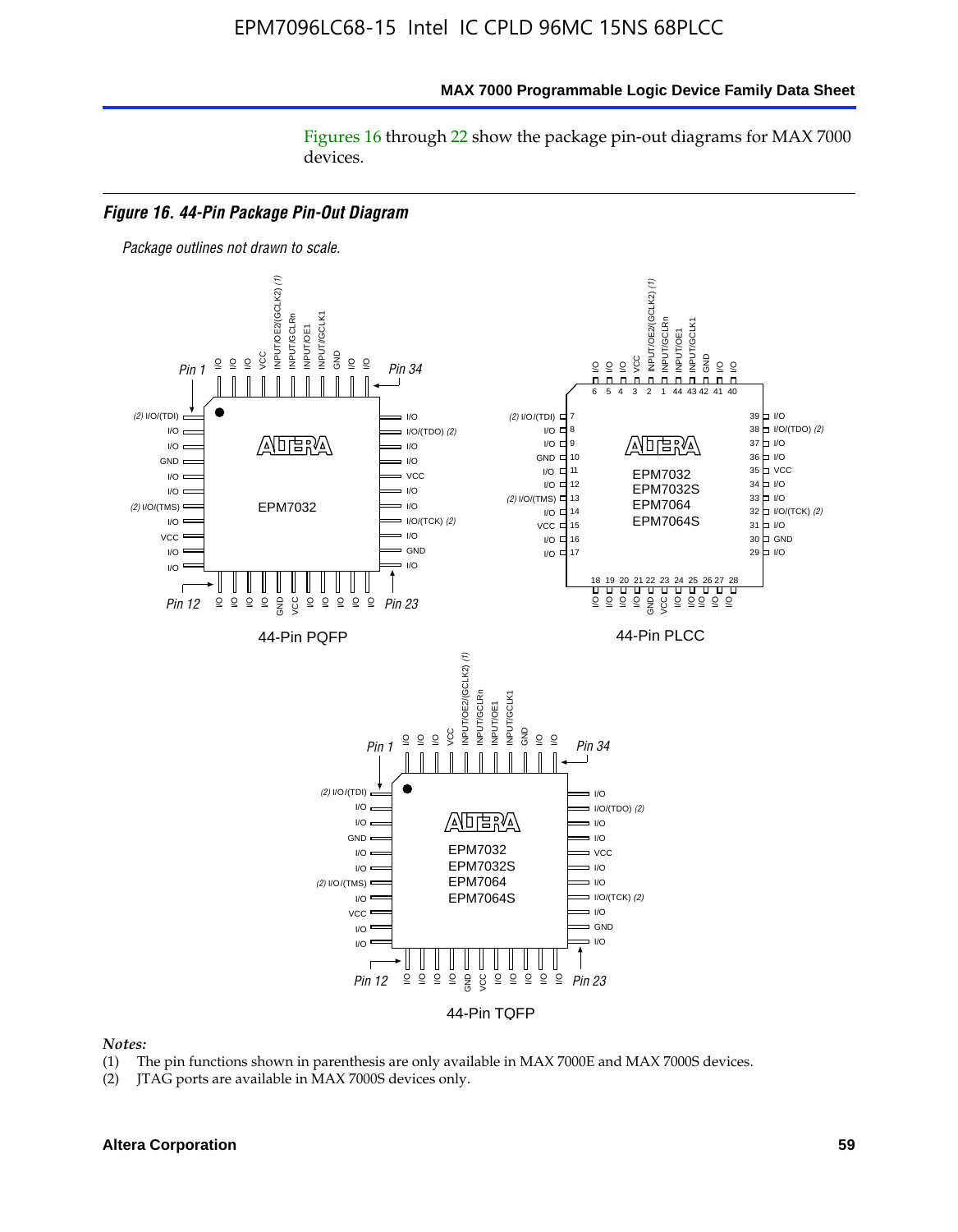#### *Figure 17. 68-Pin Package Pin-Out Diagram*

*Package outlines not drawn to scale.*



# *Notes:*<br>(1) T

- The pin functions shown in parenthesis are only available in MAX 7000E and MAX 7000S devices.
- (2) JTAG ports are available in MAX 7000S devices only.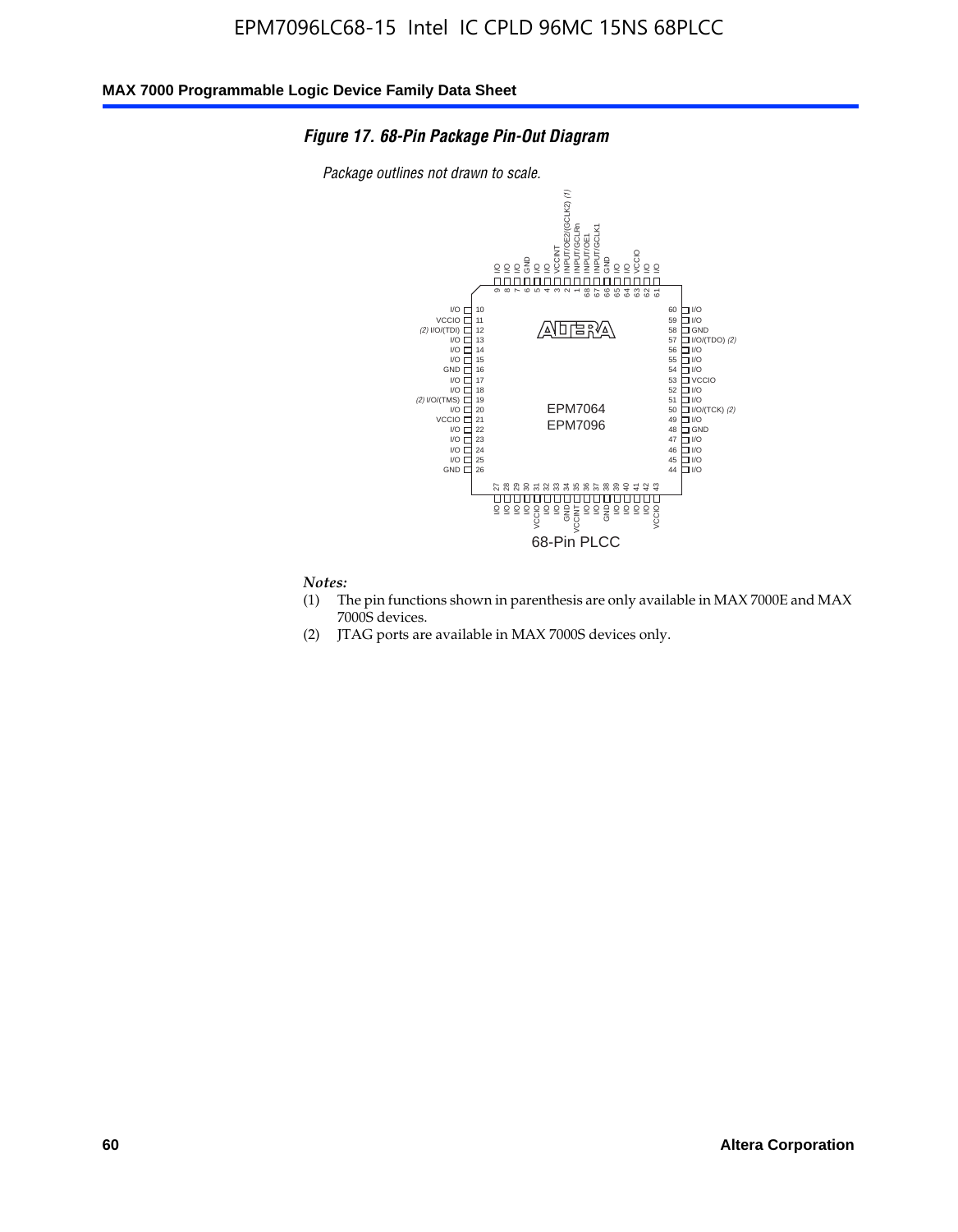#### *Figure 18. 84-Pin Package Pin-Out Diagram*

*Package outline not drawn to scale.*



84-Pin PLCC

*Notes:*

- (1) Pins 6, 39, 46, and 79 are no-connect (N.C.) pins on EPM7096, EPM7160E, and EPM7160S devices.
- (2) The pin functions shown in parenthesis are only available in MAX 7000E and MAX 7000S devices.
-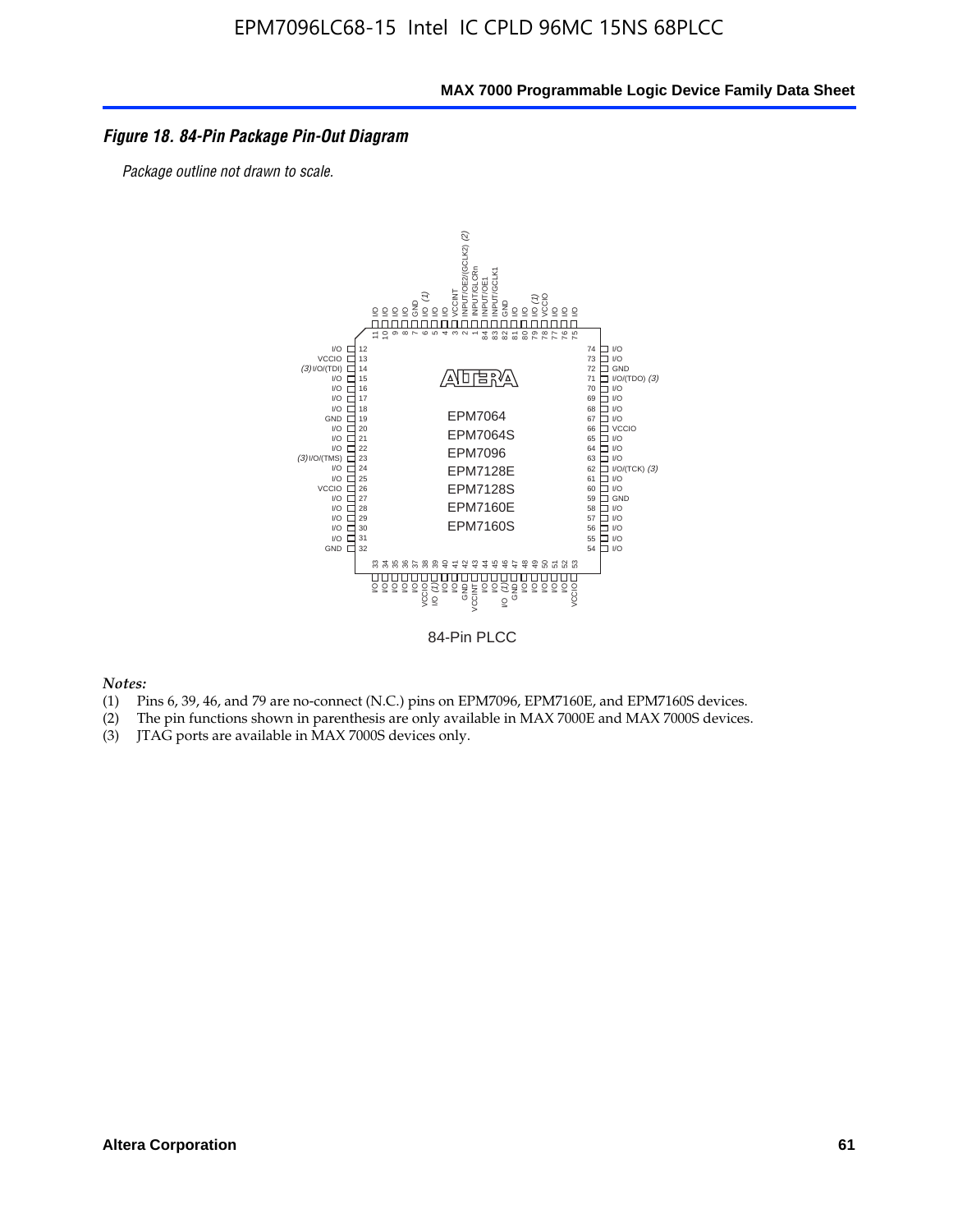### *Figure 19. 100-Pin Package Pin-Out Diagram*

*Package outline not drawn to scale.*



#### *Figure 20. 160-Pin Package Pin-Out Diagram*

*Package outline not drawn to scale.*

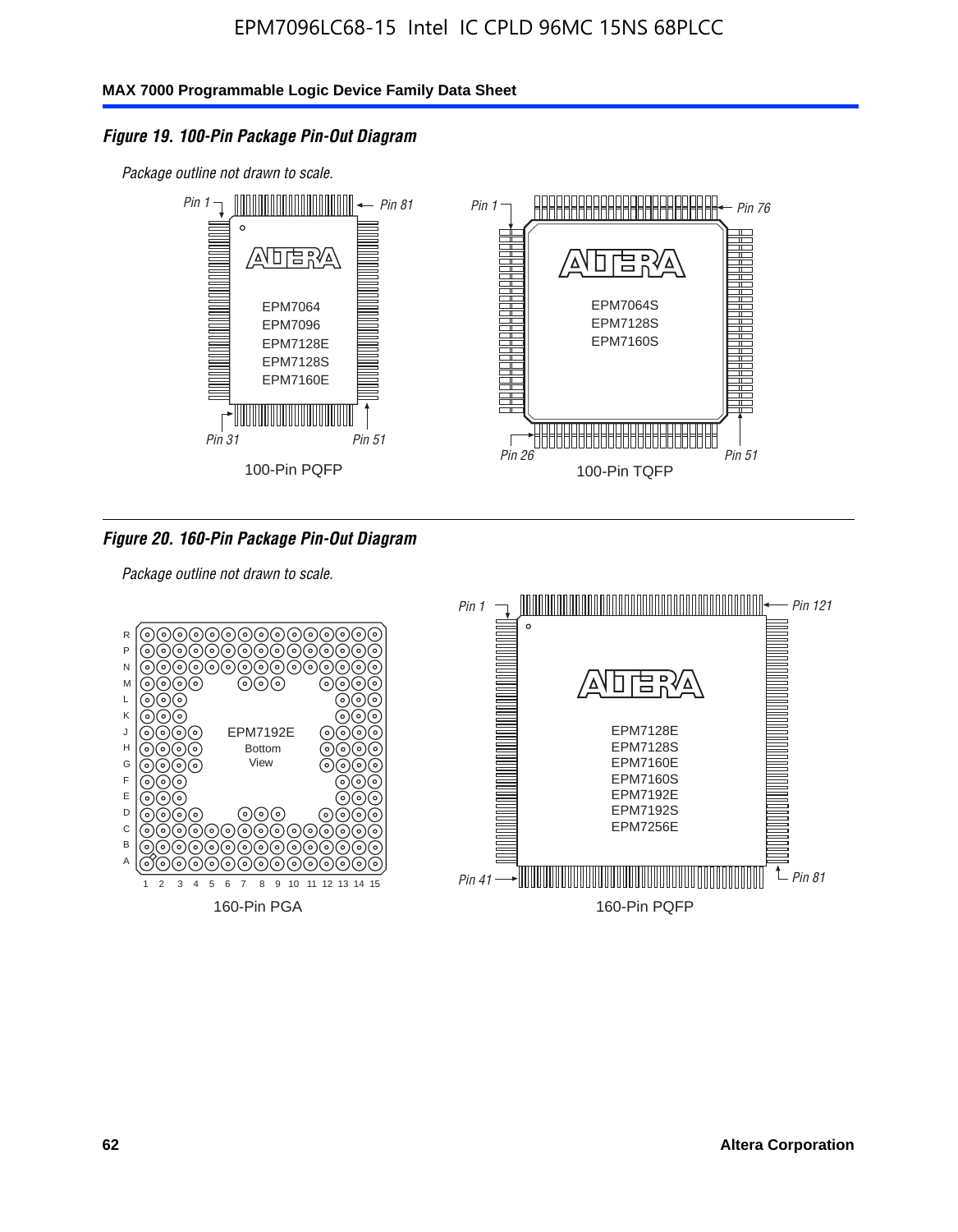#### *Figure 21. 192-Pin Package Pin-Out Diagram*

*Package outline not drawn to scale.*



*Figure 22. 208-Pin Package Pin-Out Diagram*

*Package outline not drawn to scale.*

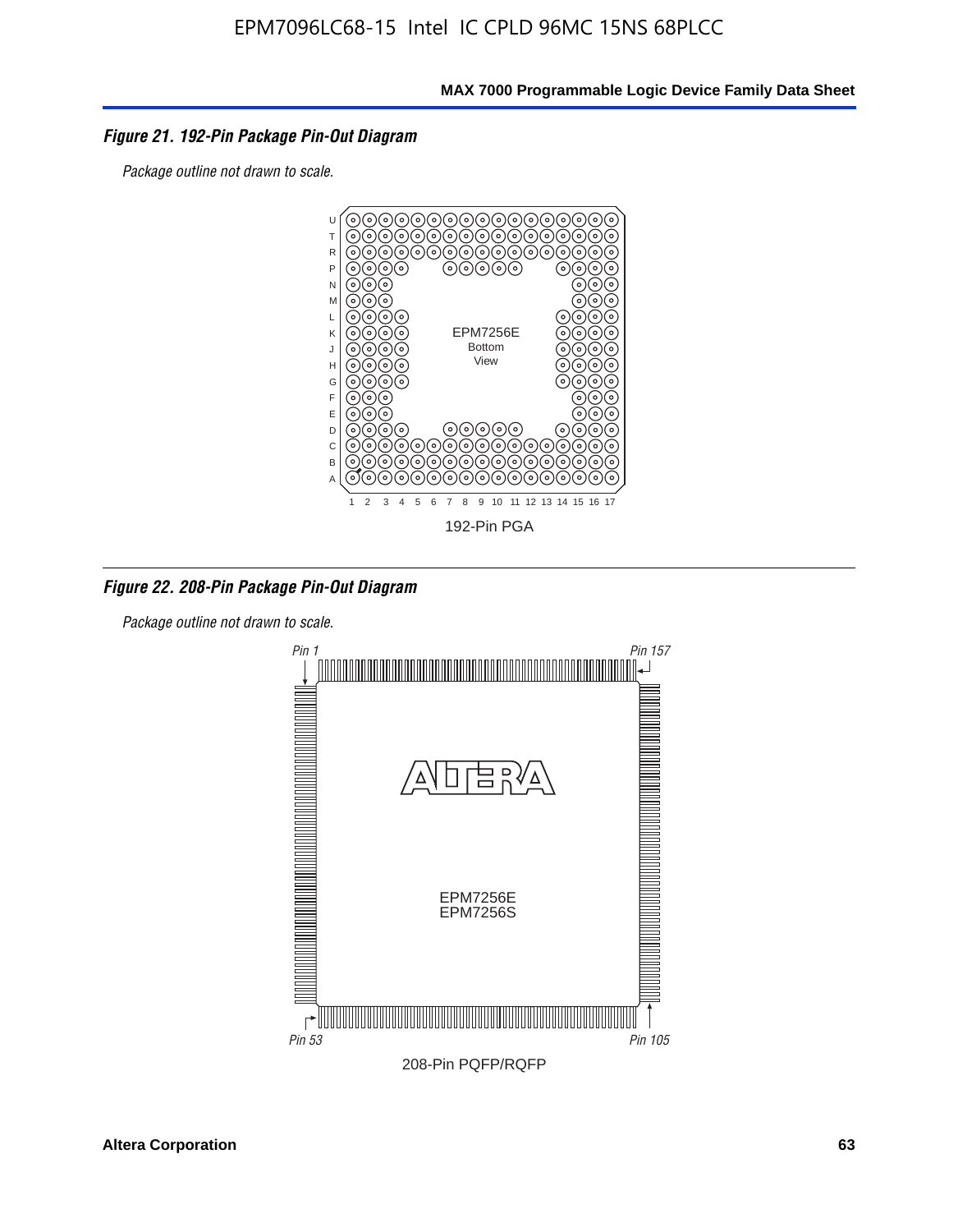#### **MAX 7000 Programmable Logic Device Family Data Sheet**

# **Revision History**

The information contained in the *MAX 7000 Programmable Logic Device Family Data Sheet* version 6.7 supersedes information published in previous versions. The following changes were made in the *MAX 7000 Programmable Logic Device Family Data Sheet* version 6.7:

# **Version 6.7**

The following changes were made in the *MAX 7000 Programmable Logic Device Family Data Sheet* version 6.7:

■ Reference to *AN 88: Using the Jam Language for ISP & ICR via an Embedded Processor* has been replaced by *AN 122: Using Jam STAPL for ISP & ICR via an Embedded Processor*.

# **Version 6.6**

The following changes were made in the *MAX 7000 Programmable Logic Device Family Data Sheet* version 6.6:

- Added Tables 6 through 8.
- Added "Programming Sequence" section on page 17 and "Programming Times" section on page 18.

# **Version 6.5**

The following changes were made in the *MAX 7000 Programmable Logic Device Family Data Sheet* version 6.5:

Updated text on page 16.

# **Version 6.4**

The following changes were made in the *MAX 7000 Programmable Logic Device Family Data Sheet* version 6.4:

■ Added *Note (5)* on page 28.

#### **Version 6.3**

The following changes were made in the *MAX 7000 Programmable Logic Device Family Data Sheet* version 6.3:

■ Updated the "Open-Drain Output Option (MAX 7000S Devices Only)" section on page 20.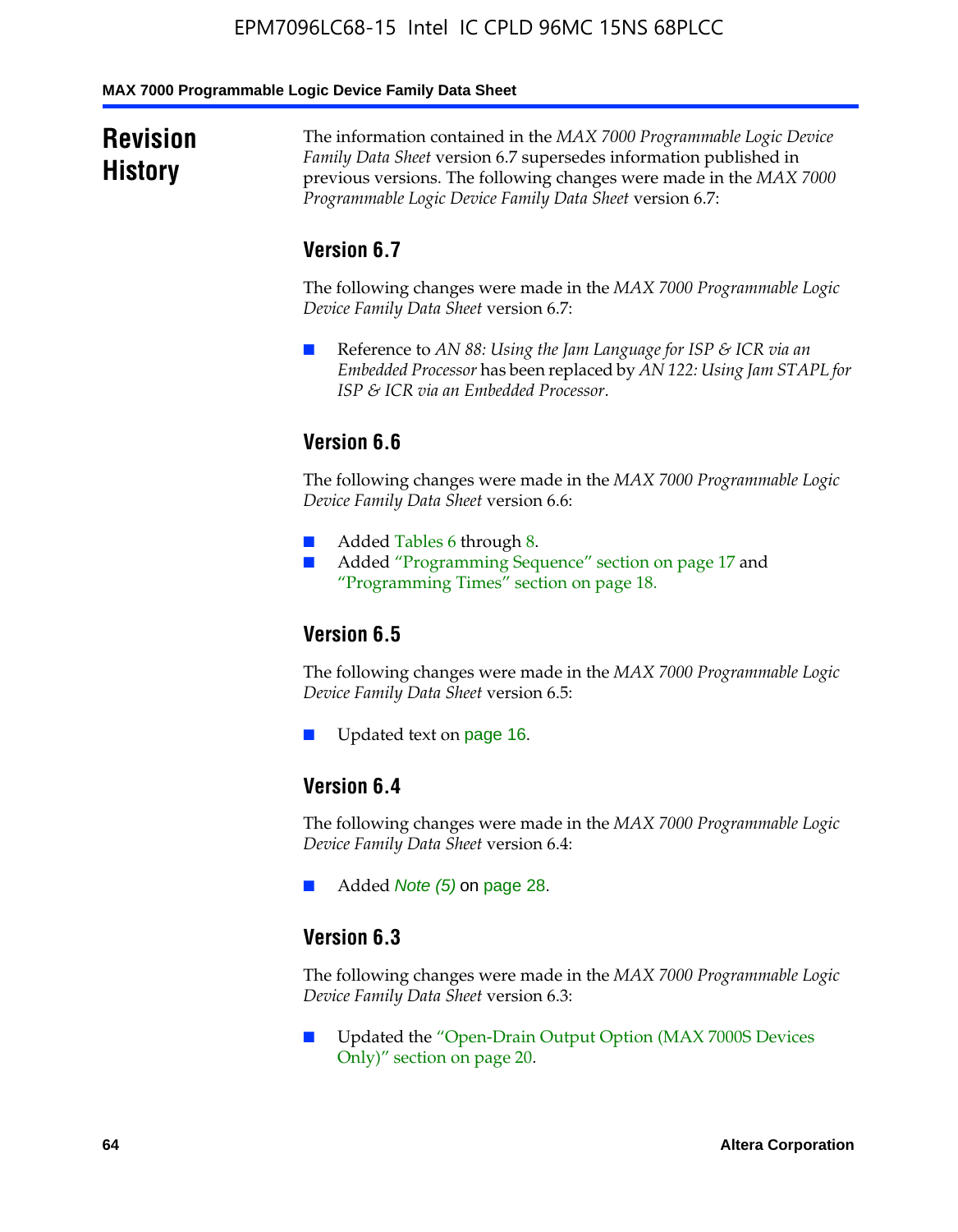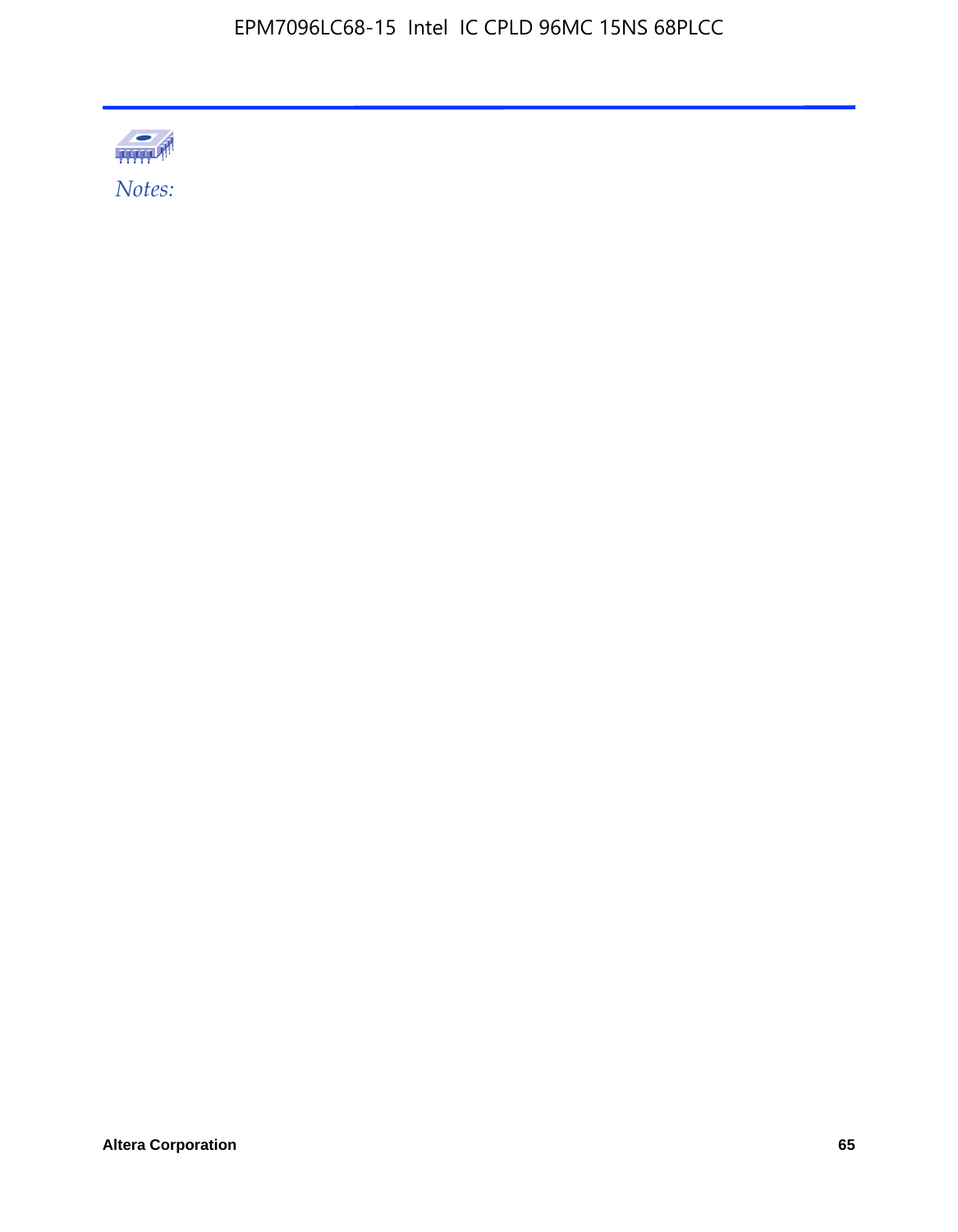

101 Innovation Drive San Jose, CA 95134 (408) 544-7000 www.altera.com Applications Hotline: (800) 800-EPLD Literature Services: literature@altera.com

Copyright © 2005 Altera Corporation. All rights reserved. Altera, The Programmable Solutions Company, the stylized Altera logo, specific device designations, and all other words and logos that are identified as trademarks and/or service marks are, unless noted otherwise, the trademarks and service marks of Altera Corporation in the U.S. and other countries. All other product or service names are the property of their respective holders. Altera products are protected under numerous U.S. and foreign patents and pending applications, maskwork rights, and copyrights. Altera warrants performance of its semiconductor products to current specifications in accordance with Altera's standard warranty, but reserves the right to make changes to any products and services at any time without notice. Altera assumes no responsibility or liability

arising out of the application or use of any information, product, or service described herein except as expressly agreed to in writing by Altera Corporation. Altera customers are advised to obtain the latest version of device specifications before relying on any published information and before placing orders for products or services.



**66 Altera Corporation**